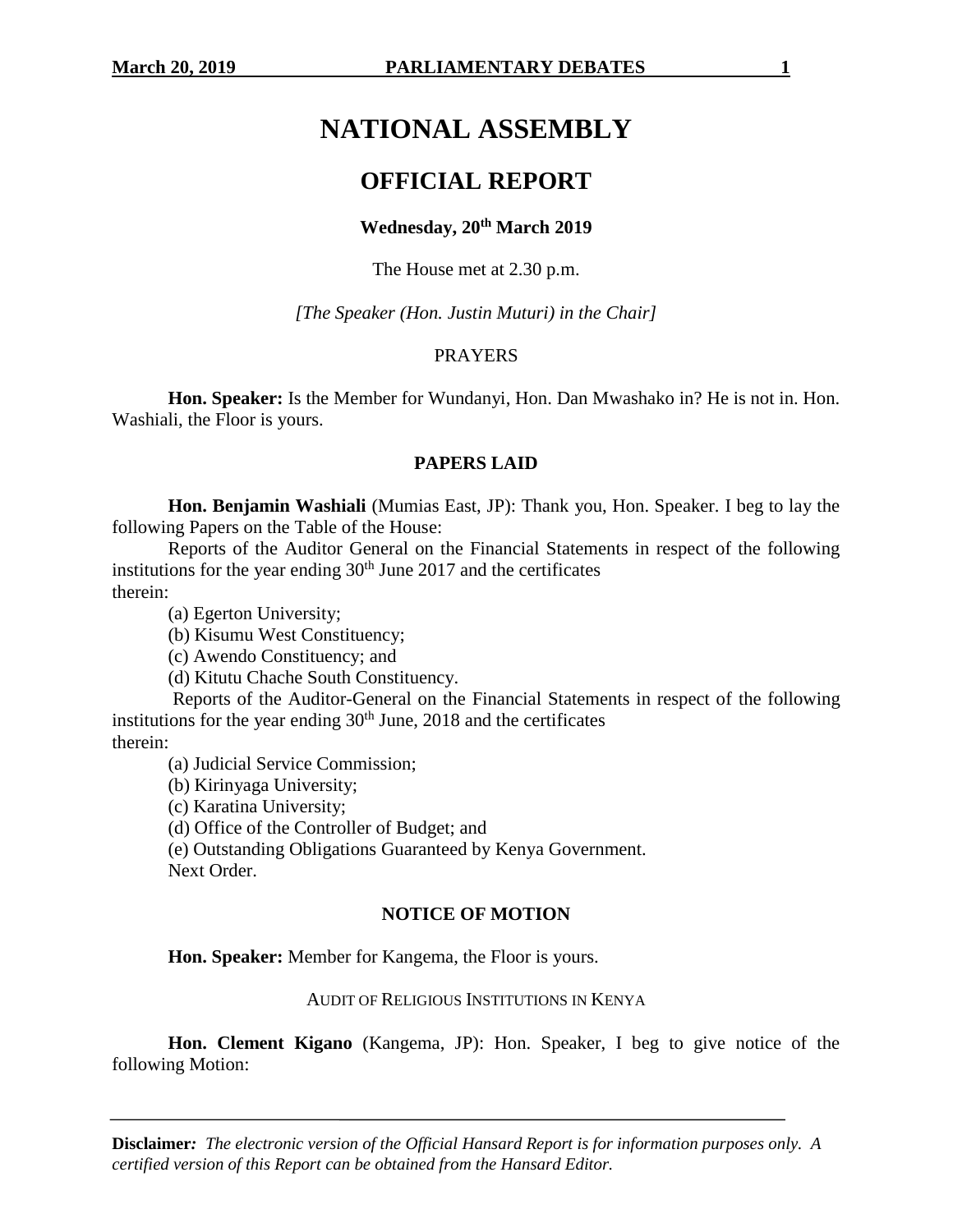THAT, aware of our ethnic, cultural and religious diversity as recognised by the Constitution; further aware that Article 27(4) of the Constitution provides that the State shall not discriminate directly or indirectly against any person on any ground, including religion; noting that Article 32 of the Constitution provides that every person has the right to freedom of religion; cognisant of the fact that the rights and freedoms under Articles 27 and 32 of the Constitution are not absolute but are rights and freedoms that can be limited; concerned that the country has been experiencing a proliferation and emergence of cults and sects under the guise of religious institutions; further concerned that the general public and revenue collection agencies have often fallen prey to fraudulent and unscrupulous persons acting as religious leaders; also concerned that the growth of these religious institutions remain largely unregulated including on matters such as their registration, standards of operation, requirements for establishment, appointment and qualifications for religious leaders, among other things; this House resolves that the Office of the Attorney General, forthwith undertakes an audit of all religious institutions in Kenya including examining their bank accounts and qualifications of the religious leaders with a view to formulating self-regulatory mechanisms and submits a report to the House on the audit within ninety (90) days of passage of this Motion.

**Hon. Speaker:** Hon. Members, before we proceed to the next Order, allow me to recognise pupils from the following institutions who are seated in the Speakers Galley: Kikuyu Township Primary School, Kikuyu Constituency, Kiambu County and Orbit School of the Cross, Embakasi East Constituency, Nairobi County. They are all welcome to observe proceedings of the House.

Next Order.

The first Question is from the Member for Kakamega County. Hon. Elsie Muhanda. The Floor is yours.

## **QUESTION BY PRIVATE NOTICE**

## *Question No. 012/2019*

#### PROVISION OF SANITARY TOWELS TO PUBLIC SCHOOLS

**Hon. (Ms.) Elsie Muhanda** (Kakamega CWR, ODM): Thank you, Hon. Speaker for granting me the opportunity to ask Question No. 012/2019.

- (i) Is the Cabinet Secretary aware that schools in Butere, Navakholo, Mumias West and Malava constituencies in Kakamega County did not receive sanitary towels in the Financial Year 2017/2018?
- (ii) What measures has the Ministry put in place to ensure that the said schools are provided with sanitary towels, and further, that all public schools across the country are supplied with sanitary towels on time?

Thank you, Hon. Speaker.

**Hon. Speaker:** It is referred to the Departmental Committee on Education and Research. Next Question is by Hon. Janet Nangabo, the Floor is yours.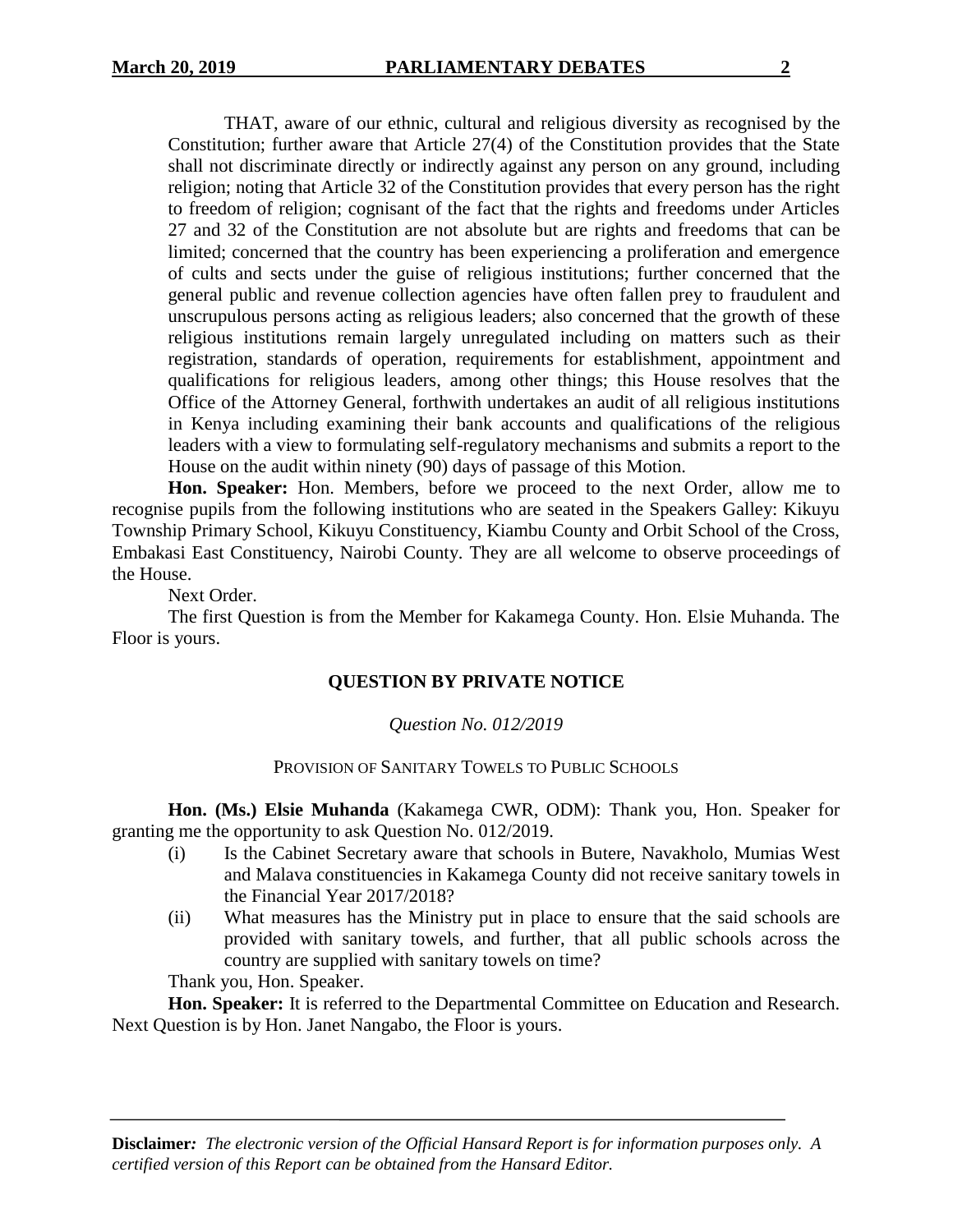## **ORDINARY QUESTIONS**

## *Question No. 127/2019*

### ABUSE OF KENYAN MIGRANT WORKERS IN THE MIDDLE EAST

**Hon. (Ms.) Janet Nangabo** (Trans Nzoia CWR, JP): Thank you, Hon. Speaker. I rise to ask Question No. 127/2019 which goes to the Departmental Committee on Defence and Foreign Relations.

**Hon. Speaker:** No! The Question must be going to a Cabinet Secretary.

**Hon. (Ms.) Janet Nangabo** (Trans Nzoia (CWR) JP): My Question goes to the Cabinet Secretary for Foreign Affairs.

- (i) Is the Cabinet Secretary aware of fresh claims of abuse of migrants in the Middle East leading to loss of lives?
- (ii) What is the status of bilateral labour agreements with Middle Eastern countries like Qatar and Saudi Arabia regarding the safety of Kenyans migrant workers?
- (iii) What measures has the Ministry put in place to ensure safety of migrant workers, licensing of recruiting agencies by the Ministry and that Kenyans seeking employment in the Middle East do so through licensed and registered recruiting agencies or through the Ministry of Labour and Social Protection?

Thank you, Hon. Speaker.

**Hon. Speaker:** This is a clear case of where your Question is misdirected. Even bilateral labour agreements are not done by the Ministry of Foreign Affairs. This Question should be directed to the Cabinet Secretary for Labour and Social Protection. Hon. Nangabo your Question is misdirected. However, be that as it may, I direct that this Question be transmitted to the Cabinet Secretary for Labour and Social Protection and not to the Ministry of Foreign Affairs. They will not know anything about the issues you have raised. The Question itself is talking about agencies through the Ministry of Labour and Social Protection. How then does the Ministry of Foreign Affairs respond to this? Do you want to say something or you still want it to go to the Ministry of Foreign Affairs?

**Hon. (Ms.) Janet Nangabo** (Trans Nzoia CWR, JP): Hon. Speaker, I stand guided.

**Hon. Speaker:** For you to get a proper answer, this Question should be answered by the Cabinet Secretary for Labour and Social Protection. Therefore, the Committee to which the Question is directed to organise itself and prioritise is the Departmental Committee on Labour and Social Welfare. The Clerk is accordingly directed.

The next Question was to be asked by the Member for West Mugirango who has already written to communicate his inability to be present in the Chamber this afternoon. The Question is therefore deferred.

*Question No. 129/2019*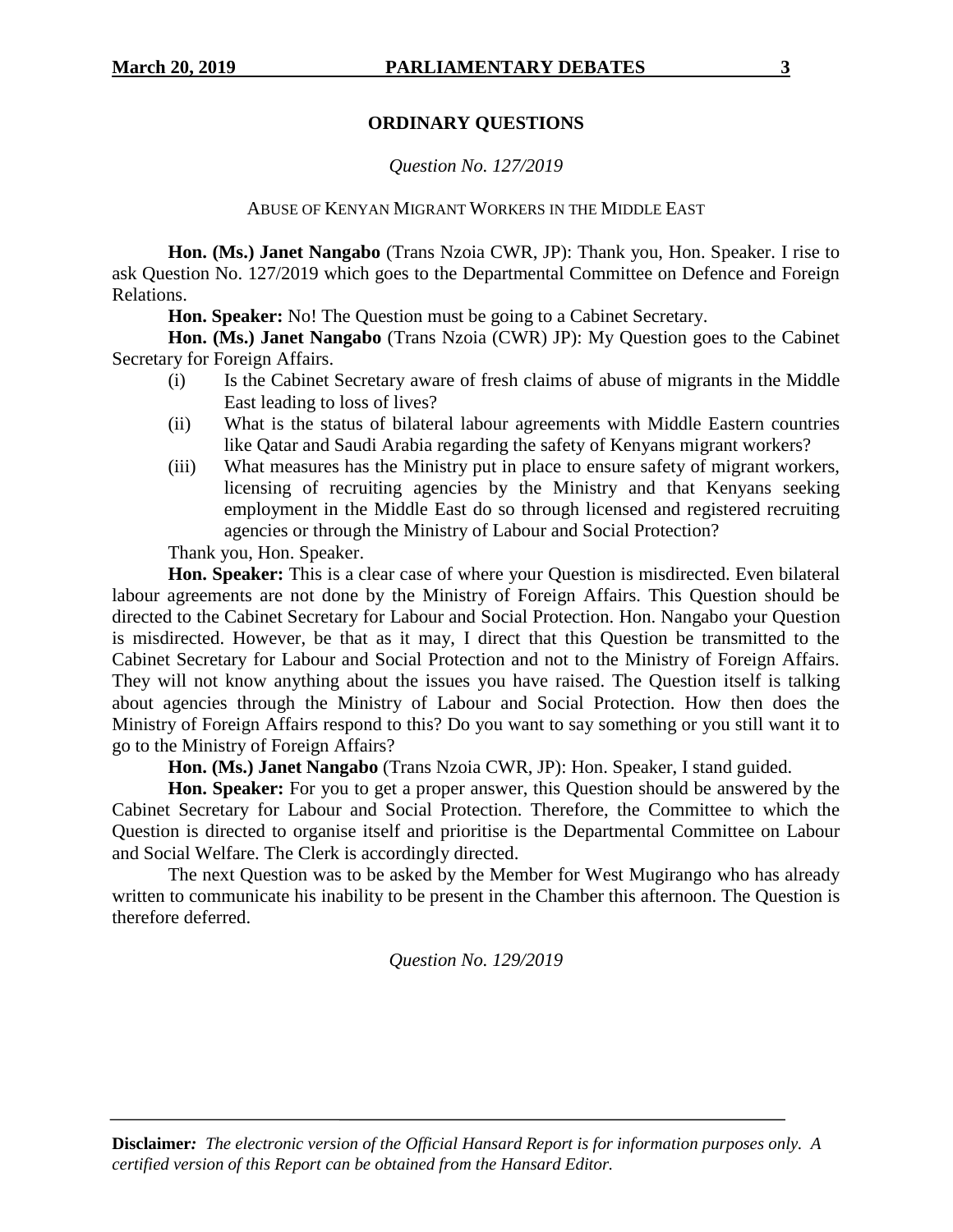## INSECURITY IN WEST MUGIRANGO CONSTITUENCY

## *(Question deferred)*

Next Question is by Hon. Dennitah Ghatti.

## *Question No.130/2019*

CRITERIA FOR DETERMINING BENEFICIARIES OF PERSONS WITH SEVERE DISABILITIES FUND

**Hon. (Ms.) Dennitah Ghati** (Nominated, ODM): Thank you very much, Hon. Speaker. I seek to ask Question No.130/2019 to the Cabinet Secretary for Labour and Social Protection.

- (i) What is the criterion used in determining the beneficiaries of the Persons with Severe Disabilities Fund in this country?
- (ii) Could the Cabinet Secretary provide the number of beneficiaries under the Programme in the financial years 2015/2016, 2016/2017 and 2017/2018 and the amounts paid to each?
- (iii) Is the Cabinet Secretary aware that the beneficiaries of the Fund in Kuria East and Kuria West constituencies have not been paid in the last six months?
- (iv) Could the Cabinet Secretary explain how households with more than one Person with Severe Disability are facilitated to receive these funds under the Cash Transfer Programme?

Thank you, Hon. Speaker.

**Hon. Speaker:** The Question is referred to the Departmental Committee on Labour and Social Welfare to prioritise the appearance of the Cabinet Secretary.

Next Order.

## **PROCEDURAL MOTION**

LIMITATION OF DEBATE ON BUSINESS UNDER STANDING ORDER NO.146

**Hon. Speaker:** Majority Whip, the Floor is yours.

**Hon. Benjamin Washiali** (Mumias East, JP): Hon. Speaker, I beg to move the following Procedural Motion:

THAT, pursuant to Standing Order No. 97(1), this House orders that each speech in the general debate contemplated under Standing Order No. 146 (Consideration of Senate amendments to Bills originating in the National Assembly) be limited as follows : A maximum of one hour and thirty minutes, with not more than fifteen (15) minutes for the Mover in moving, fifteen minutes (15) minutes for the Chairperson of the relevant Departmental Committee, and five (5) minutes for any other Member speaking, including the Leader of the Majority Party and the Leader of the Minority Party(if the Bill is not a party-sponsored Bill), and that five (5) minutes before the expiry of the time, the Mover shall be called upon to reply; and further that priority in speaking shall be accorded to the Leader of the Majority Party and the Leader of the Minority Party and the Chairperson of the relevant Departmental Committee, in that order.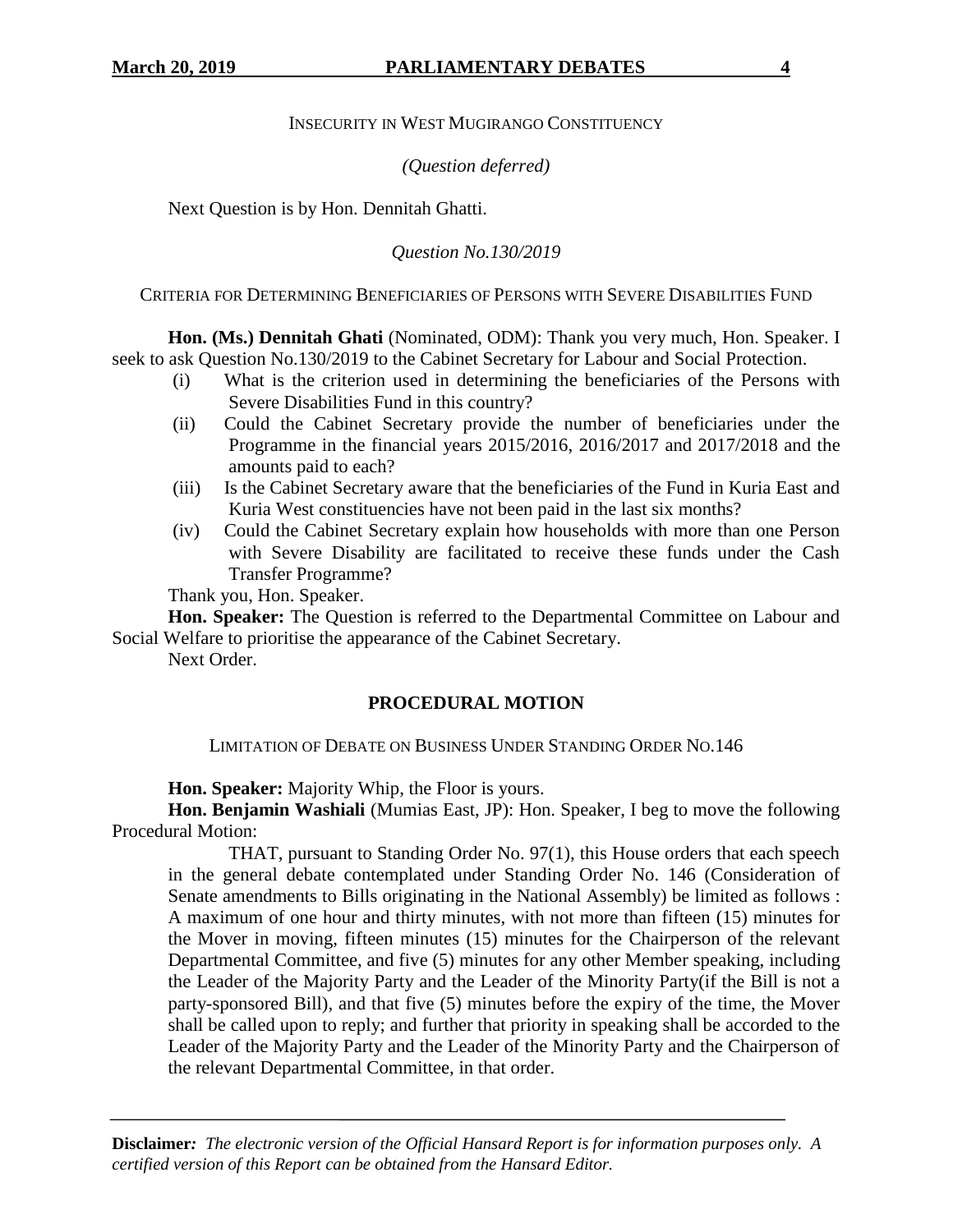Hon. Speaker, I want to invite Members to Standing Order No. 146. It gives us an opportunity to amend our own rules and procedures. The Bills we are talking about under Standing Order No.146 are actually Bills that have originated from the National Assembly and exhaustively discussed and referred to the Senate. In the course of the debate in the Senate, there could be some amendments. Therefore, these are Bills that generally we have had an opportunity to debate and according to the House Business Committee (HBC) and the meeting yesterday, the one that I attended and I am happy the Leader of the Minority Party here also attended, we agreed that since the Bills have been exhaustively debated in the National Assembly, we can only look at the amendments and whether they would help that Bill. That is why we have decided as the HBC to propose to the Committee of the whole House that instead of taking the entire period to discuss other Bills, we should reduce the time so that we can have time to relook at other Bills. The Chairperson of Budget and Appropriations Committee is confusing me.

We were in this meeting with Hon. John Mbadi, the Leader of the Minority Party and the Member of Parliament for Suba South. I move this Motion and request him to second.

**Hon. Speaker:** Hon. Mbadi, the Floor is yours.

**Hon. John Mbadi** (Suba South, ODM): Thank you, Hon. Speaker, I think this House has made a decision in the past to limit debates and define how long we need to take on other Bills and Motions. However, we did not consider cases where a Bill which has been passed by this House and forwarded to the Senate for concurrence is returned from the Senate with amendments. It was open ended that we could debate that Bill even forever. Now, the HBC decided to look at it again and limit debate to one-and-a-half hours maximum with just 15 minutes to move and reply, and the other Members including both Leaders of the Minority and Majority Party to take five minutes each. This is basically a Procedural Motion and we are asking this House for concurrence.

I second.

**Hon. Speaker**: Hon. Members, I can see that understanding the Standing Orders for some of you is still problematic. The Question must be proposed first.

#### *(Question proposed)*

**Hon. Members**: Put the Question.

**Hon. Speaker**: It is the desire of the House that I put the Question. Hon. Members, I appreciate the fact that this decision was made in order to limit debate when we are considering amendments. That way, we will not spend a lot of time debating amendments only.

*(Question put and agreed to)*

Next Order.

#### **SPECIAL MOTION**

REPORT ON VETTING OF THE NOMINEE FOR APPOINTMENT AS THE CABINET SECRETARY FOR EDUCATION

**Hon. John Mbadi** (Suba South, ODM): Hon. Speaker, I beg to move the following Special Motion: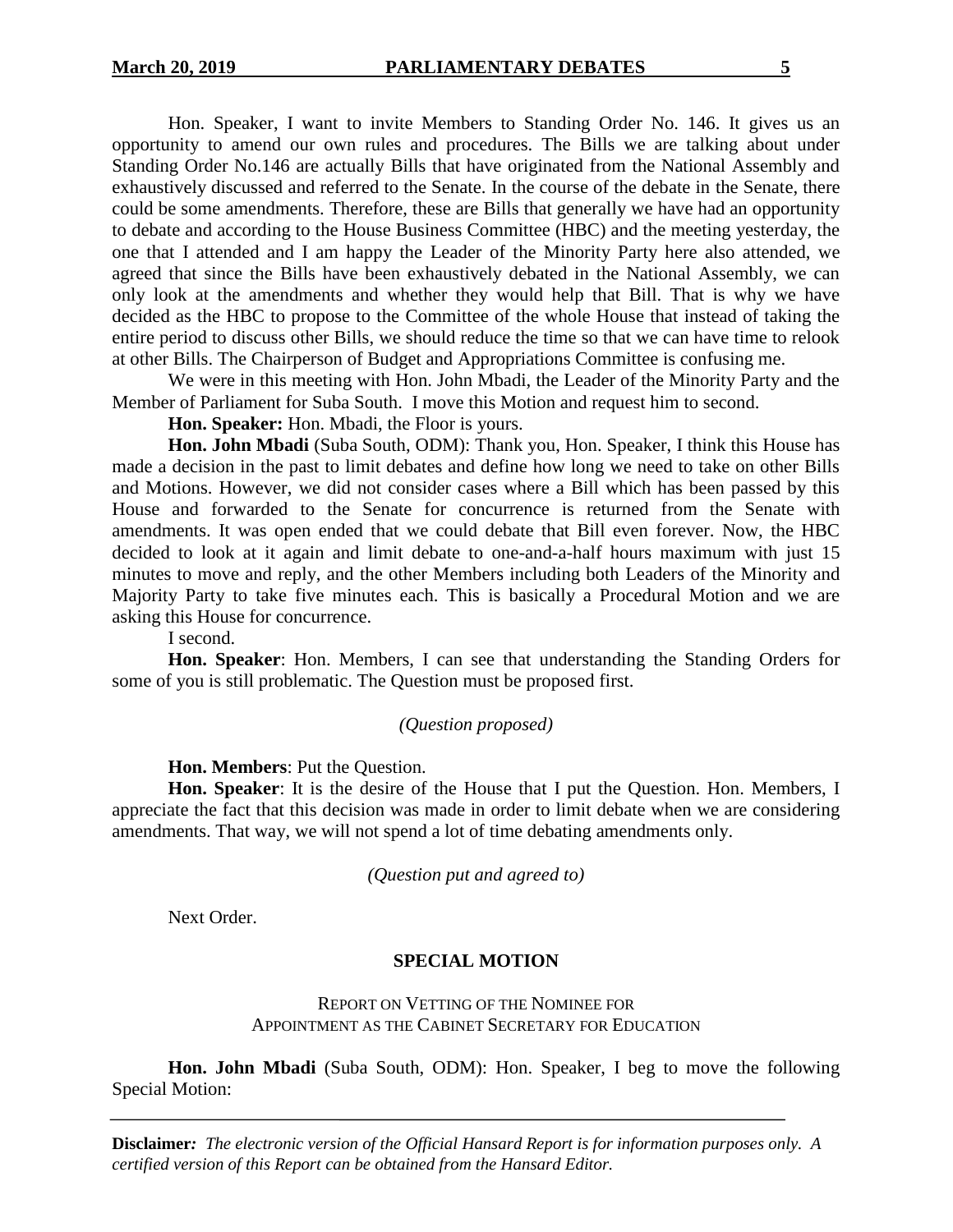THAT, taking into consideration the findings of the Committee on Appointments in its Report on the Vetting of the Nominee for Approval as the Cabinet Secretary for the Ministry of Education, laid on the Table of the House on Tuesday,  $19<sup>th</sup>$  March 2019, and pursuant to the provisions of Article 152(2) of the Constitution and Sections 3 and 5 of the Public Appointments (Parliamentary Approval) Act, 2011, this House approves the appointment of Prof. George Albert Omore Magoha as the Cabinet Secretary for the Ministry of Education.

On 1<sup>st</sup> March 2019, His Excellency the President forwarded to the National Assembly the notification of nomination of Prof. George Albert Omore Magoha as the Cabinet Secretary for Education for consideration and approval. This was in accordance with the provisions of Article 152(2) of the Constitution and Section 5 of the Public Appointments (Parliamentary Approval) Act, 2011.

Pursuant to Standing Order No. 42(1), the name and curriculum vitae of the nominee was referred to the Committee on Appointments on 5<sup>th</sup> March 2019 for vetting. The Committee ought to report to the House within 14 days as by law. On Wednesday,  $6<sup>th</sup>$  March 2019, the Clerk of the National Assembly wrote to the Ethics and Anti-Corruption Commission (EACC), Kenya Revenue Authority (KRA), Directorate of Criminal Investigation (DCI), Higher Education Loans Board (HELB) and Registrar of Political Parties requesting for reports with respect to the nominee on a number of areas, including his ethics and integrity, tax compliance, criminal record, higher education loan repayments and, finally, political affiliations.

On Thursday,  $7<sup>th</sup>$  March 2019, pursuant to Section 6 (3) of the Public Appointments (Parliamentary Approval) Act, 2011, the Clerk, in writing, invited the nominee for the approval hearing indicating the time and place. As a Committee, we received clearance reports for the nominee from EACC, KRA, DCI, HELB and finally the Registrar of Political Parties on 1<sup>st</sup> March.

The Committee held four sittings. The nominee appeared before it on 14<sup>th</sup> March 2019 and was vetted in accordance with the provisions of the Constitution, the Public Appointments (Parliamentary Approval) Act, 2011 and the National Assembly Standing Orders on his suitability or otherwise for the appointment as a CS. I want to mention that the report that we got from KRA was very categorical that they did not have any issue regarding any outstanding tax arrears or tax to be paid. The DCI was also very clear on the criminal record of the nominee. They have nothing in their records to indicate that the nominee has any previously known criminal record. It is the same with EACC which gave opinion that as per that time, they had no recorded case of any investigation regarding the nominee.

Pursuant to Section 7 of the Public Appointments (Parliamentary Approval) Act, 2011, the Committee considered various issues during the approval hearing. First, the Committee considered the procedure used to arrive at the nominee. The Committee observed that Article 152(2) of the Constitution provides that nomination of Cabinet Secretaries is a constitutional prerogative of the President, and there is no other procedure prescribed in the Constitution or any statute law. The President has express prerogative to appoint whoever he thinks can hold the position of a Cabinet Secretary. In addition, the Constitution sets out certain requirements regarding the appointment of persons to public office. Article 27(8) of the Constitution provides that the State shall take legislative and other measures to implement the principle that not more than two-thirds of the members of elective or appointive bodies shall be of the same gender.

Article 130(2) of the Constitution provides that the composition of the national executive shall reflect the regional and ethnic diversity of the people of Kenya. The Committee observed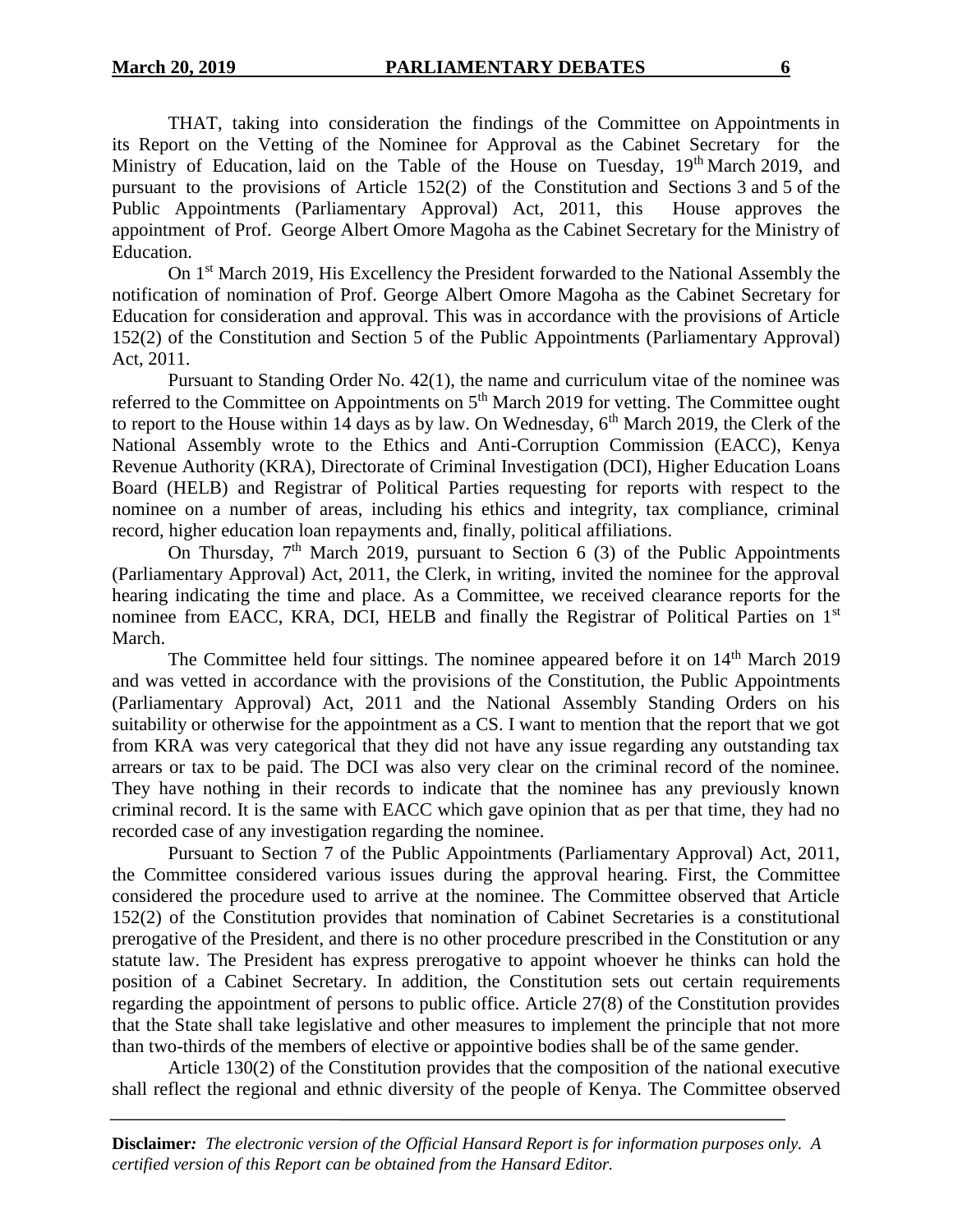that the nominee hails from Siaya County. The Constitution contemplates a maximum of 22 Cabinet Secretaries whereas the country is comprised of 47 counties in terms of Article 6(1) as read with the First Schedule of the Constitution. In view of the limited number of persons who can be appointed to the Cabinet - a maximum of 22 - it is not possible to have Cabinet Secretaries who hail from all the counties in the country. Article  $232(1)(i)(ii)$  and (iii) of the Constitution provides that the values and principles of public service include affording adequate and equal opportunities for appointment, training and advancement, at all levels of the public service, of persons with disabilities.

Further, Article 54(2) of the Constitution mandates the State to ensure the progressive realisation of the principle that at least five per cent of the members of the public in elective and appointive bodies are persons with disabilities. Hon. Speaker, Article 55 of the Constitution mandates the State to take measures, including affirmative action to ensure the youth have opportunities to associate, be represented and participate in political, social and economic spheres of life. Further, Article 260 of the Constitution defines a youth as a person who has attained the age of 18 years but has not attained the age of 35 years.

The Committee in determining the suitability of the nominee took into consideration the provisions on Leadership and Integrity as outlined in Chapter Six of the Constitution. Further, the Committee observed that suitability of the nominee should be evaluated holistically taking into account the nominee's academic credentials, professional training, experience, background and personal qualities as well as performance of the nominee during the approval hearing.

Pursuant to the provisions of Section 6(9) of the Public Appointments (Parliamentary Approval) Act, the Clerk of the national Assembly placed an advertisement in the print media on Thursday,  $7<sup>th</sup>$  March 2019 inviting the public to submit memoranda by way of written statements on oath or in form of affidavits on the suitability or otherwise of the nominee. The advertisements indicated… *(technical hitch)*. By close of business on Wednesday, 13<sup>th</sup> March 2019, at 5.00 p.m. the Committee had not received any statements on oath in respect to the nominee whether adversely or even positive statements.

The Committee that vetted the nominee made the following general observations:

In accordance to Article 78(1) and (2) of the Constitution, he does not hold dual citizenship. As you all aware, for you to hold a State office you must not be someone who holds dual citizenship. So, the nominee was not found to hold dual citizenship. He is a Kenyan and that is all. He is a Kenyan born is Siaya County.

He is a professor of surgery at the University of Nairobi with well over 31 years of experience in academia and in the public service, 10 of which he served as a Vice Chancellor at the University of Nairobi. I worked with him at the University of Nairobi.

## *(Loud consultations)*

I hear Hon. Pukose asking whether I worked with him as a student or not. Students do not work. I, of course, learnt at the University of Nairobi and worked there. Hon. Sankok knows that.

Prior to his nomination, he was serving as the Chairperson at the Kenya National Examinations Council (KNEC) where the Committee felt that he reformed the examination management thereby giving credibility and integrity to exams results. In fact, during the interview, we talked about the time before he joined KNEC to around 1998. During that period there were basically no exams in this country. He made a shocking revelation that the country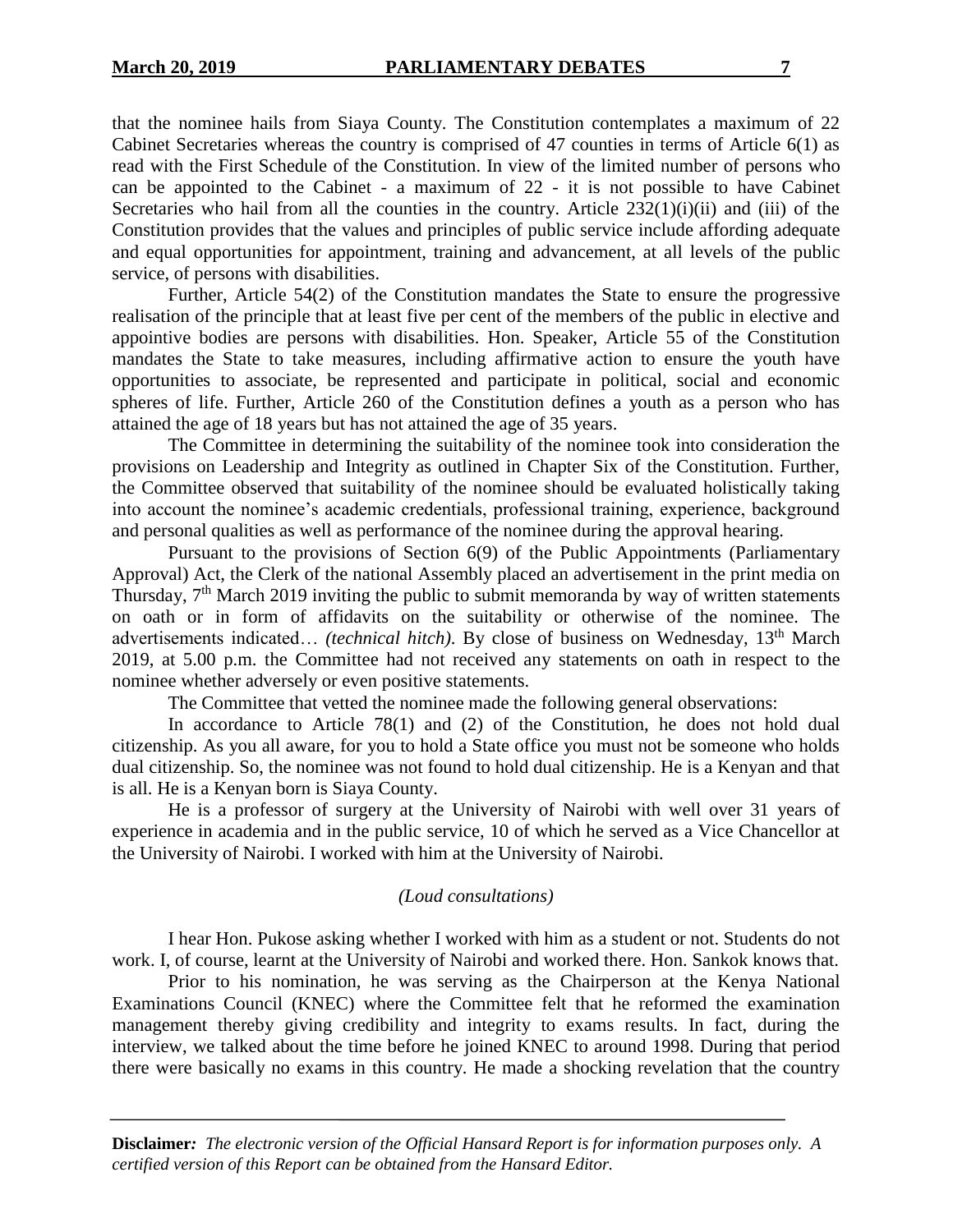had been having two sets of exams, one for the current year and another for the following year and they could be leaked easily and bought at will.

His academic credentials, professional training and experience comply with Section 6(7) of the Public Appointments (Parliamentary Approval) Act, No.33 of 2011. In fact, the nominee had confidence of his colleagues at the University of Nairobi who elected him as the dean of the faculty before he was elevated to become a principal then later after just about one year, he was promoted to the position of Deputy Vice Chancellor, Administration and Finance. Finally, he became the Vice Chancellor of the University for 10 years.

We observed that he meets the requirements of Chapter Six of the Constitution on Leadership and Integrity. The Committee further observed that the Ethics and Anti-Corruption Commission, Kenya Revenue Authority, Directorate of Criminal Investigation and the Office of the Registrar of Political Parties and even the Higher Education Loans Board had sent clearance certificates with the nominee…

### *(Hon. Junet Nuh consulted loudly)*

The MP for Suna East is excited. The nominee has not been charged in a court of law in the last three years.

As stipulated in Article 75(1) of the Constitution, the nominee has no potential conflict of interest. He satisfied the requirements of Article 77(1) of the Constitution, in that he does not intend to participate in any other gainful employment during his tenure as a Cabinet Secretary.

He does not hold office in any political party hence he satisfies the provisions of Article 77(2) of the Constitution.

He has never been dismissed from office under Article 75 of the Constitution for contravention of provisions of Article 75(1), conflict of interest, of Article 76 of the Constitution on financial probity or Article 77 of the Constitution on restriction of activities of State officers and Article 78 (2) of the Constitution on dual citizenship. He is therefore fit to hold office as Cabinet Secretary. He has exhibited substantial knowledge on issues education and experience in public service. I remember some Members felt we should say: "He has exhibited immense…", but were cautious and said he exhibited substantial knowledge on issues education and experience in public service.

As I wind up, I want to mention that the nominee appeared before us and we interviewed him for almost three hours. During the time of the interview, he took us through his history of education from primary school. He is someone we can easily trace his education life from primary school to the time he became a professor in the country. He has served the country in public offices. When the nominee was made the Vice Chancellor of the University of Nairobi, those of us who can remember, there was a lot of turmoil in the University then. Students kept going on strike over many issues but his tenure was the most peaceful in the history of the University of Nairobi.

Shortly, I will talk about his age. His tenure at the University of Nairobi is characterised by peaceful coexistence between the students and the University management. That exhibits that he is a very strong leader in terms of networking and management skills. The work he has done at KNEC also speaks for itself for the period he has been there. Some of us and many Kenyans have also asked that he has a strong hand in managing the institutions he has worked in. In fact, I remember I asked him whether he is not mechanical in the way he deals with issues. We expressed this because we know he is going to deal with very difficult people and at the risk of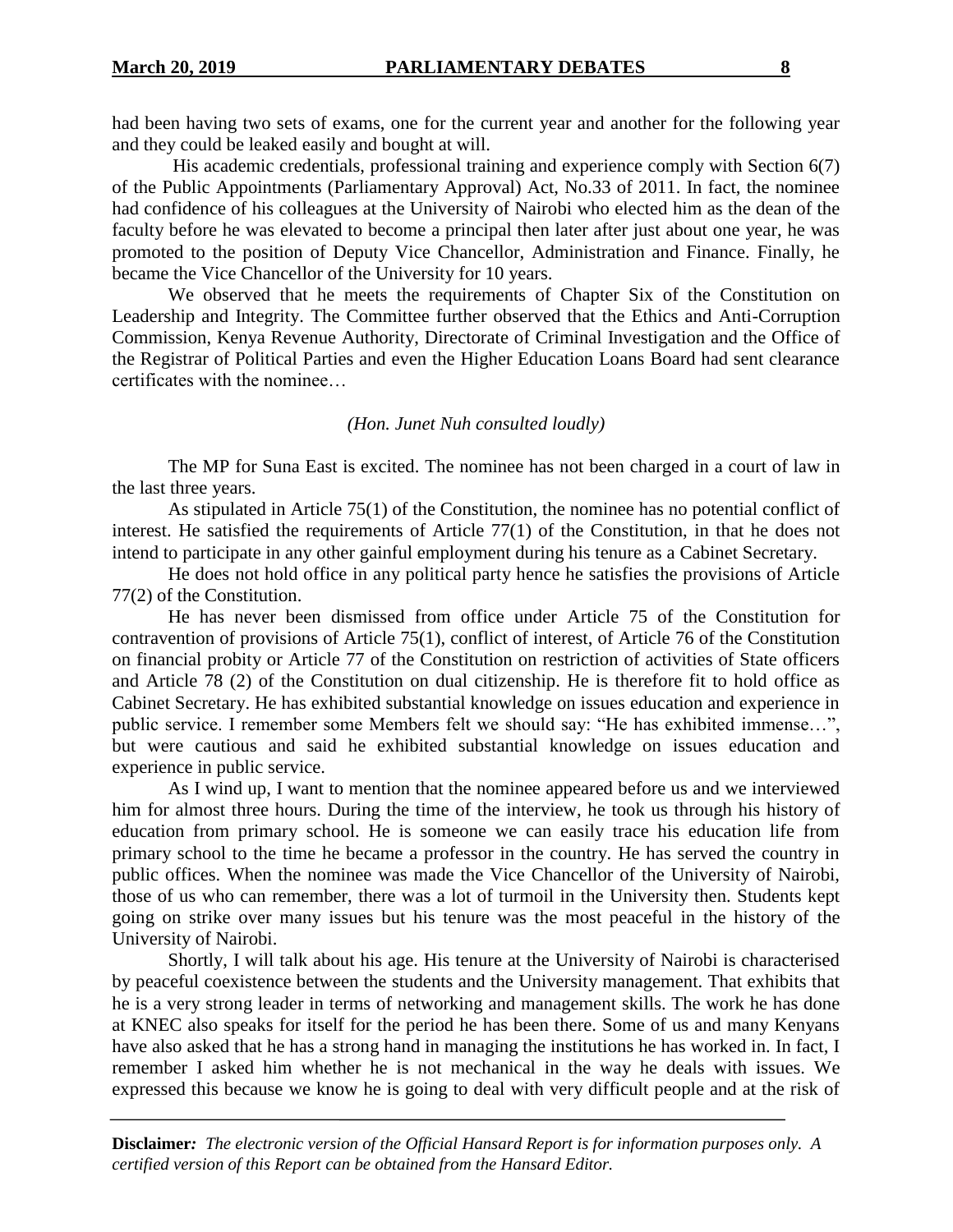agitating my colleagues, Hon. Sossion who heads the Kenya National Union of Teachers (KNUT) and the Kenya Union of Post Primary Education Teachers, (KUPPET) chair, Hon. Omboko Milemba. I have to be careful because they are my friends. I know how dealing with them can be a challenge. We asked the nominee how he will handle the situation. He gave us assurance that he does a lot of background consultation before he takes action on matters of serious concern to the country.

There are people who are questioning his interpersonal skills, but we must also be aware that reading all the way to become a professor makes you appreciate certain things that may make you appear arrogant when you are not. I have heard many people call others arrogant, and when you look at it critically, you realise that these people just know too much beyond what other people know, and then you think it is arrogance. We urged the nominee that when he gets this appointment, it will require a lot of interpersonal skills in dealing with not only the teachers, but the unions, the TSC and with children of this country. Children are the softest section of our society. Looking at his experience, his academic qualification, his level of education and the fact that he is widely travelled, that is something that shocked us.

**Hon. Junet Nuh** (Suna East, ODM): *(Inaudible)*

**Hon. John Mbadi** (Suba South, ODM): I can hear one Hon. Member asking how that can help. You must also be exposed. You cannot be one person who moves from Migori to Nairobi for 20 years and think that you know too much. You must have some knowledge of what happens elsewhere.

Someone asked, although informally about his age. He was born in 1952. My calculation brings it to about 67 years. Sometimes, just like wine, people mature with age in terms of leadership. By the way some Ministries like that of education where you are going to deal with children, teachers and different categories of people… The beauty of being elderly is that you have experience of both; being youthful and being elderly. The youth only know how to deal with the youth because they have never been elderly. In that case, you need someone really mature. There is someone who is saying that in future, we may need to ensure that the President of this country should not be below 60 years. He should be 60 years and above. You know, there are positions you can play around with. There are positions where we can have the youth, and there are positions where we need maturity to be able to handle the pressures of life. If you are put in some positions where you are still thinking of making more children, it will be a big challenge.

In conclusion, I just want to urge Members to read the comprehensive Report of the Committee on Appointments in order to fully appreciate and enrich the debate. I further urge the Members to adopt the recommendations of the Committee as contained in the Report. But this Report was unanimously adopted and approved by all Members of the Committee present, even those absent sent word that they support. I have not heard of any Member against the Report. These are the findings of the Committee.

So, I move and ask the Deputy Leader of Majority Party for obvious reasons, to second. I would have asked the Majority Whip but I want to ask the Deputy Leader of the Majority Party for some very good reasons to do it.

**Hon. Speaker:** What is your point of order, Hon. Omboko Milemba.

**Hon. Omboko Milemba** (Emuhaya, ANC): Thank you, Hon. Speaker. The Leader of the Minority Party has done well in profiling Prof. Magoha, but towards the end, he alludes to the fact that in future he wants this country to have Presidents who are 60 years and above. Is he doubting the performance of the existing Presidents today who are not…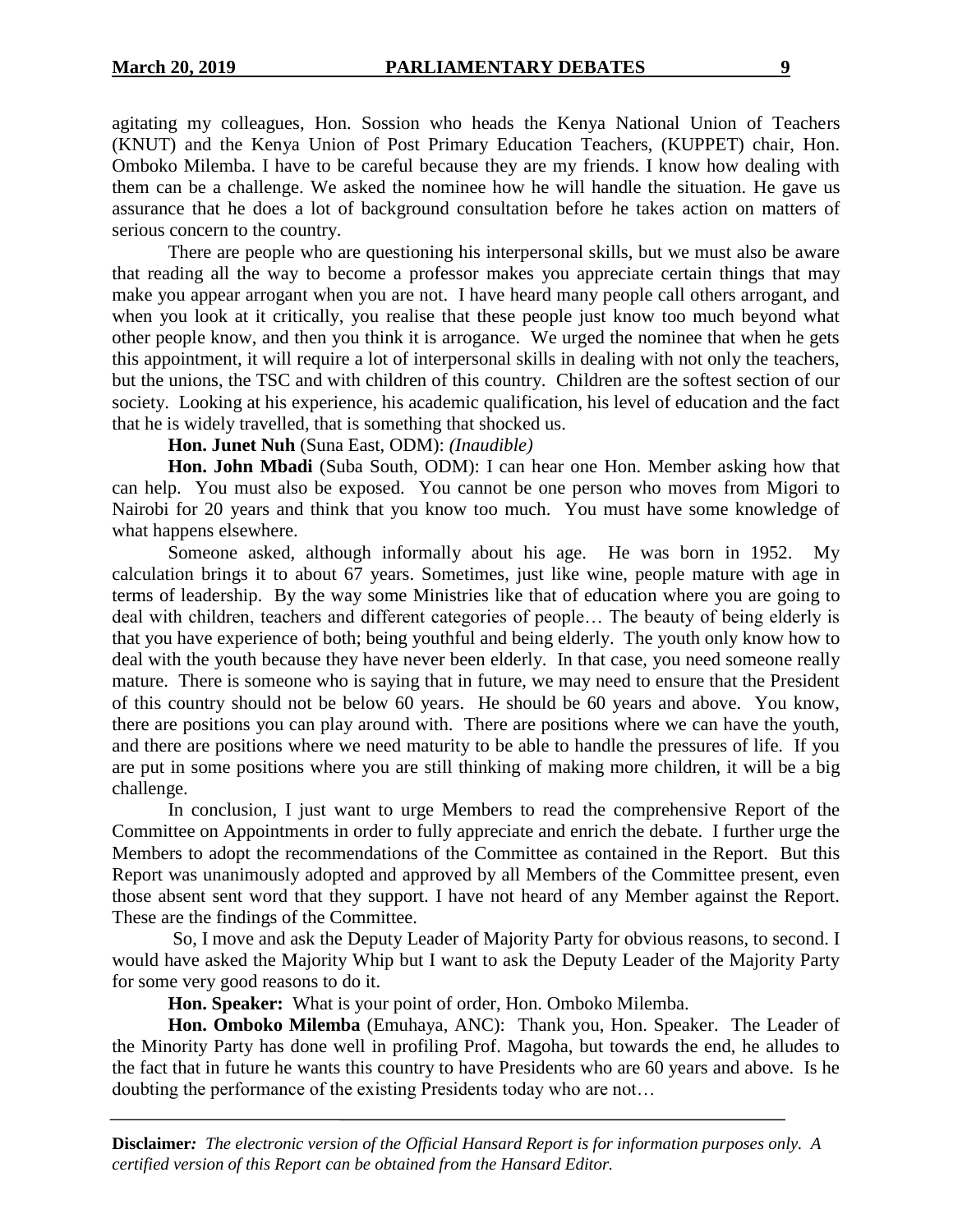**Hon. Speaker:** Now, I want to educate you today. That is not a point of order. So, you are the one who is out of order. Hon. Jimmy Angwenyi.

**Hon. Jimmy Angwenyi** (Kitutu Chache North, JP): Thank you, Hon. Speaker for giving me a chance to second this Motion. I thank God that I was one of the Members vetting this highly qualified Kenyan. You have been told of how he has qualified in every aspect as required by the relevant Act and the Constitution. The Mover did not say some things. He kept on saying that he is the son of Magoha. The son of Magoha showed concern about marginalised groups. I remember him saying that if we have to consider education for persons with disabilities, we will have to give them special consideration. People who come from marginalised regions like North Eastern or Turkana, or West Pokot should be given some special consideration so that they can catch up with the rest of the country.

Prof. Magoha reminds me of what I used to be when I was his age. He is a strong person in character and he speaks his mind. He will not lie to you to convince you to support him or to reject him, he just speaks his mind. That is the kind of person we need in the Ministry of Education. Remember before he became the Chair of KNEC, exams in Kenya had become useless. Actually, certificates were being manufactured on Kirinyaga Road. With reforms he introduced in KNEC, exams in Kenya are now credible. The certificates you get from any of our institutions are credible. I strongly believe that he will make education in Kenya to be appreciated all over the world. If you give him a chance, he will make education in Kenya to be appreciated all over the world.

He told us one other thing, that we should not appoint him to serve the Luo community. He does not want to serve a community, he wants to serve Kenyans the way he was been doing it for the many years he has been in the public service. As my colleague said, on his interpersonal skills, he told us clearly that no patient that he has operated on has died. This means he has had very special relationship with his patients. If he had special relationships with his patients, how about normal people? I am sure he will do it very well. I therefore urge the House to support this Report to approve this appointment and I am sure, in the next two or three years, you will see proper improvement in education of Kenya. You can take that to the bank.

With those few remarks, I beg to second.

**Hon. Speaker:** Hon. Members, before I propose the Question, as you are aware, starting yesterday, the Inaugural African Parliamentary Researchers' Conference is taking place in Nairobi. Allow me to recognise some of the visitors who are in the Speaker's Gallery. They are: Mr. Wolfgang Hiller, who is the Director, European Parliamentary Research Services, Brussels; Mark Quiner from the National Conference of State Legislatures in the United States of America and Mr. John Power, the Director Northern Ireland Assembly, UK. They are welcome to observe the proceedings of the National Assembly.

## *(Question proposed)*

**Hon. (Dr.) Robert Pukose** (Endebess, JP): On a point of order, Hon. Speaker.

**Hon. Speaker:** What is your point of order, Hon. Pukose? There is a point of order by the Member for Endebess

**Hon. (Dr.) Robert Pukose** (Endebess, JP): Thank you, Hon. Speaker. Considering the interest this Motion will attract, and being historical that today the Leader of the Minority Party has moved this Motion, meaning we are in agreement to approve it, can we please, limit debate to three minutes for any other Member speaking so that most of us can contribute to it?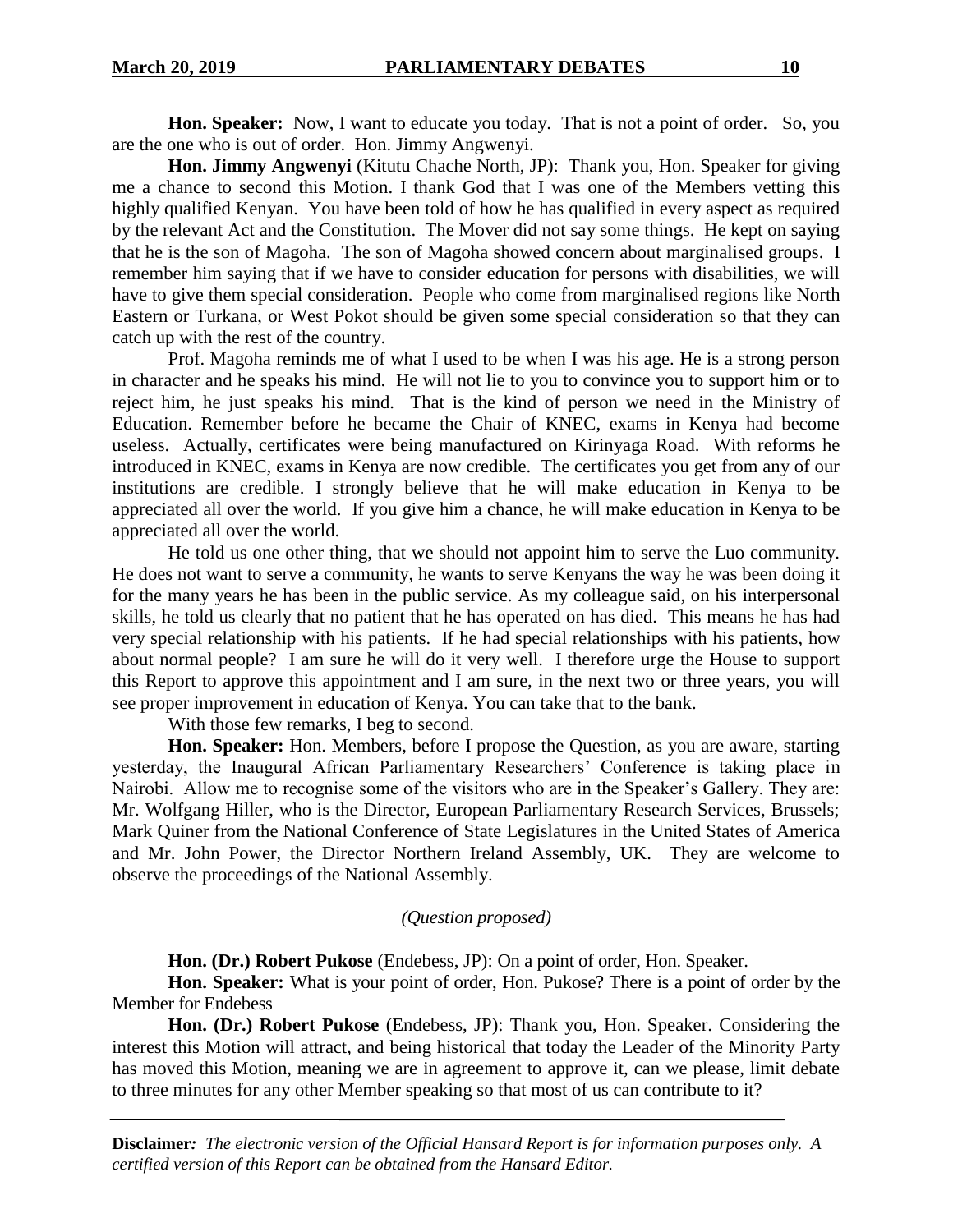## *(Applause)*

**Hon. Speaker:** Hon. Members, I suppose this is an appeal to the Chairperson. There is immense interest by Members in this Motion. I have 41 requests on my screen, and the numbers are increasing. Hon. Pukose has requested that every Member be limited to three minutes. I get the sense that the proposal of three minutes is generally acceptable. The Standing Orders do not provide for a procedure because debate has not been adjourned. So, you cannot use Standing Order No.37. We can only use Standing Order No.1, which is the only one that the Member for Kitutu Chache North Constituency remembers.

## *(Laughter)*

Therefore, in exercise of the powers conferred on the Speaker under Standing Order No.1, I accede to the request by Hon. Pukose that debate for every Member be limited to three minutes. I now have 44 requests. It is, therefore, ordered accordingly for the Clerks-at-the Table to begin noting that. I can see that the Member for Kiminini is on top of the list.

**Hon. (Dr.) Chris Wamalwa** (Kiminini, FORD-K): Thank you, Hon. Speaker. I rise to support the Motion. I knew Prof. Magoha when I was a postgraduate student at the University of Nairobi. I also worked with him when I was a lecturer at the university. Prof. Magoha has worked in several places. During his tenure at the UON, where there used to be a series of strikes, he stabilised everything. When he joined the Kenya National Examinations Council when the credibility of national examinations was in question, he managed to restore sanity. When you do a trend analysis, you will see that everywhere Prof. Magoha has worked, he has been successful. When you extrapolate that trend, you will realise that even if he becomes the Cabinet Secretary for the Ministry of Education I have no doubt that he will succeed.

I was privileged to be part of the vetting process as a friend to the Committee on Appointments. One of the critical things that he said is that failure has never appeared in his vocabulary. That is the kind of person we want to see. We do not want CSs who have no experience. Prof. Magoha has rose through the ranks. When you look at his history when he joined the UON, he was a lecturer. He rose through the ranks to become a college principal and finally he became the Vice-Chancellor. I have no doubt that Prof. Magoha will sort out the problems we have in the education sector.

I know we have critical issues in education. We have difficult people who are good at what they do. This was said by Hon. Mbadi. The KNUT, under the able hands of its Secretary-General, Hon. Wilson Sossion and KUPPET, under the able hands of Hon. Omboko Milemba, are there. I have no doubt that with his style of leadership, Prof Magoha will work in collaboration with them, particularly on the issue of competence-based curriculum. We asked him that question. Competence-based curriculum is the way to go but Hon. Sossion, who is my good friend, says that the trainers have not been trained. It is, indeed, important that they be trained. They are already agreeing to this.

Prof. Magoha is a staunch practising Catholic like myself. I have no doubt that he is the one we require in the Ministry of Education. I am humbly requesting the doubting Thomases that we support him. He is the one who is going to bring the true change that we require in the Ministry.

With those few remarks, I support.

**Hon. Speaker:** Nominee Member 001, Hon. David ole Sankok.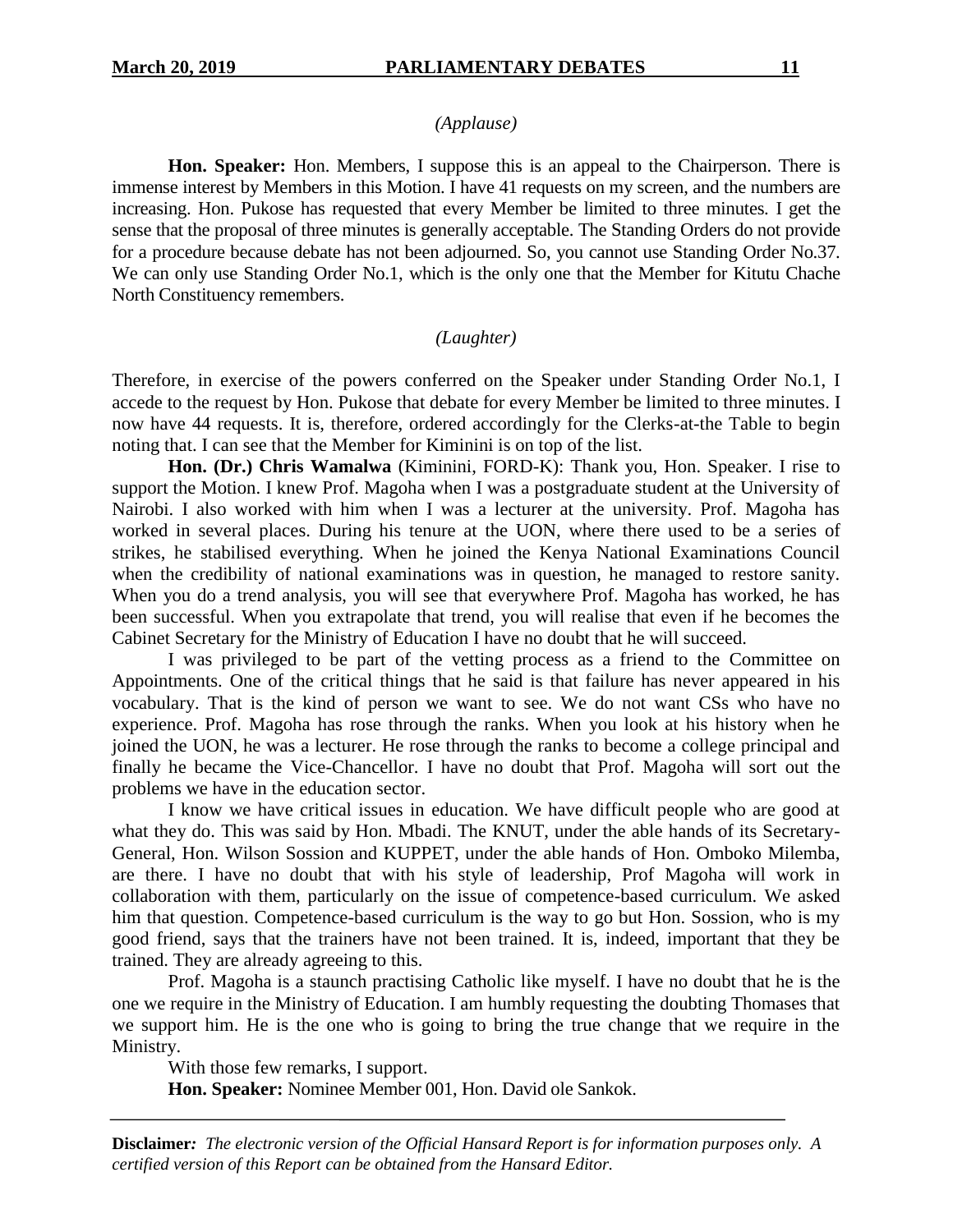**Hon. David ole Sankok** (Nominated, JP): Thank you, Hon. Speaker, for giving me this opportunity. As I had declared my interest, Prof. Magoha was my dean at medical school. When I became the Students Organisation of Nairobi University's (SONU) President, there was commercialization of education at the UON through the introduction of parallel degree programmes. This meant that somebody who scored mean grade "A" in the Kenya Certificate of Secondary Education (KCSE) examination would not pursue any degree course at the UON but somebody who had scored mean grade "D" and had money could do a bridging course and enrol in a degree programme of one's choice. It was only Prof. Magoha who understood my reasoning despite the fact that I was suspended. Even though he voiced that, he understood by voice of reason. Orders were given from "above" that I must be suspended from the UON. I thank God that 17 years later, Prof. Magoha was made the Chairman of KNEC. He streamlined education and the parallel degree programmes died a natural death 17 years later.

When Prof. Magoha appeared before our Committee, he was a voice of reason. He is firm, religious, authoritative, a go-getter, disciplined, intelligent and progressive thinker. Above all, he is a top-notch professor of surgery who is known within and outside our country. Dr. Pukose and Dr. Eseli, who are known surgeons, also went through his hands. These are known surgeons. He supervised Hon. Pukose during his postgraduate degree. So, this is a person who is known. He rose through the ranks to become the dean of students, college principal, the Deputy Vice-Chancellor and, ultimately, Vice-Chancellor of the UON. He then became the Chairman of the KNEC Board. I am sure this House will approve him to become the Cabinet Secretary for the Ministry of Education. I know he will perform well.

When Prof. Magoha was the Vice-Chancellor at the UON, the likes of Hon. Mbadi introduced a strategic management unit in costing and accommodation, which guided the institution on chargeable fees. Up to now, the UON has not found someone with that kind of brain. That particular strategy has stood the test of time. It is still there. He introduced costing and we were able to pay Kshs11 for a plate of *ugali* and s*ukumawiki*...

**Hon. Speaker**: Is this in support of Hon. Mbadi or...

#### *(Laughter)*

Well, do not worry about that. I will give you 10 seconds.

**Hon. David ole Sankok** (Nominated, JP): I urge this House to approve the appointment of Prof. Gichaga…

#### *(Laughter)*

Prof. Magoha, son of Magoha. I am 100 per cent sure that he will streamline the education sector. Hon. Junet, you do not have to laugh all the time. Human beings are to err.

**Hon. Speaker:** Member for Seme.

**Hon. (Dr.) James Nyikal** (Seme, ODM): Thank you, Hon. Speaker. I stand as a professional to support the appointment of a pure professional. I know Prof. Magoha well. We taught together at the University of Nairobi and we practised together. Prof. Magoha is a man of high integrity and has a healthy relationship with politics. During the establishment of the Universities Academic Staff Union (UASU), he told Hon. Jimmy Angwenyi, Kilemi Mwiria and I that it was a good thing but we should not make it political because one day, it will work. Today, UASU is working. He is a professional of high integrity and will go to any length to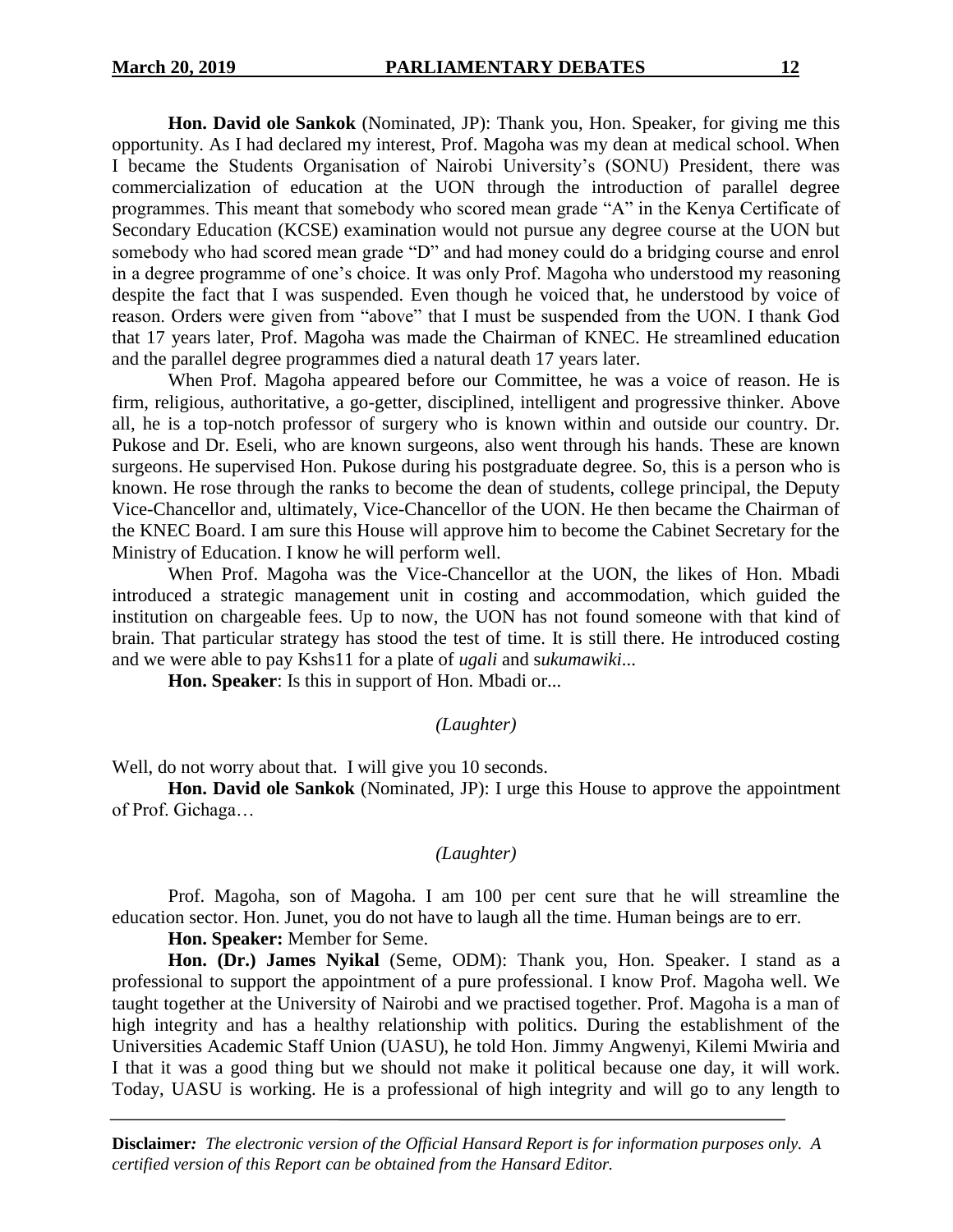protect the professional point. He was a private doctor to a senior Government officer who was going through a very hard time with the Government and he insisted that he would look after him as a professional regardless of what the Government thought.

As a surgeon, he is competent. He is committed to duty. As dean and principal, he raised money to put up an executive office block and a modern lecture theatre. As a Vice-Chancellor, he raised money to construct the University of Nairobi Tower, which we all know about. I do not have to say what he did at KNEC. Prof. Magoha's no-nonsense stance may be mistaken by some people as arrogance but he is humble enough to quickly accept whenever he makes a mistake. We need him at this time when we have many commendable projects in the Ministry of Education that need harmonisation and competent management. He fits the bill.

I support the nomination of Prof. Magoha.

**Hon. Speaker:** Member for Mwea.

**Hon. Josphat Kabinga** (Mwea, JP): Thank you, Hon. Speaker. I rise to support the appointment of Prof. George Albert Omore Magoha. I have gone through his curriculum vitae and I have no doubt that he qualifies. He has held several positions of integrity rising to be the President of the Association of Medical Practitioners of Africa and many other positions in Kenya. I therefore support his appointment.

I would like to dwell on his next duties. We look forward to see fair distribution of resources. We want to see a checklist of schools in the country. We want to see basics of a secondary school. He should allocate resources equally especially in distribution of facilities. I have in mind some of the schools in our constituencies, which are not sure they will ever see a laboratory because the NG-CDF cannot provide the required infrastructure.

Being an academic administrator, I am hopeful that Prof. Magoha will focus on infrastructure. I know he is listening and I would like to ask him to start with South Ngariama Settlement area in my constituency. There are seven primary schools that are in need of infrastructure. There is only one secondary school and for the last two years, I have not seen any allocation to infrastructure. I want to ask him to bring resources to South Ngariama so that our children can enjoy education like in other areas. They should also have access to facilities that will enable them to pursue their education as there will be equal opportunities for all students.

I support the Motion.

**Hon. Speaker:** Hon. Members, in the spirit of balancing, among the first 18 names on the screen, I cannot see a single woman Member of Parliament.

**Hon. Members:** We are here.

**Hon. Speaker:** No. I am supposed to see you on the screen. This means that they just come in and relax. Maybe it is because it is after lunch.

Let us have the Member for Kibwezi West.

**Hon. (Dr.) Patrick Musimba** (Kibwezi West, Independent): Thank you, Hon. Speaker. I am sure we are going to pass the appointment of Prof. Magoha but I want to speak to the opportunities which are ahead of us as a country in the education sector. It is imperative that Prof. Magoha leads an able renaissance within the African region. We had universities like the Jomo Kenyatta University of Agriculture and Technology and Moi University offering programmes all the way to Nigeria. *(Technical hitch)*

Countries like Seychelles have greatly benefitted from our teachers. Kenyan teachers went to revamp the entire education sector in Seychelles and Malaysia. This needs to be seen in this current age. Prof. Magoha should lead this. We have to see renaissance in our public sector by having students from our neighbouring countries coming to study in Kenya. We need to give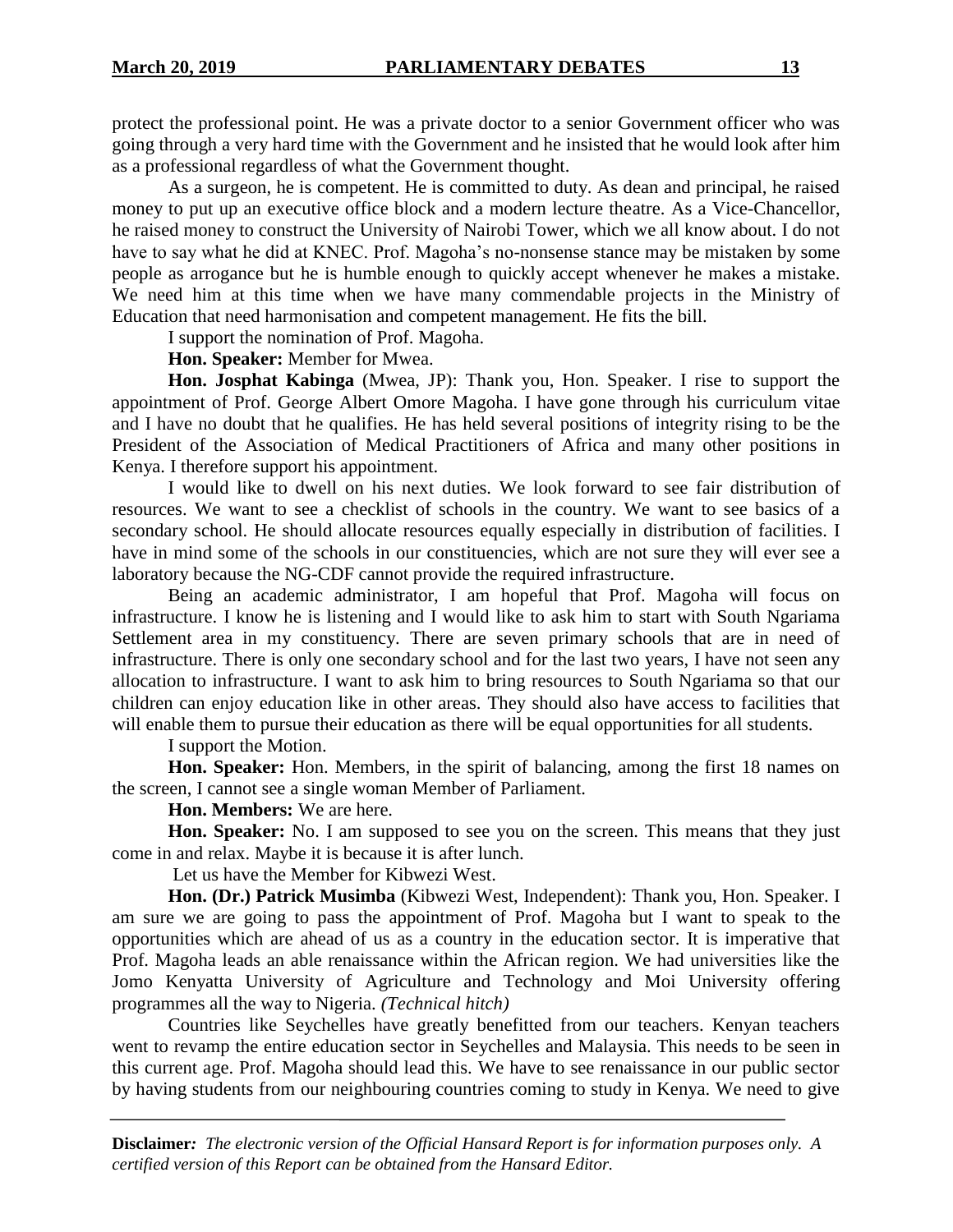ourselves a global view knowing that we are benchmarking with the best in the world. We should start to reverse the trend where a lot of people are moving to private schools. We should encourage students from Tanzania, Uganda and Rwanda to study in our schools. This will propel our Diaspora earnings. We need a lot of remittances in Kenya and the amount of money pumped into the education sector over the years in terms of investment is colossal. We must see this big return by having our students all over our counties sharing facilities with our neighbours. This will ensure that we entrench the spirit of East African Community and our African renaissance by having these exchange programmes that grow with us. We want to see the arena of teachers and our lectures growing. The investment into research has to be seen. We want to see Kenya heralding to launch satellites. We had lecturers in the University of Nairobi coming up with Nanosatellite Technology. They should be encouraged. This needs to grow because we will attract investments that will grow this great nation.

Finally, as we look into ourselves within legislation, we want to see parallel programmes being encouraged by the Cabinet Secretary that look at the inferential between the learning within this House and extending the same in the society. This will give first-hand experience and I believe this is why we have tapped into him as a 67 year old to draw into the examples that have been grown internally and ensure that…

**Hon. Speaker:** Member for Endebess.

**Hon. (Dr.) Robert Pukose** (Endebess, JP): Thank you, Hon. Speaker. I want to support this important Motion on the approval of Prof. George Magoha as the Cabinet Secretary for Education. Prof. Magoha taught me both at the undergraduate and postgraduate levels at the University of Nairobi. He was my supervisor for my postgraduate thesis. Even as a Vice-Chancellor, he would find time to guide me until I graduated. The other day, I was sharing something with Hon. Mbui, who happened to be in the vetting committee, about Professor Magoha saying that one should get an appointment before seeing him. The meaning of it is that he is very meticulous. He plans his time. He can give you an appointment even at 6.30 a.m. Therefore, as a Member, when you get an appointment from him, say, at 6.30 a.m. or 7.00 a.m. it is simply because he needs time to work on his schedule. It does not mean that he does not want to see you.

As a surgeon, he has done well. He is a professor of urology. He used to tell us in medical school, "Water must flow". He meant that one's tract should be able to pass urine from the body. He ensures that is done. He has done very well. Even as the Chairman of the Kenya Medical Practitioners and Dentists Board (KMPDB), of which I am a member, he has been able to guide it very well. He has been exemplary.

We cannot say more about what he has done at KNEC. My colleagues, Hon. Sossion and Hon. Omboko Milemba, now have a person who will give them audience. They should be able to address the issue of teachers going on strike every now and then. I think that is now going to come to an end.

With those few remarks, I support

**Hon. Speaker:** On account of something that was said by the Mover about the nominee when he was Vice-Chancellor of the University of Nairobi and having stabilised it, I want to give this chance to somebody who left the university not too long ago and who appeared at the vetting committee without applying to be admitted, but was very happy to cheer. The Member is now going to speak. Hon Babu Owino.

**Hon. Babu Owino** (Embakasi East, ODM): Thank you very much, Hon. Speaker. I am very happy with you today and may God add you more years on earth.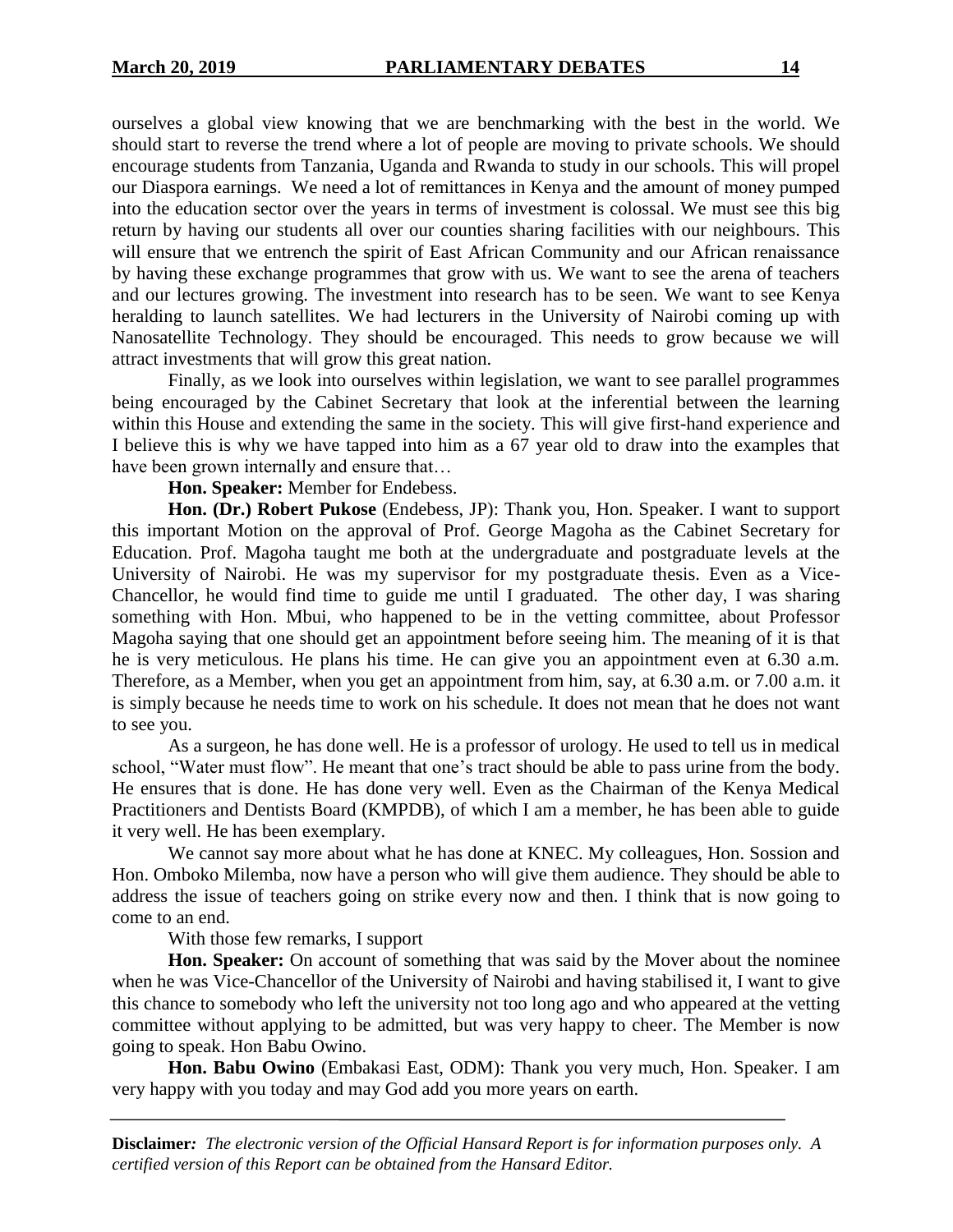## *(Laughter)*

Professor Magoha means what he says and says what he means. As the longest serving student leader on earth - I served for three terms during Professor Magoha's regime - I can say that he is a professor who gives students an opportunity. He gives students a second chance to correct their life. When I joined the University of Nairobi, I was suspended. Were it not for Professor Magoha to bring me back to the university, I would not be a Member of Parliament today. I am so happy and proud that during his regime, I scored a First-Class Honours. It is not easy to score even Grade C currently.

People say that Professor Magoha is arrogant, but he is not. He is just firm. He is not arrogant. For universities' fees not to be increased, Professor Magoha must be the Cabinet Secretary for Education. For our children to get quality education, Professor Magoha must be the Cabinet Secretary for Education. For our suspended and expelled children, brothers and sisters to be brought back to campus, Professor Magoha must be the Cabinet Secretary for Education. For comrades not to be shot anyhow and killed, Professor Magoha must be the Cabinet Secretary for Education. For our children to be fully God-fearing, Professor Magoha must be the Cabinet Secretary for Education. Whether the sky comes to the ground or the ground goes to the sky, Professor Magoha must be the Cabinet Secretary for Education. This is the best decision our President made this year. May God bless President Uhuru Kenyatta. He has given us an angel direct from heaven.

Thank you and God bless you. I support the Motion.

**Hon. Speaker:** Members of the Committee can understand why, perhaps, it was going to be unwise to allow Hon. Babu Owino to ask questions. He would have breached the rules. In the Committee, you do not sing praises. Here you are perfectly in order to do so, but at the vetting committee, it would not have been in order.

Let us have the Member for Nyaribari Masaba.

**Hon. Ezekiel Ombaki** (Nyaribari Masaba, NAPK): Thank you, Hon. Speaker, for the opportunity. Here we are discussing about one Kenyan who has done exemplary work. He has an outstanding and impeccable record. Ever since he joined the public sector as a lecturer, he rose through the ranks up to the position of an associate professor and principal of the health sciences. He has demonstrated that, indeed, his record is not comparable to any other person. He did a lot in the 10 years he was serving as Vice-Chancellor of the University of Nairobi. During that time, there were quite a number of problems and challenges. However, Professor Magoha was able to tackle all those challenges and by the time he was leaving the university as Vice Chancellor in 2015, I think he had done quite commendable work. The achievements…

**Hon. (Dr.) Robert Pukose** (Endebess, JP): On a point of order, Hon. Speaker.

**Hon. Speaker:** There is a point of order.

**Hon. (Dr.) Robert Pukose** (Endebess, JP): Hon. Speaker, I am sorry. I did not want to interrupt my colleague. He referred to Professor Magoha as an associate professor; he is a full professor. Associate means he is not fully a professor. I just wanted him to correct that.

**Hon. Ezekiel Ombaki** (Nyaribari Masaba, NAPK): Thank you. The point is taken. This time, we are aware that the education system in Kenya is undergoing quite a lot of challenges. We are undergoing reforms. We have the competence-based curriculum and I think he is the best person to midwife that particular curriculum.

We have the 100 per cent transition from primary to secondary school and with the kind of challenges we have, the best person who will be able to tackle those challenges and ensure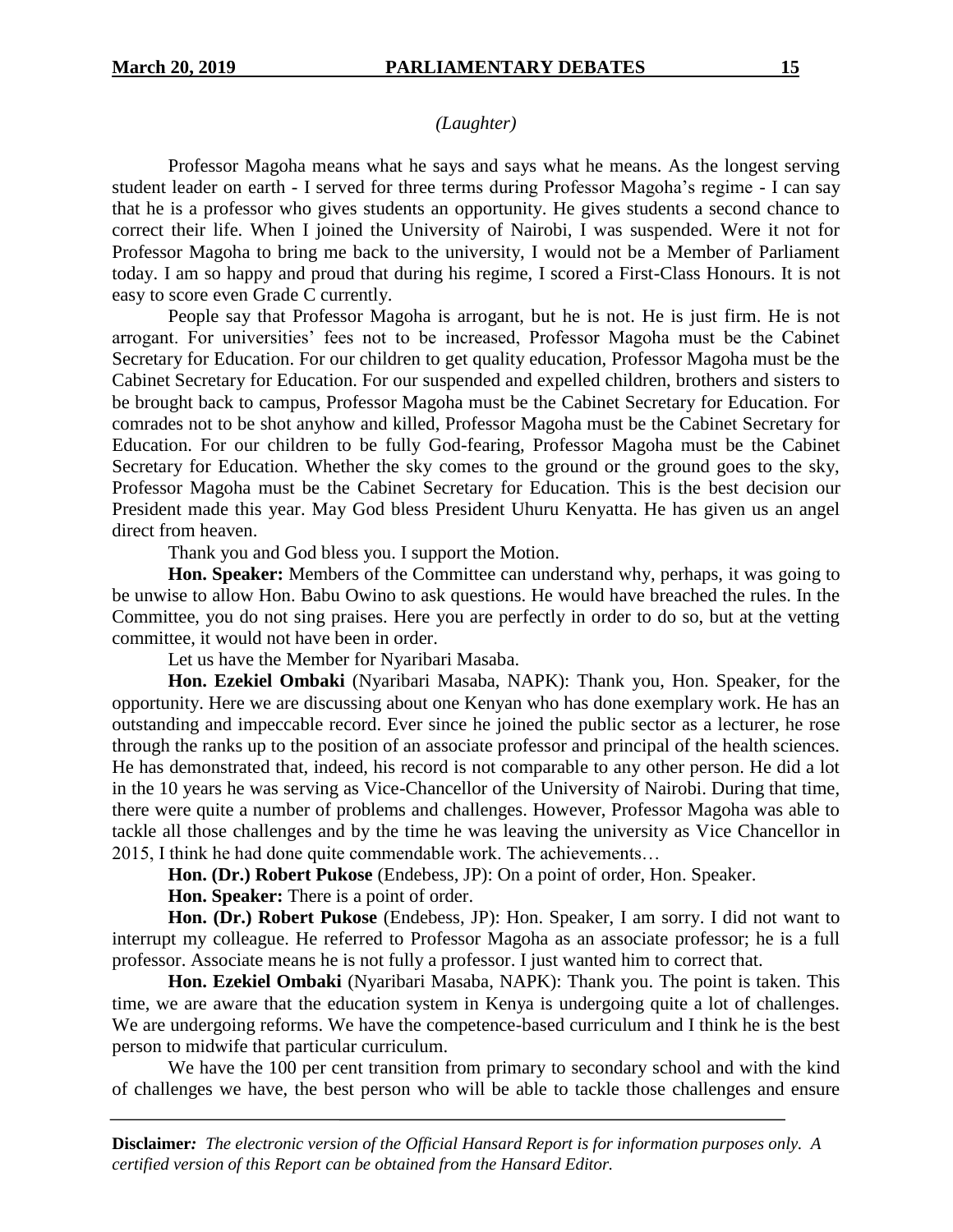that our children are able to transition from primary school to secondary school is none other than Professor Magoha. Indeed, he has what it takes. We commend His Excellency the President because this is the best Kenyan that he has given an opportunity to serve in the key Ministry of Education. Education is the prerequisite of development of all the other sectors of the economy.

We hope that once he takes up his new job, all those challenges facing university education will be solved. We are worried about quality and standards in our university education. Professor is well equipped and very familiar…

**Hon. Speaker:** Next is the Member for Siaya.

**Hon. (Dr.) Christine Ombaka** (Siaya CWR, ODM): Thank you very much for giving me this opportunity to talk about my professor. Professor comes from Siaya and fortunately, again, he comes from my ward, that is, Yala Township. I have known him for a long time and currently he is the chair of the board of Saint Mary's Yala. The school has improved tremendously ever since he became the Chair. Every time we have Parents' Day in that school, literally every parent turns up because they want to hear from him. They cherish what he tells them. He believes in education. So, even at the village level, Professor Magoha is highly respected so that none of his advice will just pass unheeded. People consult him. They seek his advice because he is a forthright person. He is a disciplinarian and a go-getter. He speaks from the bottom of his heart and he will never tell anybody a lie.

Secondly, since he became the Chair of KNEC, we have seen transformation in the education system. We have seen transformation in the education system. There is no leakage of exams or cheating. Students today are very scared of cheating because of the discipline that has been enforced in the education sector. We have the right person for the job. There will be a lot of improvement now that he has become the Cabinet Secretary (CS) for Education. I admire him a lot because even when he was the Chair of the Kenya National Examinations Council (KNEC) and the current CS for Interior and Coordination of National Government, Dr. Matiang'i, was the CS for Education, the two worked very well. They delivered what we needed. When Madam Amina Mohammed took over, he was behind every success that she enjoyed. He is worth working with.

He must be in the Ministry of Education. He will transform it into what we want. That goes for everybody else who will be in that position. This is the person whose career, experience, education and ability to perform should be admired and encouraged. This is the way to go. The President should continue to choose or nominate such individuals.

I support the appointment of Prof. Magoha who is my village mate.

**Hon. Speaker:** Did you say your village mate?

### *(Laughter)*

Let us have the Member for South Imenti. The Member is not present. He gave an indication with his card. After him, there is the Member for Kikuyu.

**Hon. Kimani Ichung'wah** (Kikuyu, JP): Thank you, Hon. Speaker. At the risk of repeating what has been said by many other Members, I want to be very brief. One of the things that have been said about Prof. Magoha, son of Magoha, being forthright and very faithful to the truth, is something I witnessed during his vetting. I asked him a question about the circumstances under which Dr. Matiang'i left the University of Nairobi (UoN). He was very forthright. That told me that this is somebody who is forthright and who sticks to the truth and stands for it.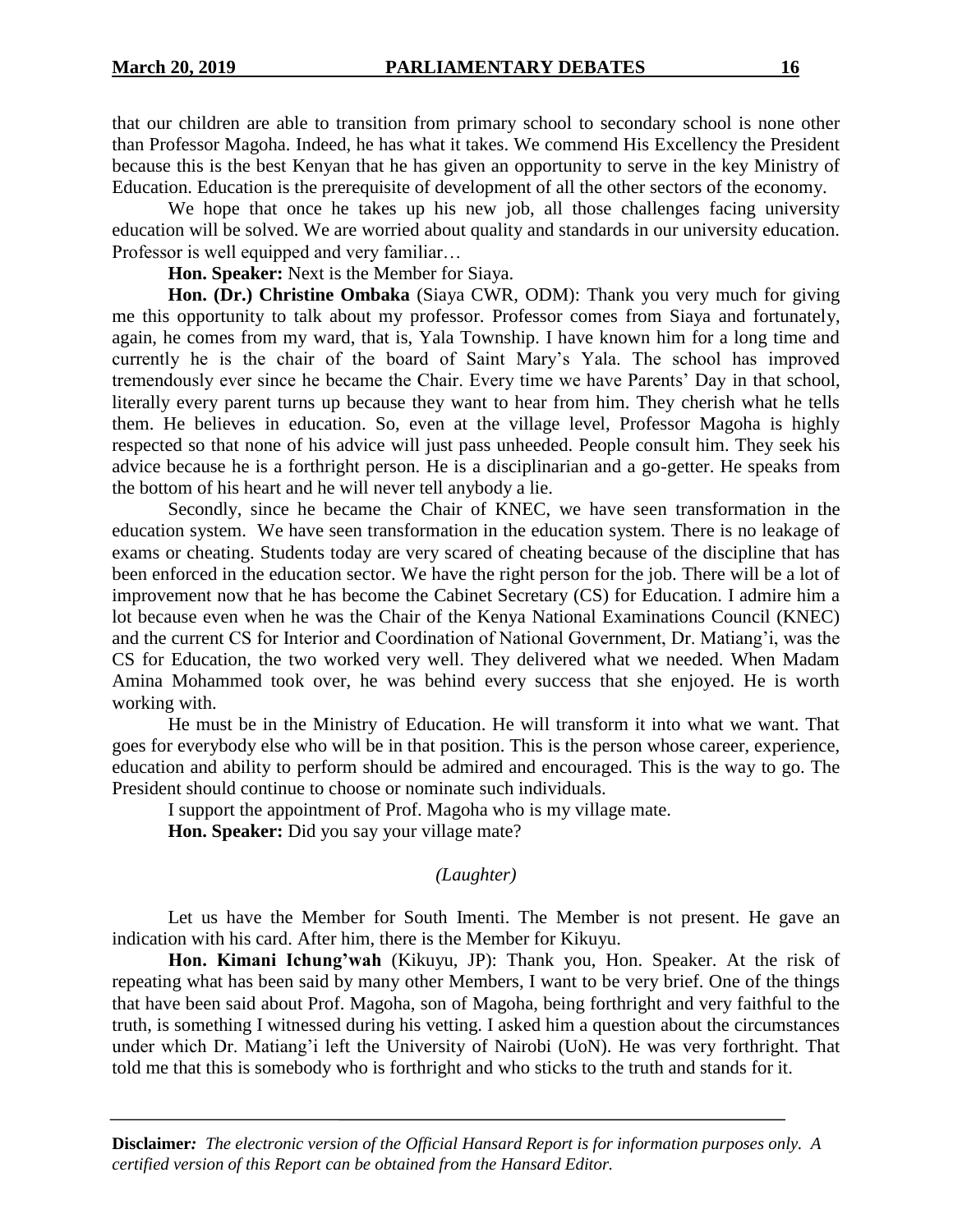Secondly, one thing I had observed about Prof. Magoha long before he was even nominated as a CS when he was working at the UON is his dedication to results. As they testified during the vetting process, he was able to move the UON from an institution that was largely dependent on Government funding. At this time when we have challenges with public universities, it is only fitting that a person of the calibre of Prof. Magoha heads the Ministry of Education.

I pray that in his new position, he will guide our public universities to work in the way he did as Vice-Chancellor of the UON to make most of our public universities self-reliant. Many of them are still dependent on Government, and are struggling financially. With the kind of skills he used at the UON, he can impart the same knowledge and skills to many of our vice-chancellors to deliver.

As Dr. Nyikal, who has worked with him said, Prof. Magoha also comes out as somebody who looks forceful and rather aggressive. It is in his character. It is good for a Ministry where he has to deal with some of our very good trade unionists like Omboko Milemba and Sossion of the Kenya National Union of Teachers (KNUT). I encourage him not to be intimidated at all by Hon. Sossion and other trade unionists. He should do what will be in the best interests of the children of Kenya. He should know that even with the trade unions on his neck, we are there to defend him for the sake of our children.

Prof. Magoha also came out as somebody who is very articulate in what he wants to achieve. It was clear to me during the vetting that he is clear on what he is coming to do in the Ministry. The support he has got from the Members is testimony that he has been appointed on merit. I pray to God that we will see less boisterous CSs and more people like Prof. Magoha.

**Hon. Speaker:** Let us have the Member for Suna East.

**Hon. Junet Nuh** (Suna East, ODM): Thank you, Hon. Speaker. I support this Motion. I will not belabour the point that Prof. Magoha is qualified for the job that he has been given. He has the experience, knowledge and the requisite needed to perform that job. I cannot dwell on the credentials of Prof. Magoha. If this House in its own wisdom could pass the nomination of Echesa as a Cabinet Secretary, we should spend very little time discussing Prof. Magoha. If Echesa went through with only a birth certificate, the rest is just---

## *(Laughter)*

This is a point that I needed to make. This is a foregone conclusion.

There are a few issues that I picked when the interview process was going on. I read the Report of the Committee that you chaired. I hope Prof. Magoha will have very good interpersonal relationships especially with the uneducated. People who have very high qualifications of education have problems in relating with uneducated people. They sometimes look down on them. They do not take them seriously even when they spend every coin they have to educate their Children.

The second point that I picked from the Report is that Prof. Magoha looks like he is opposed to universities coming up in many counties and massification of universities. He is still living in the old days where he only wants the UON to be the only one in Kenya. He is not interested in other universities. He only knows the UON and nothing else.

The other issue I wanted to raise is a constitutional one. It looks like the President is in love with Siaya County. We have three cabinet secretaries from one county. They are Hon. Tuju, Hon. Omamo and now Prof. Magoha. We have other counties in Nyanza. Why not appoint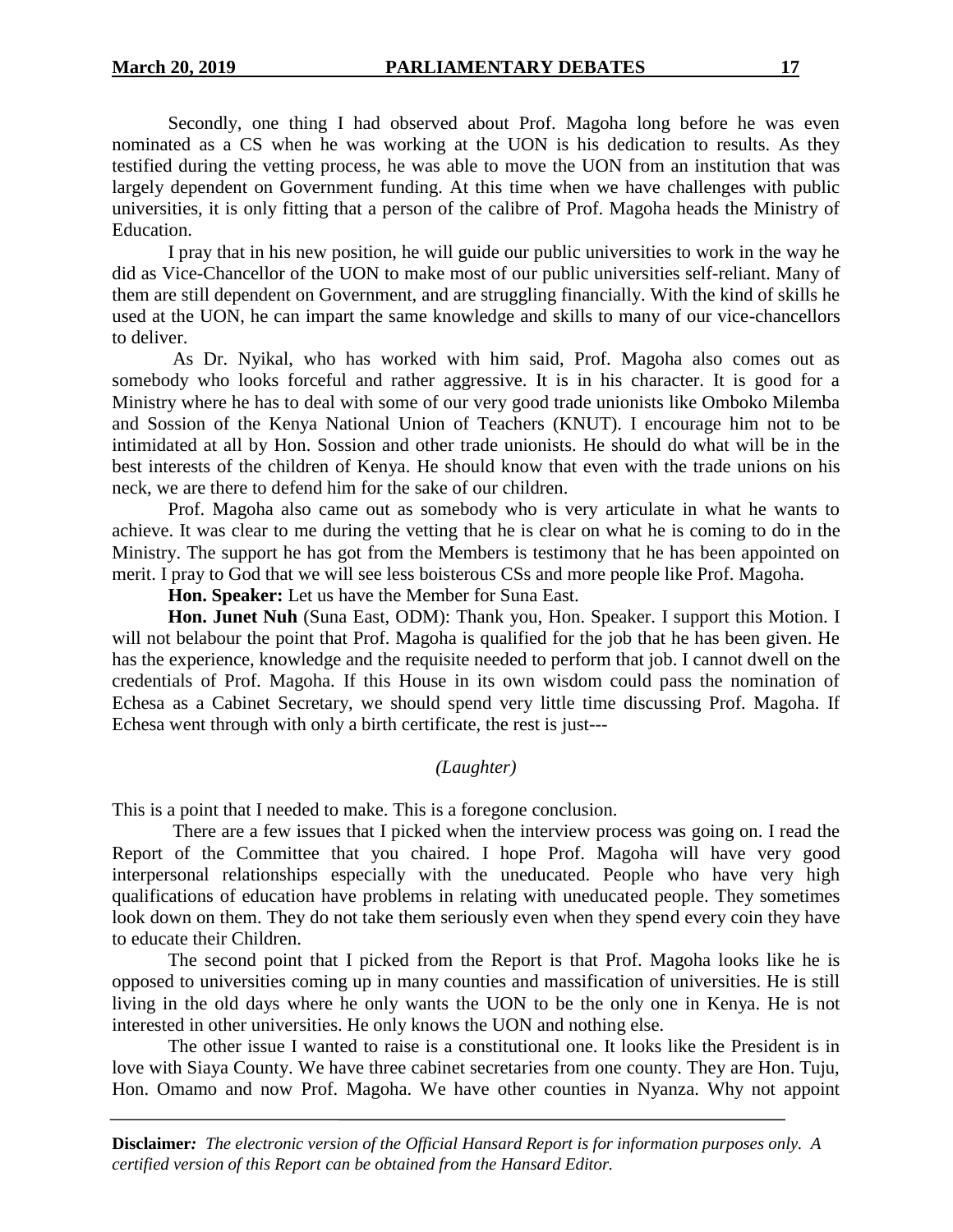Millie Odhiambo to be the CS for Education? She can serve very well. She is from Homa Bay. As much as we agree that he is the right person, let us not have a situation where every kilometre square in Siaya has a CS. Other counties also require representation.

With those few remarks, I support the Motion.

**Hon. Speaker:** Let us have the Member for Bomet Central.

Hon. Ronald Tonui (Bomet Central, JP): Thank you, Hon. Speaker, for the opportunity to also support this Motion. It is in public domain that Prof. Magoha is highly experienced right from the time he was the Vice-Chancellor of the UON where he performed. He is a performer. He is academically qualified and superior. I agree with him.

The issue which needs to be addressed by the appointing authority is regional balance. To have a county with three CSs is quite awkward. We might need to redistribute those CSs so that we also have South Nyanza and Kakamega being represented. It is important to relook into that.

Now that we have been informed that he believes that the only university worth existing is the University of Nairobi, I hope he will not go after our small universities such as Bomet University College. He should try to build those universities to the same level as the University of Nairobi.

On the issues of infrastructure or funding schools, I believe he will try to be fair so that all schools can be considered and not just national schools where the kids of the rich are while the small day schools where the kids of the poor are are given very little funding. That will need to be reviewed.

On the issue of consultation, I am happy to hear that he is very good in terms of consultation. He will need to consult with all those stakeholders in the education sector especially the trade union movement right from the Kenya Union of Post Primary Teachers (KUPPET), KNUT and Universities Academic Staff Union (UASU). If he becomes a bully and a professor with a know-it-all attitude, we will not get the best education system in this country. So, I believe he needs to consult. Given that he is a specialist in the medical sector, I wish he was appointed to serve in that sector because the health sector also requires somebody with good credentials like Prof. Magoha. But since we are not the appointing authority, we leave it to the appointing authority. I also respect what he did at KNEC.

**Hon. Speaker:** Let us now have the Member for Emuhaya.

**Hon. Omboka Milemba** (Emuhaya, ANC): Thank you, Hon. Speaker. I support the nomination of Prof. Magoha to be appointed Cabinet Secretary, Ministry of Education. All his good attributes have been stated, but I want to remind him that his job at the Ministry is well cut. There is the new education curriculum that is wanting. We are not sure what will be happening. The textbook policy is a challenge in the Ministry now. Schools are now being flooded with books, including books they do not need.

The National Education Management Information System (NEMIS) is wanting while at the same time luck of birth certificates, which are issued by the Government is hindering some students from registering for national examinations. The 100 per cent transition from primary to secondary school policy, which has been adopted by the Government, has left many schools without infrastructure. At the same time, the Teachers Service Commission (TSC) does not have enough teachers. Prof. Magoha should be aware that the idea of cost-sharing is back in our schools because most of the teachers are now being paid by school boards of management. Delocalisation is also a serious threat in the education sector.

More importantly, Prof. Magoha is a man who has a lot of precision in surgery. He is now going to an area where that precision must be seriously harmonised with other factors. The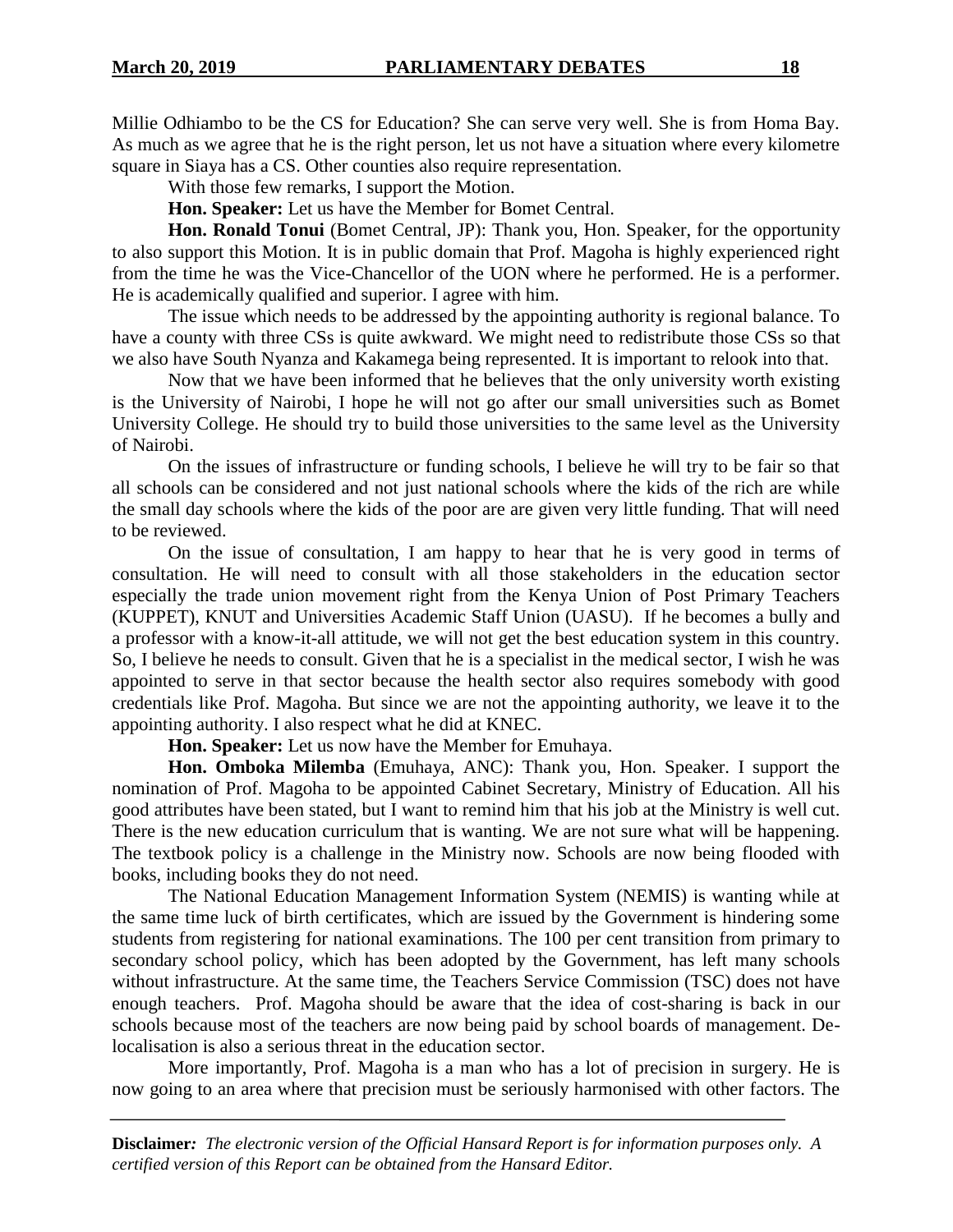education sector demands public participation. It also demands that one shares the interests of the people. The stakeholders in the education sector are very many. The teachers' unions have been alluded to, but there are also many stakeholders including parents' associations and the students' councils, which must also be listened to. The stature he gives is that of arrogance. I have seen many speakers here try to harmonise that stature. They could have used the word "assertive". I want to believe that the word "assertive" does not have the same meaning as "arrogance". As he moves to the Ministry of Education, he must embrace every stakeholder in order to make good decisions in the sector.

With those remarks, I support the Motion and wish him well.

**Hon. Speaker:** Hon. Members, one of the reasons why I have to keep a balance is that the nominee is not a villager. I can see the very many eyes that are seriously looking at me. Some of them appeared during the vetting session of the Departmental Committee saying that their DNAs showed that the nominee was their villager. We are talking about a highly qualified Kenyan and not about the DNA.

Proceed, Hon. Atandi.

**Hon. Samuel Atandi** (Alego-Usonga, ODM): Thank you, Hon. Speaker. Everybody here appears to be supporting the nomination of Prof. Magoha and talking positively about his leadership credentials. However, while I support and encourage the House to adopt this Motion, I would like to caution this House, having followed his vetting process on television. He appears like a dictator. The education sector is very complex. There are very many issues. There are very many institutions, including civil society organisations and trade unions. If Prof. Magoha does not apply the consultative approach in the management of the education sector, I fear that we might have a crisis. So, I want to urge him to ensure that he adopts a more consultative approach and engage the stakeholders because education is very important. We do not want to see a situation where in future there is a crisis such that people cannot talk.

I would also like to observe that there are very many good things that Prof. Magoha did in the area of leadership. During his stint at the UON, he brought order. He is one of the leaders we consider bold. At one point in time, he told us that he was bold because he touches balls of prominent people in Kenya because of his job as a urologist. That character of being a bold leader will be very important in this sector as well. He should not be intimidated and bossed around by trade union leaders. We have trade unionists today who are also Members of Parliament. If you talk to former ministers, they will tell you that the trade unionists tried to boss them around. I know this will not happen because of his bold nature and the way he acts.

The other issue I would like to repeat is that the introduction of Module II Degree Programmes in public universities in Kenya can squarely be accredited to Prof. Magoha. Because of that many universities are independent financially today and are able to run their affairs very well. We want to see a financially independent education sector, both at the primary level, high school level and university level. This will be good for Kenya.

Thank you, Hon. Speaker.

**Hon. Speaker**: The Member for Mandera North, you have the Floor.

**Hon. Major (Rtd.) Bashir S. Abdullaih** (Mandera North, JP): Thank you, Hon. Speaker, for giving me this opportunity to contribute. Most Members have heaped praises on Prof. Magoha. Certainly, his Curriculum Vitae (CV) notwithstanding, I stand to oppose his appointment. You might have very good papers and CV, but that does not translate to being a good manager or running the institution that you are appointed to.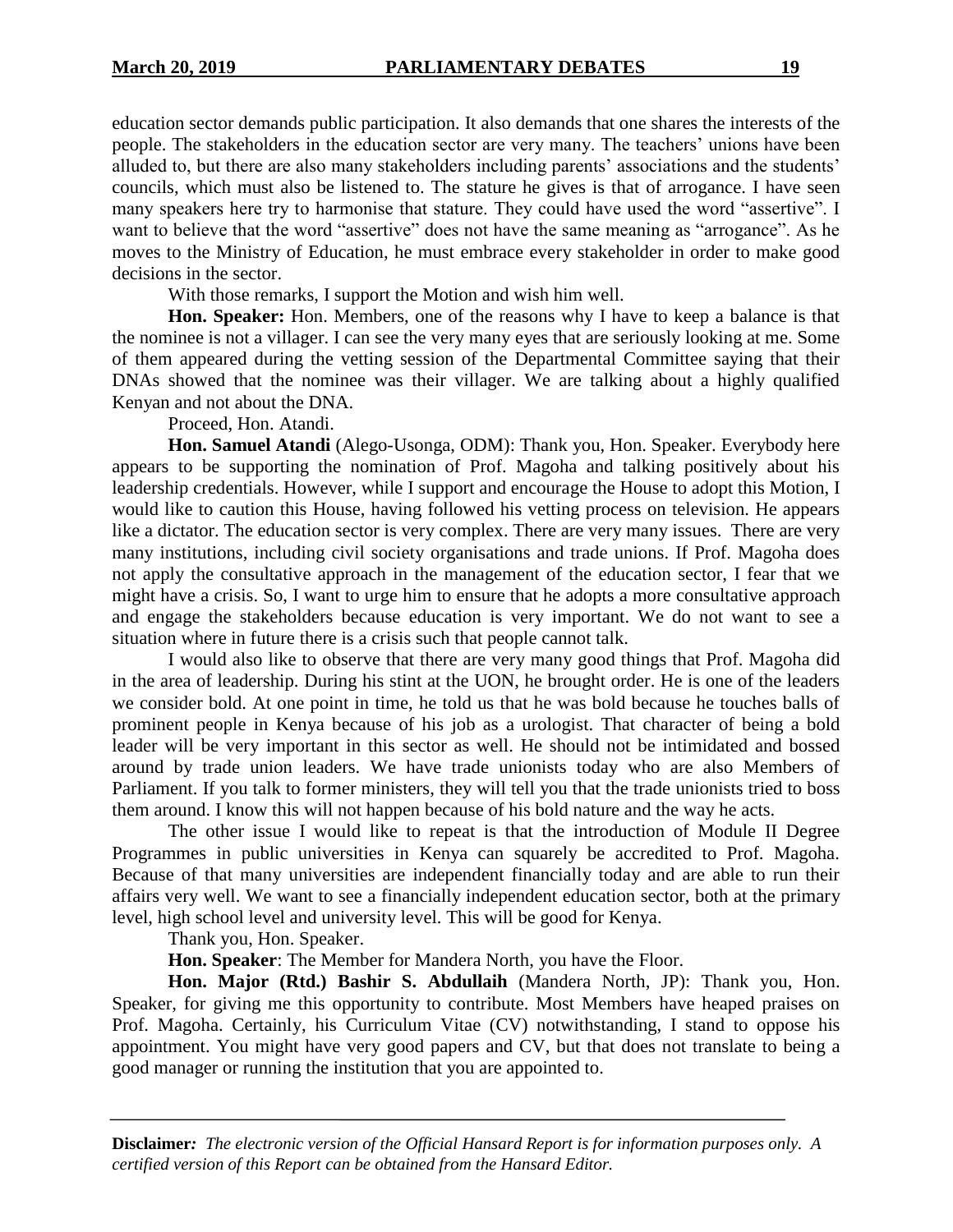If you recall the way last year's Kenya Certificate of Secondary Education (KCSE) examinations were conducted, you remember there was securitisation of the entire exercise, courtesy of Prof. Magoha. It was like we were watching a Hollywood movie. Every CS and senior civil servant went out there with armed police officers guarding students as if there was war. Were we at war with the *Al-Shabaab* or we were doing exams? At the end of the exams, the good professor announced to Kenyans that there was no cheating and everything went well. However, when the results were released, it turned out that over 3,000 students' results were withheld and then he claimed that there was cheating. Why did he contradict himself? So, his first announcement was a show off that things were in order, but in between, things happened.

Over 3,000 students did not get their examination results yet the entire internal security network was deployed to ensure that there was no cheating. He confirmed that there was no cheating yet results of 3,000 candidates were cancelled. These are things that the Committee on Appointments should have asked him to explain. We did not ask such questions, but we have an opportunity to tell Kenyans that he is not fit to hold that office.

Secondly, there is the issue of arrogance. Prof. Magoha refused to accept audience with leaders from northern Kenya when they approached him on issues of exam cancellation. They camped at the KNEC compound, but there was no audience. He is becoming the CS for Education now. I am certain that all of you will not access his office because he is arrogant. He sees you as somebody who is very low in terms of CVs. As the Minority Whip has just said, you will not access him. We have people who do not have good CVs and they started very low. For example, Sultan Joho is doing very well even though he does not have papers. Papers do not mean that you are a good manager.

With those remarks, I beg to oppose the appointment of Prof. Magoha.

## *(Laughter)*

**Hon. Speaker**: Hon. Members, the Member has finished his contribution. Let us now hear the Member for Suba North.

**Hon. (Ms.) Odhiambo-Mabona** (Suba North, ODM): Thank you, Hon. Speaker, for giving me this opportunity to contribute. I wish to support the Motion. I want to inform the Member who has just spoken that Governor Joho has a serious CV and he is still continuing with his education.

I also want to correct what Hon. Machogu said about Prof. Magoha being an associate professor. He is not an associate professor. I am the associate professor because I associate with professors. I also want to correct the notion by Hon. Junet. I do not know what he said about the UON. I want to tell him that we went to the UON. The other universities were Moi University and Egerton University. We went to the UON. Even the Speaker went to the UON. I wanted to encourage Members to know that when we say that, it is an issue of confidence and not arrogance.

#### **An Hon. Member**: On a point of information.

**Hon. (Ms.) Odhiambo-Mabona** (Suba North, ODM): I do not wish to be informed. Thank you.

Prof. Magoha is a very confident person. Let us not confuse confidence with arrogance. We should be seeing more of that based on academic performance, but not the thievery that has become the hallmark of this country. People are proud because they can steal and get away with it. Let us see our young people getting away with some traits because of academic performance. I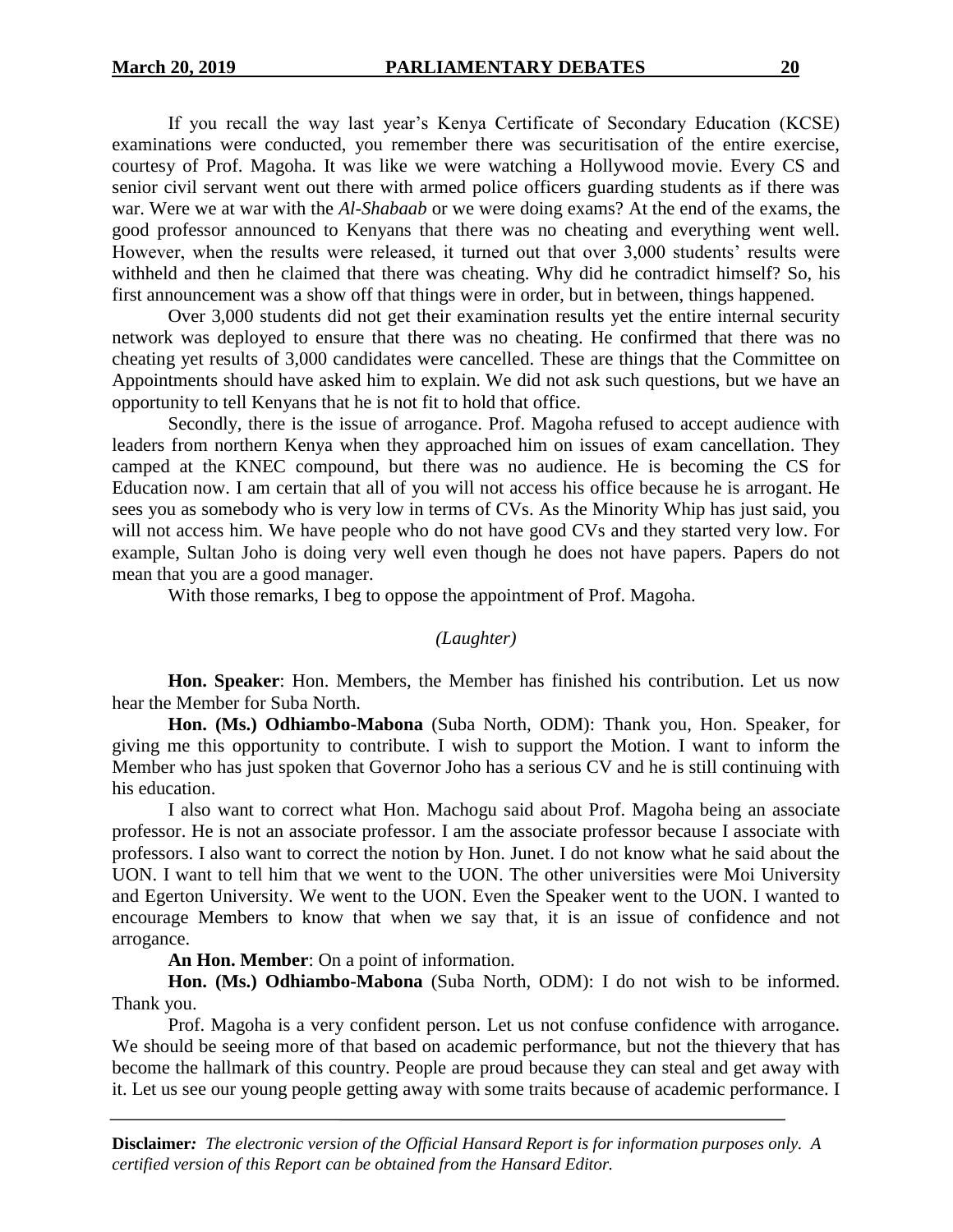do not want to dwell on his CV. This is what we call *res ipsa loquitur* in law, which means that the facts speak for themselves. So, I do not want to add to his CV. Let me caution, as my brother did, that for those of us who have been elected, when you come with the highest number of votes, the greatest challenge you face is the crisis of expectation. For Prof. Magoha, his greatest challenge will be the crisis of expectation. People will be expecting very highly of him especially because of the accolades he has received. I have worked very closely with his brother who was a DC and was in my constituency, but I have not worked very closely with the professor. It is a family trait. His brother was a very effective DC but most people did not like him because his public relations was a bit questionable.

So, Prof. Magoha needs to pick up what people have told him in terms of feedback and learn. When Members of the Parliament say and especially the Member for Mandera, that he does not meet Members of Parliament, there are cabinet secretaries who have been thrown out because they did not listen to people's representatives. I want to encourage him to listen to the people's representatives. When Members of Parliament come to your office and want you to address an issue in relation to their constituencies, listen to them. I also want to indicate that---

**Hon. Speaker:** Hon. Wilson Sossion, you have the Floor.

**Hon. Wilson Sossion** (Nominated, ODM): Thank you, Hon. Speaker. I rise to support the Report of the Committee on Appointments. Of course, that goes without doubt. I want to reassure Hon. Ichung'wah that we are prepared to engage very productively with the nominee to the position of the new Cabinet Secretary in the sector.

This is one of the most meritorious appointments that has been undertaken in the recent past considering that this is a critical sector with over 300,000 teachers and 15 million children that affects every household.

There are a number of issues as the new Cabinet Secretary comes in. Of course, a lot of praise has been showered on him, but there are a lot of expectations in the sector.

Education is a social service that is very essential and requires absolute unity of the stakeholders in the sector. Therefore, we expect Prof. Magoha to provide good leadership and unite the sector so that it can deliver on the expectations of Kenyans of delivering one of the best equitable quality education for all. To deliver in this sector and from the experience of CSs who have succeeded, there must be intensive and continuous consultations. We believe Prof. Magoha possesses that.

There are a number of challenges in the sector that need immediate address by the CS. This is a sector that receives huge funding and attracts business interests and corruption. Therefore, this is one aspect the CS shall have to address among many others particularly the new curriculum. A quality curriculum that is inspiring to the learners and that is good for the citizenship must be midwifed in a professional manner. There are a lot of questions about it.

I support the appointment and we are prepared to engage the CS productively without fear.

**Hon. Speaker:** Let us hear the Member for Nyeri Town.

**Hon. Ngunjiri Wambugu** (Nyeri Town, JP): Thank you very much, Hon. Speaker. I rise to support the nomination of Prof. George Magoha.

Education is about educating, preparing, qualifying and integrating people into society. It is a learning process. For the first time, we have a scholar who has proven himself in charge of the Ministry. He is a scientist, an administrator of a learning institution, namely, the UON, where several of us passed through and he has been a chairman of the process through which we check the integrity of our education process; KNEC.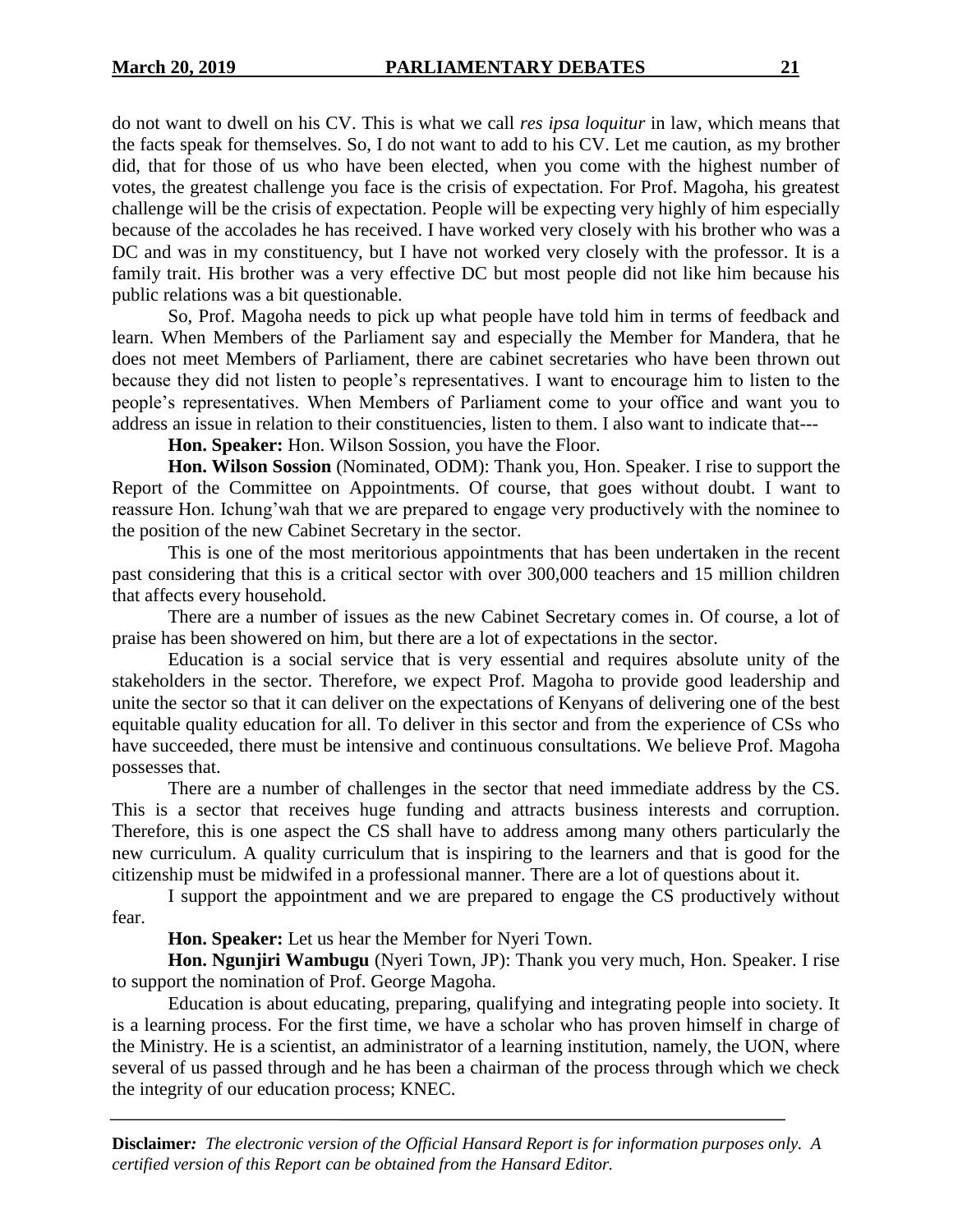Where we are going, and I would like to borrow the comments that were made by Hon. Musimba, we expect a different way of running our education sector from Prof. Magoha. The world has become a village and requires our education system to jump many spaces. We cannot go through the natural process of improving our education system. Otherwise, we will be left behind by the rest of the world.

One of the expectations I have of Prof. Magoha in his new role as the CS for Education is to take our education system and put it at par with the best of the world. Our children and our children's children have to be competitive with students in the rest of the world in terms of economics and social skills. There was a bit of a complaint from some of our colleagues on his social skills. We are all cut from different clothes. Prof. Magoha has proven himself everywhere he has gone. We are all in unity that he deserves and qualifies, and he is the best person for this job. What we now need to look at is how to equip the Ministry.

We have heard comments about the curriculum the children will be using from none other than KNUT. One of the things we need to be thinking about is how we can ensure the Ministry of Education is well equipped. His capacity, matched with that of the Ministry, should deliver the expectations that we have to every learner, from children to adults, so that we can raise the integrity of the education system.

**Hon. Speaker:** Yes, the Member for Rarieda.

**Hon. (Dr.) Otiende Amollo** (Rarieda, ODM): Thank you, Hon. Speaker. I rise to support the Special Motion.

It is my view that in the candidate of Prof. Magoha, opportunity meets competence in the presence of education. It is not an often occurrence in this House that we find candidates of such competence and ability. I want to confirm two examples. One, as the Ombudsman of the country, I worked with Prof. Magoha when he was the Vice-Chancellor of the UON. He was able to ensure that the university had a performance index of 100 per cent. That is competence. I want to confirm that as an Advocate of the High Court, I took the first case seeking delisting of the first medical practitioner in this country and the matter went before Prof. Magoha as the Chairman of the Medical Practitioners and Dentists Board. He had the courage to deregister one of his colleagues. That is courage and integrity.

I, therefore, think this is the right candidate. Some Members spoke of age. Fortunately, this is one office where age limit for other public officers does not apply in similar manner that it does not apply to Members of this House. Some Members spoke of the county. I want to confirm that the only requirement that Article 130 has in terms of composition of the national Executive is ethnic and regional diversity, and not county diversity. Indeed, if we were to consider the region and the ethnic extraction of the candidate, we will find that there is a lot of space to have a lot more candidates.

This nominee is well qualified and comes from a constituency that has a history of learning, second only to Rarieda. I am quite happy. The only caution is that we must remind the nominee that ultimately the oath of office they swear by is to the Constitution and to the people.

Article 130 and Article 153(3) compels cabinet secretaries to be answerable to this House. I invite us to keep Prof. Magoha and all other cabinet secretaries on their toe on behalf of the people.

Thank you, Hon. Speaker.

**Hon. Speaker:** The Majority Whip, what is your point of order?

**Hon. Benjamin Washiali** (Mumias East, JP): Thank you, Hon. Speaker. As a Whip, I am able to tell the direction of any debate from those who have debated and those who are likely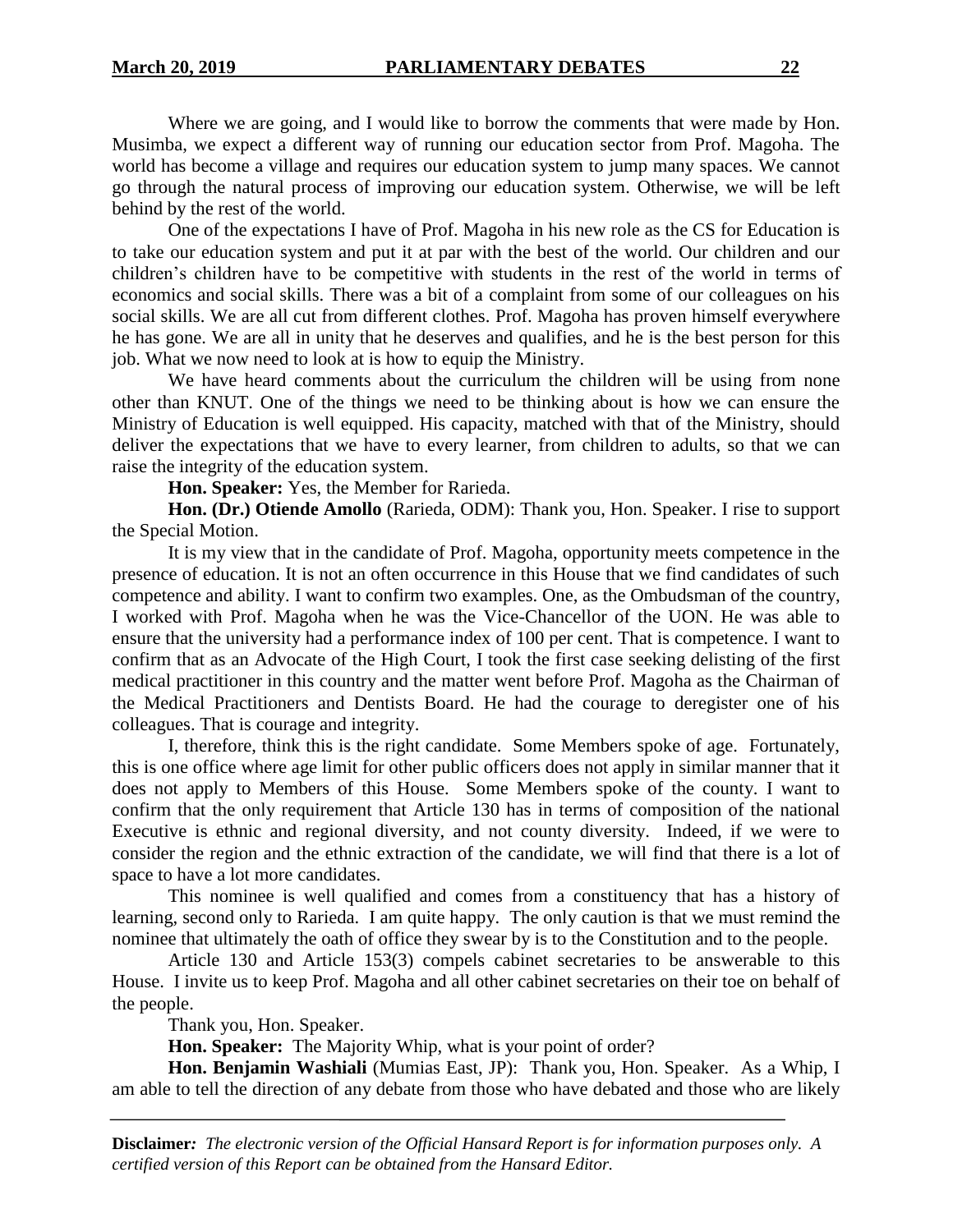under Standing Order No.94.

**Hon. Speaker**: Hon. Members, the Majority Whip has a good point. Part of the reason Members would want to argue is because I suspect most Members do not look through the entire Order Paper. Surely, when I hear Members saying that Order No.10 may not be important, then it means, you may not---You know there is something called "vertical division of national revenue". It is done through the Division of Revenue Act. Therefore, you must appreciate the importance of this Motion, but nevertheless, if everybody is supporting, is it that you just want to appear on television? Now they are not showing the National Assembly; they are showing the Senate. So, even if you wanted *bonga* points, the nominee is not watching. I believe you have done reasonable justice to this Motion. It is not possible that everybody will speak. So, we must put a closure to some of these things.

I will not allow if we were to continue. Hon. Elisha Odhiambo, you made a very good move, namely, you applied to appear before the Committee as a friend, just like Hon. Chris Wamalwa, who asked a very important question. However, when you were given a chance, you started telling us about the DNA of the professor, yourself and Gem. Even if you stand here now, what are you going to tell us? About DNA? Or, that he is your constituent? In any event, your name is not yet on the screen. Hon. Members, there must be a closure. It is not everybody who will speak to everything.

## *(Question, that the Mover be called upon to reply, put and agree to)*

**Hon. Speaker:** Mover, Hon. John Mbadi.

Hon. John Mbadi (Suba South, ODM): Thank you, Hon. Temporary Deputy Speaker. I just want to thank all the Members who have had an opportunity to contribute to this Motion.

## *(Loud consultations)*

Hon. Speaker, I am being asked to donate some minutes and yet I do not have that luxury. If it was the normal way, I would have donated but the Standing Orders block me from doing that.

I want to thank all the Members who have contributed to the Debate. Apart from one Member, I think all the other Members agreed to approve this nominee. I just want to quickly to say two things because I do not want us to lose the numbers. I want to agree with Hon. Otiende Amollo that what he has talked about under Article 130 is that the composition of the National Executive shall reflect the regional and ethnic diversity of the people of Kenya. We were debating in the committee that we should now define what a region is, if we want to have the provisions of this Constitution followed.

I hope wherever Prof. Magoha is has listened to the Members who have expressed fears about the possibility of being arrogant and being inaccessible. The Member for Mandera complained seriously about being mistreated and there is the issue of the new curriculum. Those are not idle statements.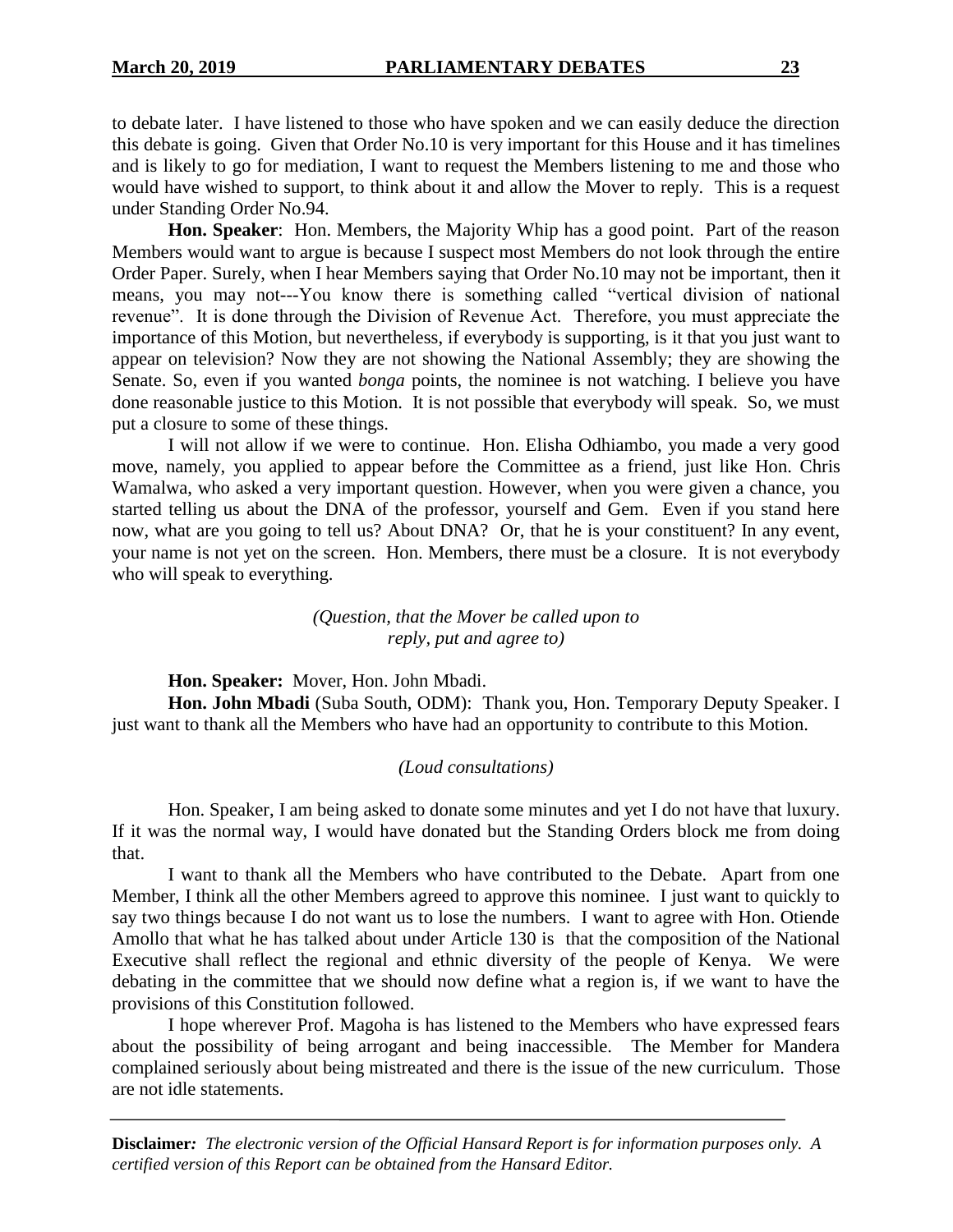Finally, on the issue of militarising the examination, I think it could partly be true or false because where our examination had reached something drastic had to be done. We cannot blame Magoha for taking such drastic actions to bring back sanity to our examination. Some of us are where we are today because of fair examination. If examinations were not fair, many of us would not be here today.

With those many remarks, I want to thank my colleagues. I beg to reply.

### *(Question put and agreed to)*

**Hon. Speaker:** Hon. Members, before the Chairperson, Budget and Appropriations Committee begins to move his Motion, there has been a request, which I have acceded to, to remove from the Order Paper for further consultations, the business appearing as Order No.12. The Motion is titled "Report on a meeting to promote and popularise the ratification of the protocol on the free movement of persons and its implementation roadmap." Even though, this Motion was just seeking the House to note. It is a Report of a meeting. There are still some people who feel they need to do further consultation with the committee chair. So, this business is taken out of the Order Paper. It is deferred. So, after Order No.11 we will move to Order No.13. The House is accordingly guided.

> PROMOTION AND POPULARIZATION OF RATIFICATION OF PROTOCOL ON FREE MOVEMENT OF PERSONS

THAT, this House notes the Report of the Departmental Committee on Defence and Foreign Relations on a Meeting with the Member States and Secretaries of the Economic Community of West African States and East African Community to Promote and Popularise the Ratification of the Protocol on the Free Movement of Persons and its Implementation Roadmap, laid on the Table of the House on Wednesday, 21<sup>st</sup> November 2018.

#### *(Motion deferred)*

#### **BILL**

#### *Second Reading*

#### THE DIVISION OF REVENUE BILL

**Hon. Kimani Ichung'wah** (Kikuyu, JP): Thank you, Hon. Speaker. I beg to move that the Division of Revenue Bill (National Assembly Bill No.11 of 2019) be now read a Second Time.

Hon. Speaker, as the Majority Party Whip, Hon. Washiali has indicated, this is one of those Bills that have a timeline in the budget cycle of 30 days from the first time it appears before this House. It is a Bill that is handled in both the National Assembly and the Senate. As Members may be well aware, the Senate has already proposed an additional allocation of Kshs25 billion to Kshs335 billion to the county governments. What is in this Bill is a figure of about Kshs310 billion. Therefore, as Hon. Washiali rightly stated, this Bill is bound to end up in the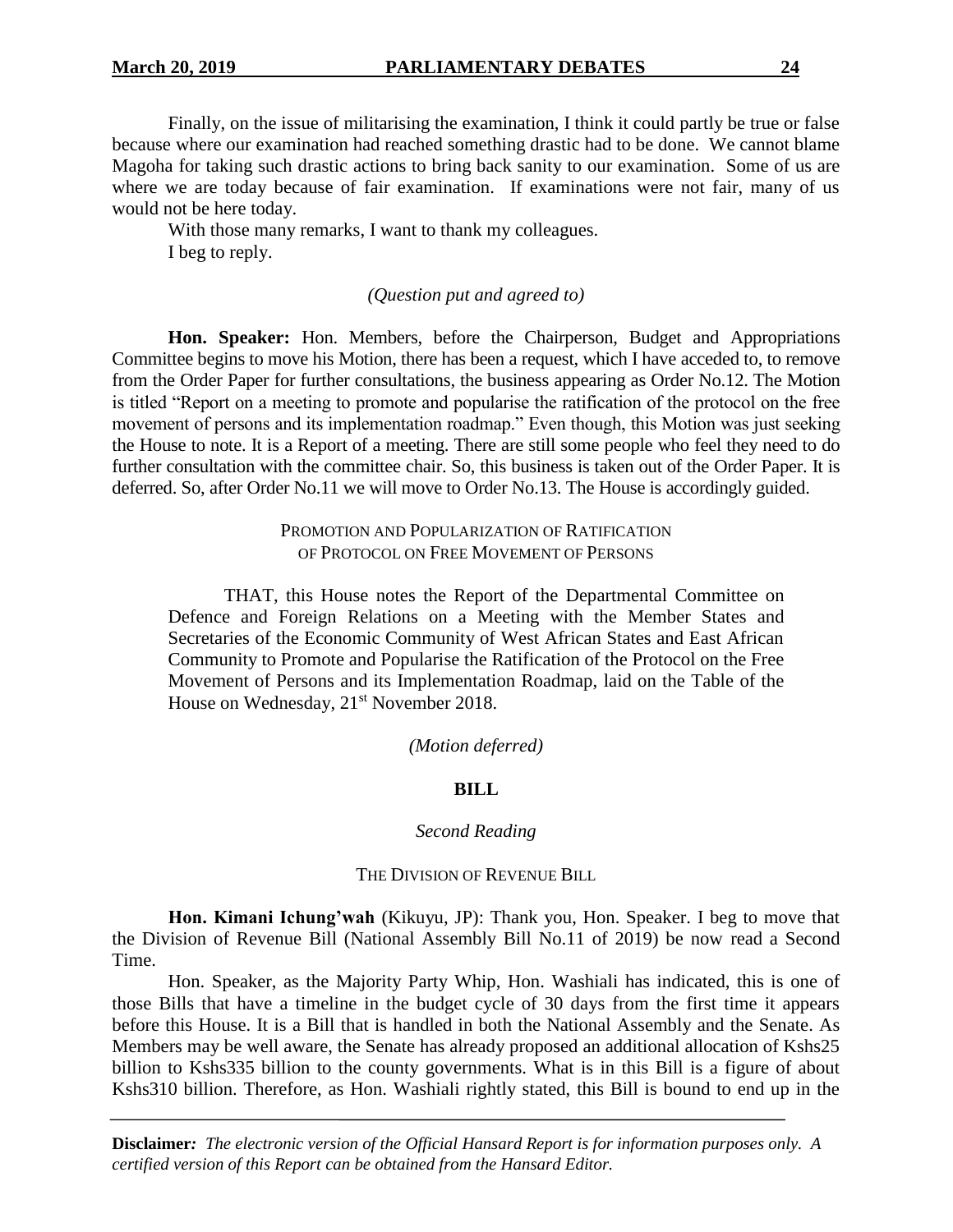Mediation Committee unless the Intergovernmental Budget and Economic Council (IBEC) and the Summit, which is usually chaired by His Excellency the President, agree with the Council of Governors (COGs) on the final figures. As it is, we work on the premise that it will probably end up in mediation this year unlike last year when the figures were agreed to at IBEC and we were able to conclude both the Division of Revenue Bill and the Appropriations Bill well ahead of time.

The Division of Revenue Bill (National Assembly Bill No.11 of 2019) was read the First Time in the National Assembly during the afternoon sitting of Tuesday,  $12<sup>th</sup>$  March, 2019. Pursuant to Standing Order No.127(2) of the National Assembly, the Bill was committed to the Budget and Appropriations Committee. The Bill seeks to provide for the equitable sharing of nationally raised revenue between the two levels of Government for the Financial Year 2019/2020 in accordance with Articles 202, 203, 205 and 218(2) of the Constitution. The Committee has deliberated on this matter as is contained in the Report that we tabled before the House yesterday. We engaged with a number of stakeholders during our discussions of the Budget Policy Statement (BPS) top among them the CoGs, the Commission on Revenue Allocation (CRA), the National Treasury amongst others.

The enactment of the Division of Revenue Bill (National Assembly Bill No.11 of 2019) is critical in setting the stage for the preparation of the County Allocation of Revenue Bill 2019 which will inform the firming up and completion of preparation of the Annual Budget Estimates for the 47 county governments. It is, therefore, in the spirit and letter of Article 224 of the Constitution, which requires county governments to prepare and adopt their annual budgets and Appropriation Bills based on the approved Division of Revenue Bill. We will timely dispense with its approval and subsequent enactment, thus facilitating the county government budgeting process to go on undisrupted.

To buttress that point, the county governments cannot and may not be able to commence preparations of their budgets for the next financial year if we have not passed this Division of Revenue Bill. It is on the basis of the Division of Revenue Bill that the vertical sharing of revenue between the national and the county governments is done. It then informs the county governments on how much to budget on. Therefore, they are able to prepare their budgets and consequently their Appropriation Bills in line with what we would have passed in the Division of Revenue Bill.

## *[The Speaker (Hon.Justin Muturi) left the Chair]*

## *[The Temporary Deputy Speaker (Hon. Patrick Mariru) took the Chair]*

If members peruse through the Report of the Committee, they will realise that Division of Revenue Bill (National Assembly Bill No.11 of 2019) proposes to allocate a sum of Kshs371.6 billion to county governments as follows:

- 1. County equitable share, vertical Division Kshs310 billion;
- 2. Additional conditional allocation from the share of the national Government Kshs3.911billion;
- 3. Allocation from the Fuel Levy Fund of Kshs8.984 billion; and,
- 4. Conditional allocation from loans and grants of Kshs38.704 billion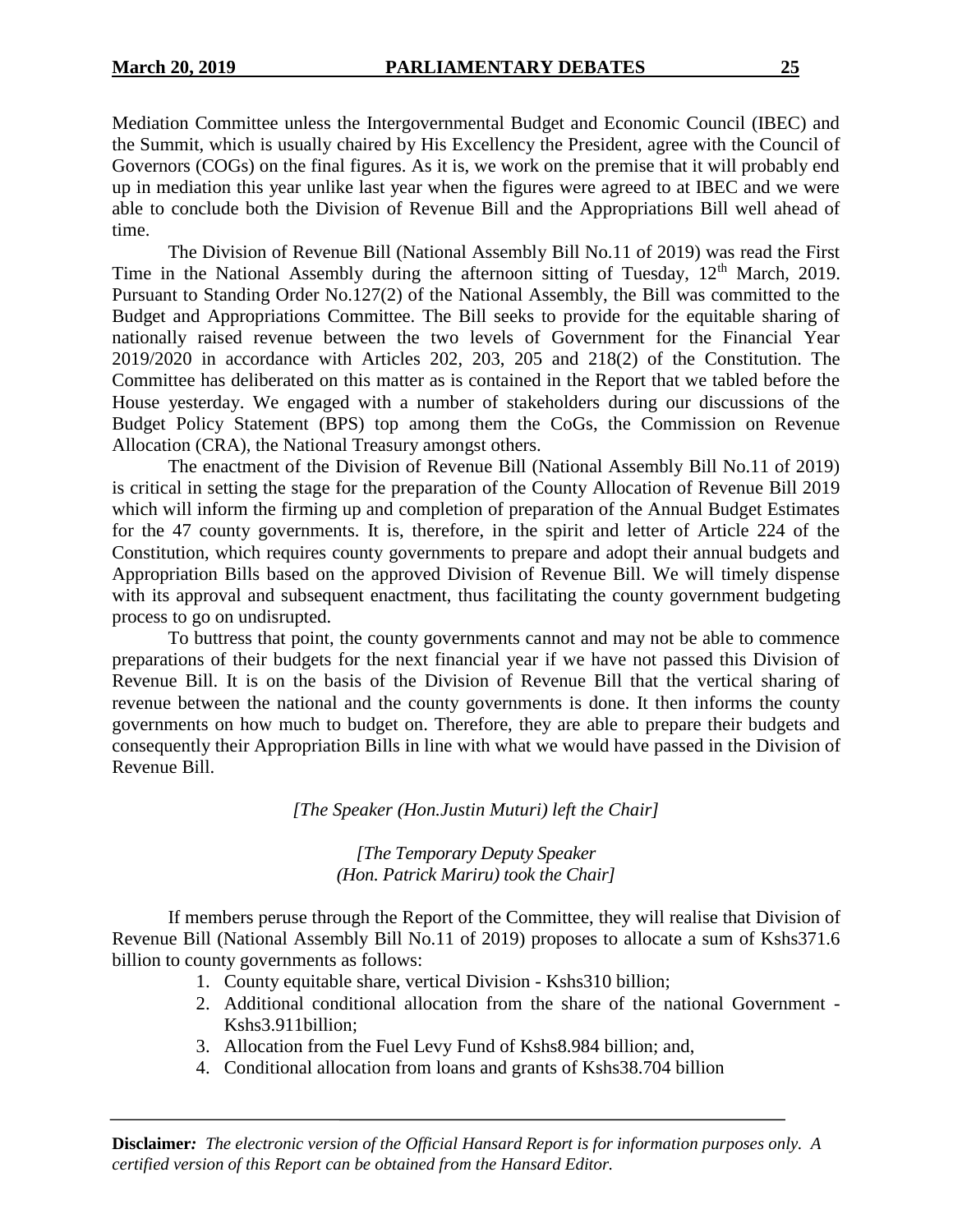Hon. Temporary Deputy Speaker, it is instructive to note that there have been increments, especially in the Fuel Levy Fund which has got an allocation of Kshs8.9 billion. The money will go to county governments besides what has been allocated to them in terms of the equitable share. So, it is a further Kshs9 billion that specifically targets roads in our neighbourhoods and in various wards in our constituencies across all the 47 counties.

It is instructive to note that many governors and Members of the County Assembly (MCAs) are not able to show the public what they do with the money from the Fuel Levy Fund unlike Members of Parliament who use the Fuel Levy Fund allocated to the Kenya Rural Roads Authority (KeRRA) and engage the public - usually we conduct public participation forums in many constituencies - on how this money can be utilised. Members of the public do not have any form of social audits on the money from the Fuel Levy Fund.

It is important for Kenyans to note that Kshs9 billion is going specifically to address roads that are under the charge of county governments. Besides what is in the budget, Kshs310 billion - out of which they will prepare budgets again - they will allocate another amount for the maintenance of roads in the wards. Many Members of Parliaments have challenges because the members of the public generally walk to them and ask them to work on roads, even those that are under the jurisdiction of county governments. It is important that members of the public understand that roads in category A, B and C are under the jurisdiction of the national Government whose oversight is done by Members of Parliament. Therefore, members of the public should know that with regard to work on county roads, they need to hold their MCAs and governors to account. They should not only account for the Kshs9 billion, but also the Kshs310 billion part of which will go into the maintenance of those roads.

With regard to the conditional allocation to county governments, if I may mention a few things, Kshs4.3 billion will go to Level 5 hospitals. Again, Members may note that many of our Level 5 hospitals are in dire need across many counties. We are noticing a lot of good work in a few counties. I must mention Mombasa and Makueni counties, which I visited during our public participation exercise last year. We saw very good work being done there in the Level 5 hospitals. The money is being put into good use. I want to encourage all other county governments to follow suit. In the healthcare sector, the counties of Mombasa and Makueni have done well.

On supplement for construction of county headquarters, as we did last year, this was supposed to go into five counties for a period of time. This year, we have allocated another Kshs485 million. The counties that will benefit from this allocation are listed in the Report. We have Nyandarua County, where Hon. Jeremiah Kioni comes from, and Tharaka Nithi, which had no county headquarters. These counties were getting funding for three years to complete the construction of their county headquarters.

There is a further Kshs900 million for compensation of user fees forgone. In support of the universal healthcare, members of the public can access healthcare at county hospitals without paying. The Government of Kenya will then refund the county governments.

On the Road Fuel Levy, I have mentioned a figure of Kshs8.984 billion, Kshs16 million short of Kshs9 billion.

Next is on the development of youth polytechnics. With the massive investment made by the national Government in most of our constituencies in the development of Technical and Vocational Education and Training (TIVET) institutions, there was a conditional allocation of Kshs2 billion each year. We have done this consecutively for three years. About Kshs4 billion will go to our county governments to develop youth polytechnics. Members of the public,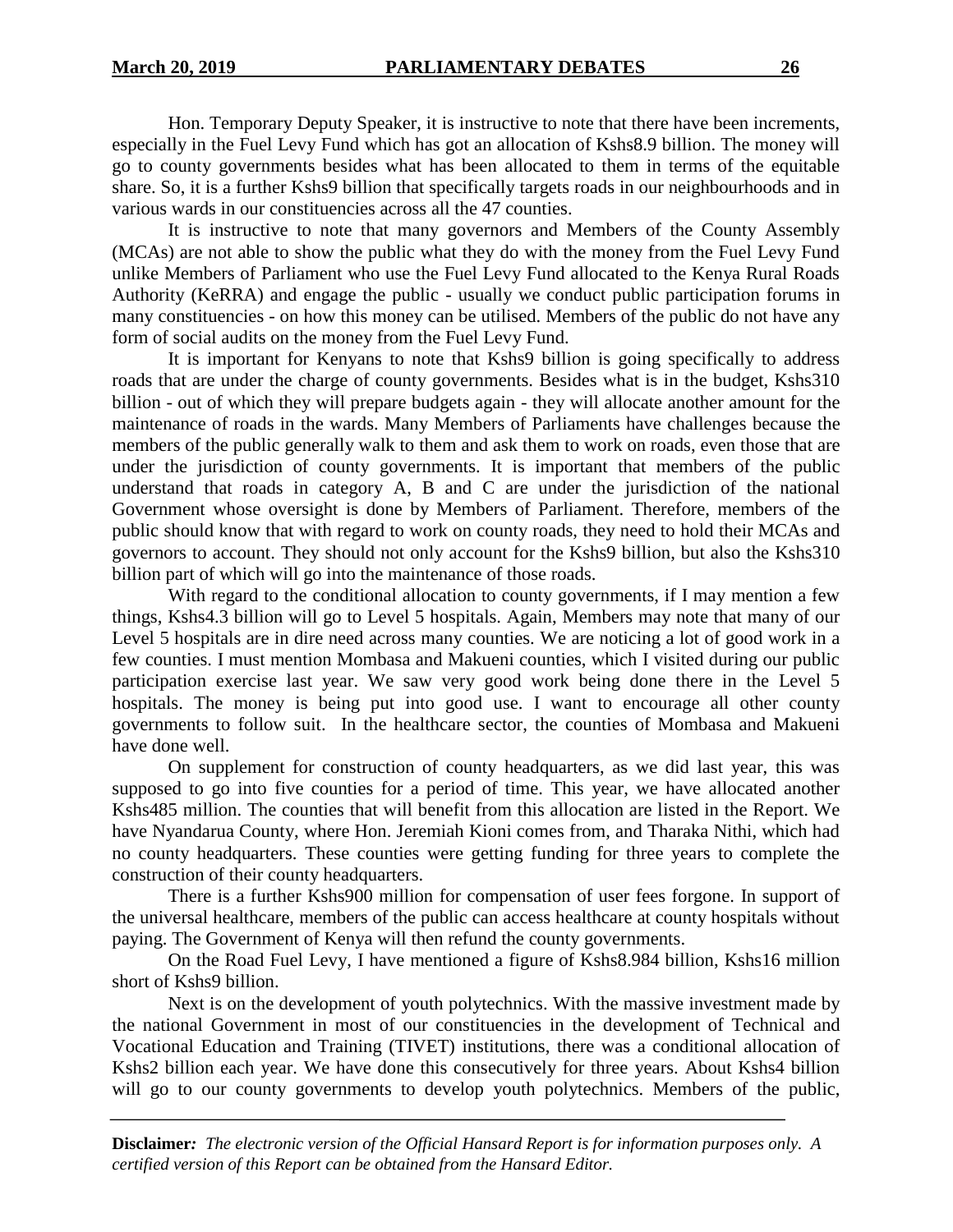Members of Parliament and county assemblies should hold county governments accountable to see that this allocation is not diverted to other things. It should go into the development of youth polytechnics. This was informed by the fact that we were developing TIVET institutions at the constituency level.

Children should access polytechnics such that once one gets a certificate in Electrical Engineering at the youth polytechnic, they can advance to a diploma and a Higher Diploma in a TIVET institution. Members of Parliament must seek to know the number of youth polytechnics in their constituencies because in the last two years, we have allocated Kshs2 billion under the conditional grant to development of youth polytechnics.

On leasing of medical equipment, we have allocated Kshs6.2 billion and there are additional grants from donors. This is under the Managed Equipment Services (MES) Programme. This programme has been on since 2015/2016 and the initial allocation was Kshs4.5 billion. It grew to Kshs9.4 billion in the 2018/2019 Financial Year, but in the current allocation, it has been scaled down to Kshs6.2 billion.

The Minority Whip might need to ask whether we have seen value for the MES Programme. Last year, during public participation, we visited 12 counties. We were shocked to find in some counties, dialysis equipment in stores just because they did not have soft water. Only hard water was available and dialysis machines require soft water. Machines are there, but they were not being utilised. I hope the Auditor-General and the Senators will put governors to task to know whether the equipment is being paid for to the vendors who leased them to the Government.

In West Pokot County, theatre equipment had been delivered, but the room was not ready. These counties are paying for the equipment. In other counties, equipment is delivered, but it needs Three Phase power. In some counties, equipment could not be connected and utilised because there was no transformer to provide Three Phase power at a particular hospital. This is the case and yet taxpayers are still paying for the equipment.

I want to encourage the Members of the National Assembly to support the Senators in accessing the Kshs500 million that we allocated to them to oversight county governments. Your Senator, MCAs and members of the public should oversee county governments meaningfully so that what is paid for benefits the citizens in the counties.

The additional allocations that I have mentioned that are financed from proceeds of loans and grants from development partners are numerous as enumerated in the Report. I just want to touch on a matter that both this House and the Senate sought Motions of Adjournment to discuss, namely, drought and famine. It must not be lost on Kenyans that agriculture is a devolved function. At the national level, we only deal with policy formulation. I believe we have been able to do that. Adequate resources have been devolved besides the equitable share between the national and county governments. Each county government should budget for and appropriate to its department of agriculture.

There are also conditional grants in form of loans, which will not be repaid by particular county governments, but by taxpayers through the national Government. I want to urge the Members to take interest in the number of conditional grants financed using loans. There is a live debate on public debt in this country. I listen to governors, MCAs, and commentators on national television talk about our national debt, but no one speaks to what we can do to borrow less or how well to utilise the money we are borrowing.

These resources are not just being borrowed by the national Government for its use. A lot of resources are going down to county governments. Under the agriculture docket, I will mention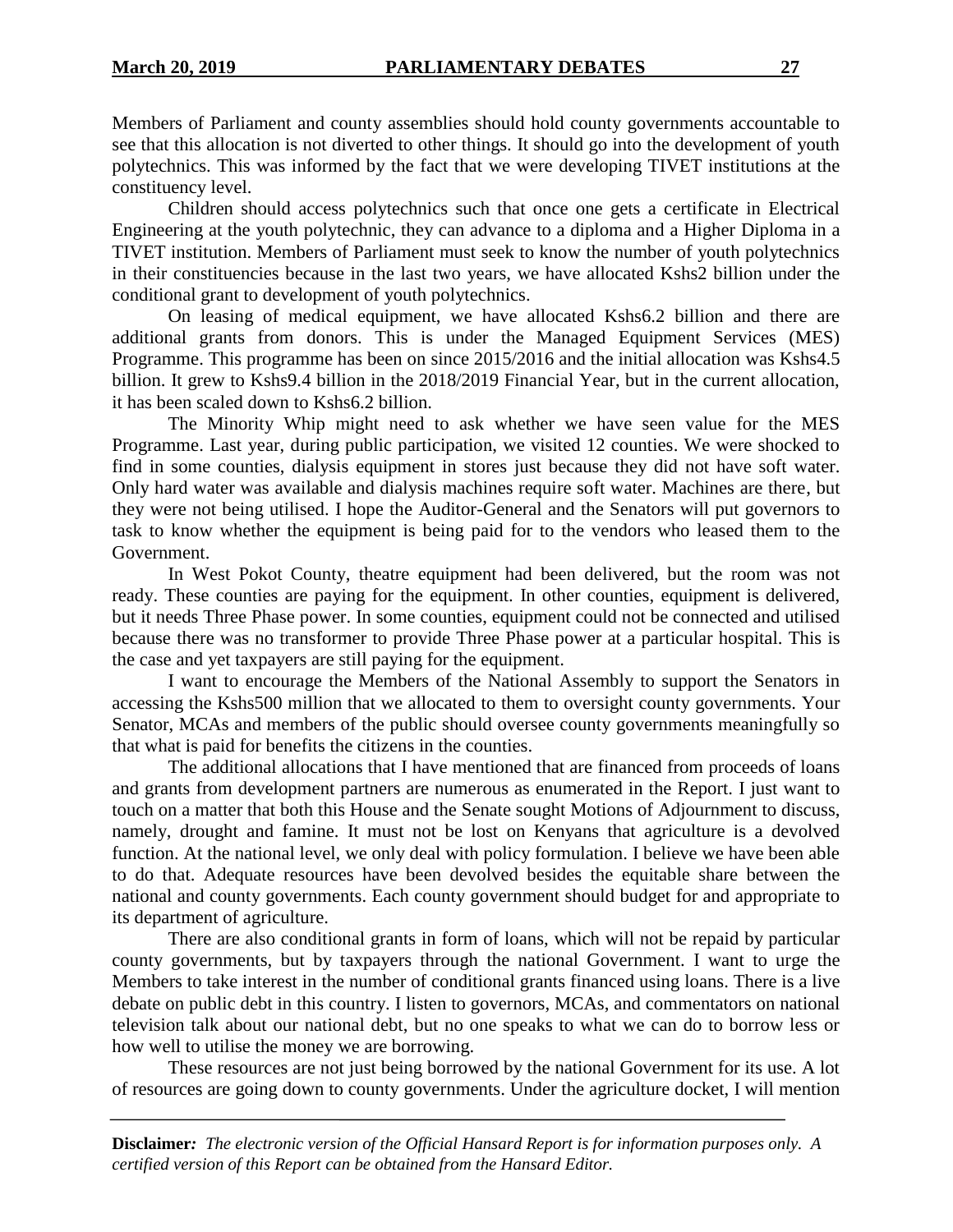some allocation because of the current drought. Under the National Agricultural and Rural Inclusive Growth Project (NAGRIP), we have Kshs7.2 billion, which is a World Bank credit - an additional conditional allocation.

In the 2018/2019 Financial Year, it amounted to Kshs1.05 billion, but it is expected to increase to Kshs7.2 billion in the 2019/2020 Financial Year. This is meant to complement efforts by counties to increase agricultural productivity and profitability of target rural communities in selected counties and to provide immediate and effective response in cases of crisis or emergency. Looking at the situation in Baringo and Turkana, you wonder what the respective counties have done with the Kshs1.05 billion that was allocated in the last financial year under this programme. This year, we are up-scaling that allocation to Kshs7.2 billion.

Under the Agricultural Sector Development Support Programme (ASDSP), we have Kshs849.6 million, which is in the second year of implementation strategy of the agricultural policy for the national and county governments. In line with the agricultural policy, the overall goal of ASDSP is to contribute to the transformation of crop, livestock and fishery production into commercially oriented enterprises. The counties ravaged by drought and famine are Baringo and Turkana. There are livestock in those counties and so, they have benefitted from the ASDSP allocation.

Under the Drought Resilience Programme in Northern Kenya (DRPNK), an allocation of Kshs350 million has been made. There are areas and counties in northern Kenya that have benefitted from these funds. There are other funds, but I do not want to tire Members by going through the entire list of all these figures.

Let me also highlight the Kenya Urban Support Programme, to which we allocated money this year under the Kenya Urban Support Programme–Urban Development Grant to the tune of Kshs11.5 billion. The objective of this additional allocation is to establish and strengthen urban institutions to deliver improved infrastructure and services in participating counties in Kenya.

Again, as I said, in the second year of implementation, having started in the 2018/2019 Financial Year, it is meant to ensure provision of capacity building and institutional support to the 47 counties. However, direct financial support will be provided to 45 counties, excluding the two cities of Nairobi and Mombasa. It will also be provided to 59 potentially eligible urban areas within those counties.

I have seen implementation of this in my county with the proposed tarmacking of, at least, one road in my constituency. This is specifically Kinoo Ward. That is the Wamba wa Makima-Muthiga Regen Road. What I observed is what we are speaking about public participation in identification of projects. I have seen a beautification programme in my constituency in Kikuyu town, of a small park. This money has been allocated for beatification of a small park that the county government would have been able to do with their own resources and allocate more of these donor funds to what will give better value, for instance, the upgrade of roads like they have done in Kinoo Ward. I want Members of Parliament and members of the public to take keen interest because the Kshs11.5 billion from the World Bank is not free money. It is not a grant. It is money that Kenyans will pay back. It is the national Government that will have to pay. It is taxpayers who will pay. Therefore, members of the public must develop keen interest on how their governors and their respective county governments use this money. They should ensure that there is indeed active public participation in the identification of projects. There should be active social accountability in terms of how this money is utilised. They can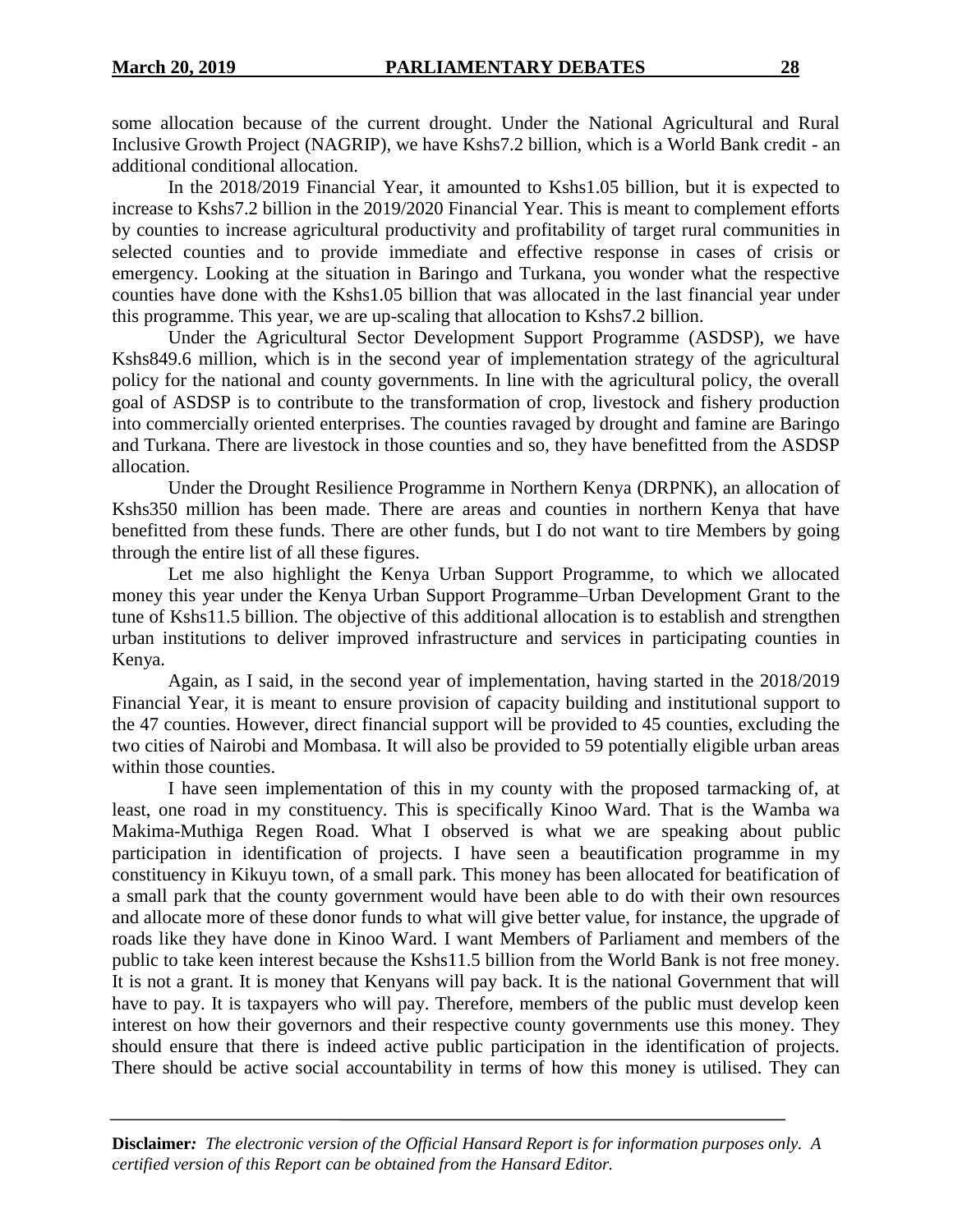only be able to do that if they are engaged at the time of identifying the projects that will be implemented.

I want to conclude by highlighting a few of the observations that the Committee made as we finalised our work on the Division of Revenue Bill. Top among those observations was the issue of those conditional or special allocations. We observed that with the special allocations in the conditional grants, and in order to ensure that there is value for money, there is need for an enhanced role by the Legislature. When we speak about the Legislature, we are speaking about the Legislature at the national level; that is both Members of Parliament and our Senators. That is why, again, I implore on Members to support the appropriation of an amount of money to our Senators to be able to offer meaningful oversight. I also mean the legislature in our county assemblies to be able to empower them and give them capacity to offer meaningful oversight without necessarily being intimidated by governors.

As such, at the National Assembly level, the Budget and Appropriations Committee has committed itself that during the next public hearings, we will endeavour to visit some of the counties that are benefiting from these special allocations and conditional grants to evaluate the projects to see if we have got value for money, and whether we have achieved our targets as per the proposals and justification that formed the basis for resource allocation to these areas. As I said, that is what we did in the last financial year during public participation. At least we are able to evaluate the MES programme to see whether we are really getting value for money. We also identified a few of these areas that are benefiting from these conditional grants. We may be able to look at those that are benefiting from the agricultural support programmes and those that are benefiting from the urban support programme and evaluate whether these conditional grants and special funds are going into meaningful public use. If you are not able to utilise this money properly under the county government structures, for instance, under the urban support programme--- There is no harm if county governments are not able to implement these projects well. the ministries would also implement those projects like they did under what was then christened "the Nairobi Metropolitan Programme" that was done two years ago, which again was funded by the World Bank.

The Committee also notes that over the years, substantial resources have been transferred to both the national Government and county governments, in line with the constitutional imperative of resourcing devolved functions. However, on account of the Auditor-General's reports, the Controller of Budget's report and parliamentary reports, there is concern of also growing fiduciary risks on county resources due to misapplication and mismanagement of scarce county resources. If this is left unchecked it may curtail the very essence why Kenyans voted in our 2010 constitution to have a devolved structure of government. I believe that if we mitigate against this fiduciary risk, the people of Kenya will enjoy the true fruits of devolution. They will understand why they voted for a devolved structure of government in 2010.

It is also important to remind the House and the country at large that, indeed, all the monies being allocated to our county governments is money that should also be overseen at the county level besides the oversight that is done by the Senate. It has become the norm now for most of our MCAs to believe that oversight should be done only by the Senate. That is the second layer of oversight. The primary layer of oversight of county government funds should be in our county assemblies. It is imperative that we continue to build capacity in our county assemblies in terms of the calibre of members that are elected to sit there and also in terms of their intellectual capacity to offer meaningful oversight over the governors. I am happy that some of our county assemblies have started being assertive and holding their ground in terms of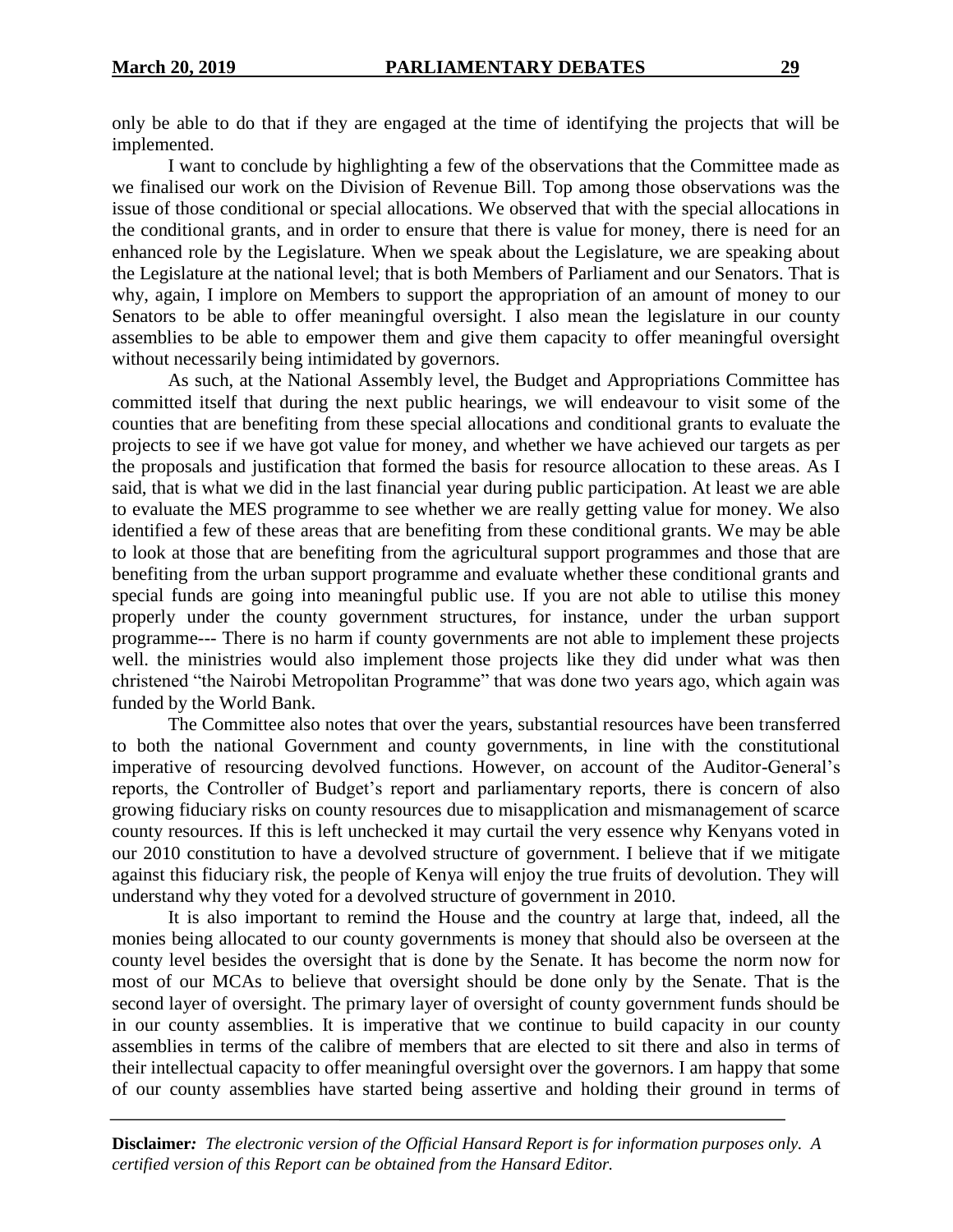overseeing county governments. The assemblies in my county and in Mombasa are very assertive. That is the way to go even as we encourage them to continue offering meaningful oversight over county governments.

The Committee, therefore, recommends that this House approves the Bill as follows: the national Government, on the vertical share of revenue gets Kshs1,561,416,000,000 and the county allocations be Kshs310 billion. The Committee requests the House to approve the Division of Revenue Bill 2019 and that the Bill be now read a Second Time. I request the one and only Hon. (Dr.) Makali Mulu, a very active Member of the Budget and Appropriations Committee, to second.

**The Temporary Deputy Speaker** (Hon. Patrick Mariru): Hon. (Dr.) Makali Mulu, you have the Floor.

**Hon. (Dr.) Makali Mulu** (Kitui Central, WDM-K): Thank you, Hon. Temporary Deputy Speaker. I rise to second the Motion on the Division of Revenue Bill. I must thank the Chair of the Budget and Appropriations Committee for ably moving the Motion. He has said most of the things relating to this Bill. This Bill is almost 100 per cent informed by the BPS. It is actually an extraction from the BPS. We are now just extracting the figures from the Budget Policy Statement and showing clearly in this Bill how the money will be shared vertically between the two levels of government. My Chairman has said that in terms of how the money will be shared, the national Government will take about Kshs1.56 trillion while the county governments will take about Kshs310 billion. That is the equitable share. After including the conditional grants, that will move the figure for the county governments to Kshs371 billion.

Last year, it was very easy to debate the Division of Revenue Bill and it made our work very easy. At that time, through the IBEC, there was an agreement between the county governments and the national Government in terms of the figures. There was a negotiated figure. It made our work very easy. This time, from our interaction with the Council of Governors, it was clear that they have not agreed on the figure of Kshs310 billion. As the Budget and Appropriations Committee, we settled on Kshs310 billion after considering everything that is happening in the country. That is what my Chairman has proposed. There are high chances that there will be further negotiations of those figures. For now, those are the figures we have proposed.

Let me make a few observations relating to these figures. This House has been very generous to both the national Government and the county governments in terms of appropriating resources, but with not much follow up. This time, we need to make sure that this House follows up on the resources which have been appropriated more seriously. I will mention a few examples of the conditional grants the national Government has allocated to the county governments. Last year, about Kshs600 million was allocated to help in the construction of county headquarters in five counties. Those were the counties that were not able to construct offices by the time they became county governments. This year, we are adding Kshs485 million. How many of us in this House are aware of the status of those county government headquarters after pumping in Kshs600 million last year? You will find that even the Members of Parliament in those counties may not have seen anything and yet, as a House, we are allocating more money. It is important that even as we approve these figures, we should get progress or status reports of those areas we are allocating money to.

There is also the area of development of youth polytechnics where we have allocated Kshs2 billion to be shared by all the 47 counties. This money is targeted at improving youth polytechnics which are now being called vocational training institutions. We pumped in Kshs2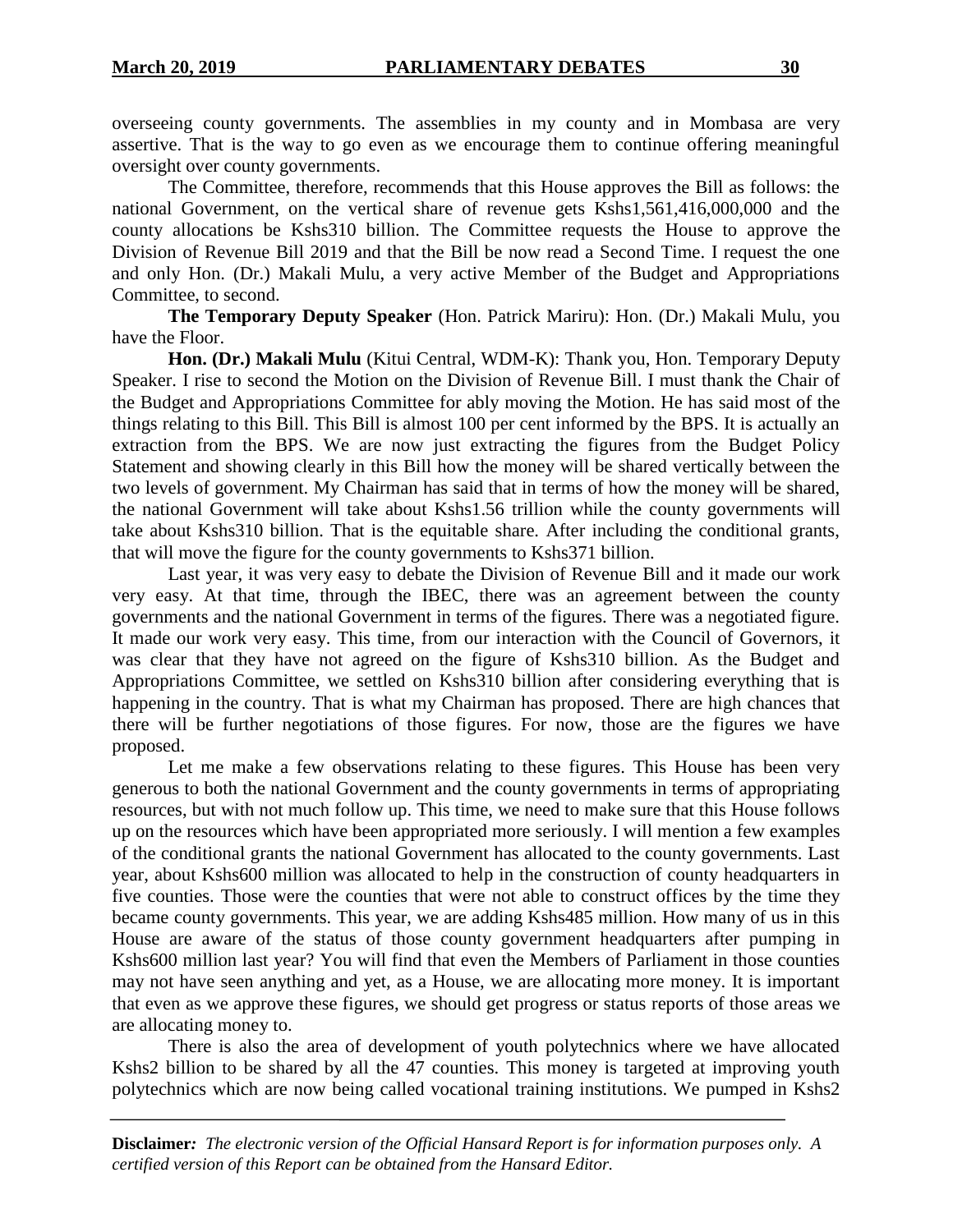billion last year. This is the third year we are pumping in Kshs2 billion. I do not know how many honourable Members are able to say that they have seen some improvement in the youth polytechnics in their areas. The whole idea was to make sure that those who do not go to university and secondary schools, or those who do not do well in secondary schools, have an alternative of where they can get practical skills which can be used to make sure that they have some money for their families. It is still another problem. We are allocating money but not much is being done in terms of follow-up. As a House, even as we approve this Division of Revenue Bill, it is important that we have a monitoring and evaluation framework to continue following up on the money.

There is also the area of leasing of medical equipment. Initially, we used to allocate Kshs4.5 billion every year. We moved to Ksh9.4 billion and now we have moved back to Kshs6.2 billion. The reason why we are moving back is because there are challenges with implementation. Those challenges need to be documented and shared with the honourable Members so that even as we continue allocating this money, we are sure Kenyans are getting value for money. This is an area the Departmental Committee on Health could spend most of its time to see what is happening on the ground, so that they can advise this House on whether there is need to continue allocating more money. During our interaction with that Committee, we were happy that they mentioned the challenges that they are facing. They need to intensify that monitoring. We do not have to wait until there are problems so that we go. We need to be proactive. Committees can come up with schedules to go to the counties and see what is happening on the ground and out of that, give this House status reports which will supplement the report of Controller of Budget who normally presents figures which are less in terms of fiscal implementation, but more in terms of financial expenditure.

There is also money set for capacity building for counties. Any time I look at the Auditor-General's reports, I ask myself whether this capacity building has any positive impact towards improving performance of counties. The money is in form of loans and grants. We need to thank our development partners who have gone that extra mile to support counties so that they can engage in proper use of resources. Despite the fact that money has been there for the last three years to build their capacity, we expect, as a House, to see a reduced volume of queries from the Auditor-General so that, at the end of the day, we can say that, that capacity building is adding value to the whole process.

The project of the Kenya Urban Support Programme is targeted at improving what we used to call municipalities under the old Constitution. The municipalities have now been given resources so that their infrastructure can now be improved. I am sure most of you might not be aware of what is happening. Governors are supposed to appoint the management boards for this fund. There is what they call town management board or urban centres management board. Instead of getting competent people to oversee and supervise the implementation of that important programme, they are getting their cronies and friends, some of who do not even have basic qualifications to manage such a huge portfolio. At the end of the day, our so-called municipalities remain the same as they used to be under the old Constitution. We urge the governors and, more so, the county assemblies, that even as they oversee the counties, they make sure that those management boards of the urban centres are composed of people who are very qualified and can add value.

As I conclude, because I can see my time is running out, this House has been allocating resources towards regional referral cancer centres…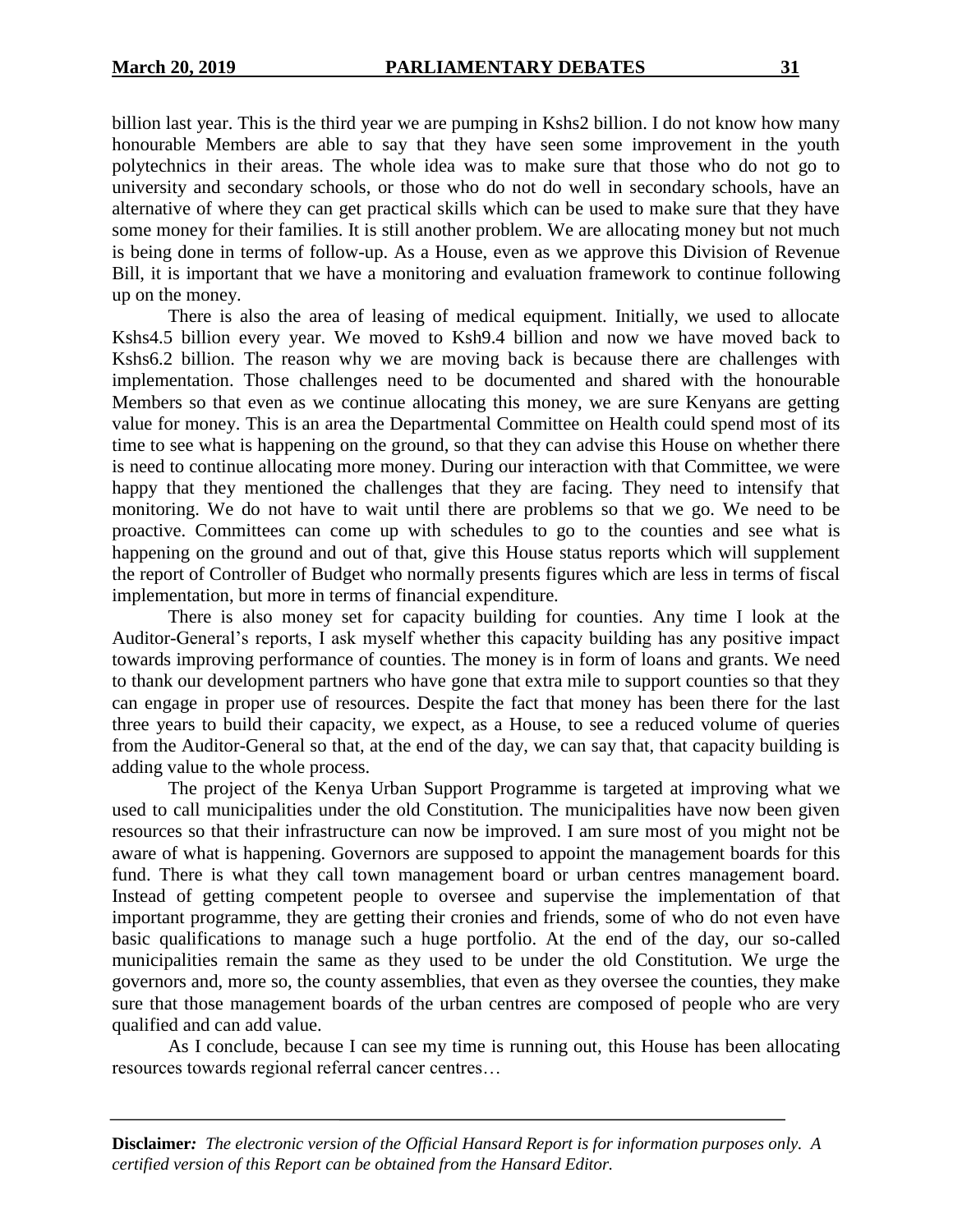**The Temporary Deputy Speaker** (Hon. Patrick Mariru): You have 30 seconds. One minute at most.

**Hon. Makali Mulu** (Kitui Central, WDM-K): We need to make sure that those cancer centres are implemented so that our people can stop suffering from cancer, which is a very serious disease.

With those remarks, I second this Motion.

*(Question proposed)*

**The Temporary Deputy Speaker** (Hon. Patrick Mariru): Shall we start with Hon. Kioni?

**Hon. Jeremiah Kioni** (Ndaragwa, JP): Thank you, Hon. Temporary Deputy Speaker, for giving me this opportunity to speak to this Bill, which deals with a very important matter; that is allocation of revenue. First of all, I want to thank the Committee for the work it has done and especially the clarity with which it has presented its reports.

It is important to note that whenever we talk about allocation of money in the two levels of government, Members of this House always seem to have a lot of interest. I wonder the reason for that interest. We need to do some bit of civic education on the role of the National Assembly and the Senate when it comes to these issues and the new Constitution. I say that it is new because we still have a few of us who are still operating under the old Constitution. We, as the National Assembly, have a role to play. Other than just allocating resources or approving the Bill, we need to be careful.

There is a lot of money that goes directly to the county governments. The grants that have been read to us by the Chairman, Hon. Ichung'wah, need to be overseen thoroughly and yet, we are not doing that. What goes through our mind is that once the money has gone to the counties, we have no role in overseeing it. Perhaps, the county governments see us as intruders when we ask questions on what is happening. There is so much money that goes directly to the counties in form of grants. We can leave out the money that they budget for, which is Kshs310billion. We have Kshs9billion in the name of Road Levy Fund. When we do not pay attention to how this money is spent on the ground, then we could be opening a room for misuse. As Members of the National Assembly, we have to play a bigger role in overseeing the use of those funds. I know that some people will say that we are overstepping our mandate. If we had no role to play, then we would not have been given a role to allocate these funds in the first place. You cannot allocate funds and then be locked out from overseeing how the same funds are being utilised.

The Chairman mentioned that there is a likelihood that the Bill will end up before the mediation committee, which is provided for in Article 113(1) of the Constitution. It says that the Speakers will constitute the mediation committee of equal numbers. Although it is a provision in the Constitution, it is something that we will need to address. This House has 349 Members and the Senate has 67 Members. When you say that the mediation committee will consist of equal numbers, there is something that is not adding up. The proper thing would be to constitute it on a *prorata* basis. That way, our representative role will have a meaning. When you say equal numbers, you may bring the whole Senate which consists of 67 Senators and then 67 Members from the National Assembly! There is something that we need to address. As we talk about referendum, we need to address that issue. It is not fair to say that we will have equal numbers in the mediation committee.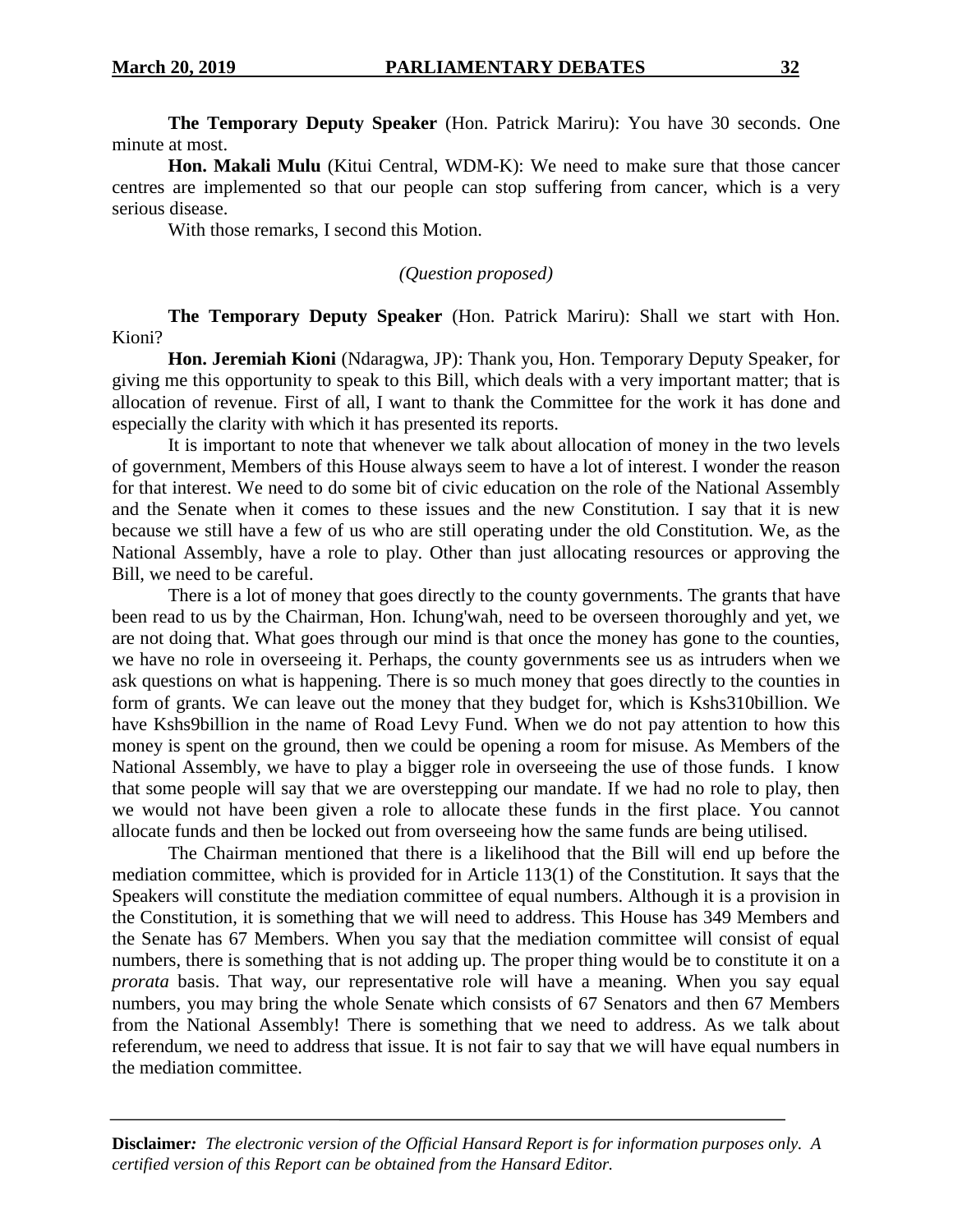One of the things that came up when the devolution conference was going on in Kirinyaga County two weeks ago is that the National Assembly is not seen as a stakeholder in the devolution exercise, or in enhancing the effectiveness of devolution in our country. It is important that we start asserting ourselves as Members of the National Assembly. If we do not do so, we will not grow devolution any further from where it is. The amount of money that has been given to the county governments through grants is a lot. As the people who oversee the money at the national level, we need to know how it is used. Is it possible that the roads that we handle under Kenya Rural Roads Authority (KeRRA) are also handled under the Kshs9 billion, Road Levy Fund? Is it possible that the Kshs310billion which is sent to the counties only caters for recurrent expenditure as opposed to development expenditure? They have enough money for development. They can cover it up by saying that it is the amount of money that they were given. Some of the counties use the Kshs310billion for recurrent expenditure and nothing for development.

This calls for us to relook at our oversight role. Are we confident that Members of the County Assemblies (MCAs) are able to oversee governors? Is it possible that some of the governors are way up in terms of academic qualifications that our MCAs may feel intimidated when it comes to overseeing them? What role is played by the nominated MCAs? Do they help in the oversight role that is done by the MCAs or are they stifling it?

I have looked at the Report. Let me talk about a few of these issues. One, I see that Kshs495million has been set aside for the water tower protection and climate change mitigation. It is meant to benefit the Cherangany Hills, Mt. Elgon and Lake Victoria. I would have been happier to see the Aberdare Ranges covered in this programme because it is also another important water tower that is wasting away. If it is not given attention, we are likely to suffer as a country. Drought Resilience Programme in northern Kenya, including Laikipia County, will be useful. Parts of Nyandarua County, and especially Ndaragwa Constituency, suffer the same kind of climatic condition as parts of northern Kenya.

One of the recommendations of the Committee is on the oversight role. There is also the issue of misappropriation and mismanagement of resources. This is real. I know the highest concentration of corruption is at the national Government. However, we need to encourage the agencies concerned to pay more attention to the county level. That was observed by this Committee. The Auditor-General has over time highlighted, without doubt, that there are cases of misapplication and mismanagement of the resources that are taken to the counties. We have the grants now which are taken to the counties. The county assemblies may not even catch wind of what is happening. They may think it is the Kshs310billion that is being used in various places. This needs to be brought out. If there is no civic education that is given to Kenyans, we will lose out.

The Members of the National Assembly who have heard what the Chairman has said are a handful. I did not know that we have so much money which goes to Nyandarua County in form of grants. I know my Governor, Mr. Kimemia, will be very happy if I go to sleep when these things are being said. It is because he knows what to do when I am asleep. As I finish, 50 to 80 per cent of the funds given to counties go to waste. This is ridiculous. We need to pay attention when we play our oversight role.

I support and commend the Committee for the good work it has done and for waking us up on what we should do in our role of oversight. Thank you.

**The Temporary Deputy Speaker** (Hon. Patrick Mariru): Let us have Hon. Ochanda. **Hon. Gideon Ochanda,** (Bondo, ODM): Thank you, Hon. Temporary Deputy Speaker.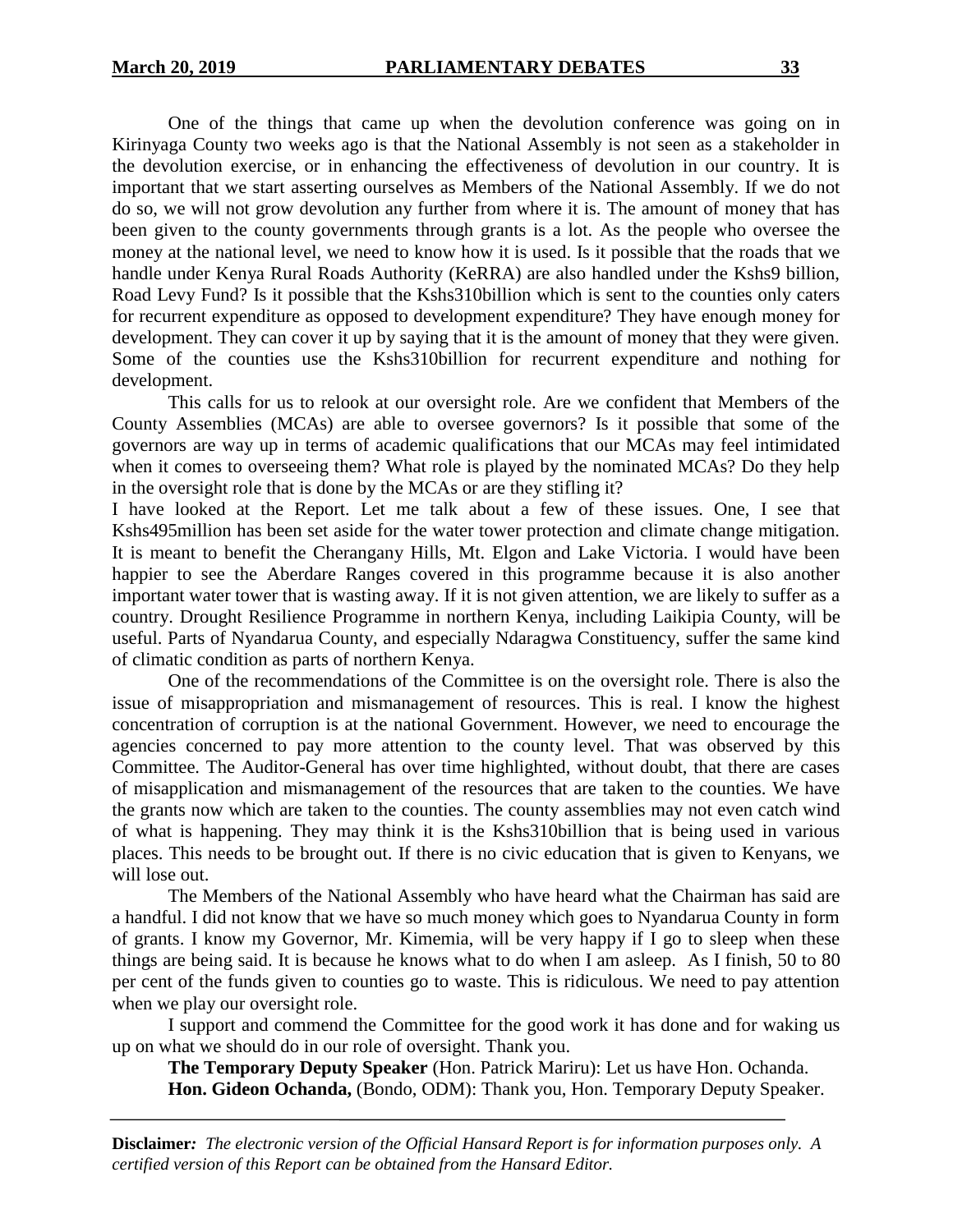A closer look at the Bill makes one to ask why we get to mediation stages. In the past, this has been the trend. The Senate has been going with exactly the figures of the Commission on Revenue Allocation. If we look at this critically, we wonder what is really happening. What we have in terms of vertical revenue placement are nominal figures. The Kshs310 billion is nominal and the Commission on Revenue Allocation is talking of Kshs335billion. This is nominal. If we look at it in that manner, we will realise that, over and above the nominal figure, which is Kshs310 billion in the Bill, there is Kshs61 billion on top. This is one thing we need to look into so that, as we move forward, it will help us a great deal in saving time in looking at the Division of Revenue Bill. Instead of constantly looking at only the nominal figure, we need to look beyond them in terms of what else goes to the counties. The extra that goes to counties is much more.

If we look at it critically as I have mentioned, we will realise that the World Bank alone sends out Kshs20 billion across counties in the name credit, loans and grants. That is over and above what we are talking about. It goes to agriculture, water and other functions that are devolved. So, when we talk about the Kshs310 billion, let us insist that it is nominal. The term we use needs to indicate that it is nominal so that these figures are looked at properly.

On headquarters, from last year to this year, they are spending Kshs1 billion. When we went to mediation last year, nobody had thought that there is Kshs1 billion that was going into the building of the headquarters of counties that did not have them. It means that those counties do not use their own money to do the headquarters. Money comes from Nairobi to help the five do their headquarters. Some of these things need to be looked into properly.

The Commission on Revenue Allocation proposes Kshs10 billion on conditional grants. The first one is supposed to go to the urban areas and cities and the other KShs5 goes to setting up regional cancer centres. They propose Kshs335 billion while we propose Kshs310 billion. Out of the Kshs335 billion, if you remove the Kshs10 billion, then we will remain with Kshs325 billion. What is the Kshs10 billion for? The Kshs5 billion is for purposes of enhancing cities infrastructure and what they are doing. Already, there are grants here totaling to Kshs11 billion that go to cities and urban areas. So, why do we need to add Kshs5 billion yet, the Kshs11 billion I am talking about is supposed to bring out measurable results? If we are adding more money, we need to add in terms of the experience and how much has been generated and how much has gone into certain areas, particularly on issues of enhancing capacities of urban areas and cities. How much has gone into infrastructure? What has improved before we add another Kshs5 billion? The other Kshs5 billion they are talking about is for purposes of setting up regional cancer centres. There has been a big controversy in this country for the last four or three years in terms of monies spent on health. In this document, we are still using Kshs9 billion to repay for equipment that were leased. Over and above that, the Commission on Revenue Allocation still proposes we add another Kshs5 billion for setting up some of these things and yet, we have a bad experience. In my view, before we get into some of these things, and before the Senate looks at it, proper attention needs to be given on the money that is requested.

The Kshs10 billion being asked for, in my view, does not make sense because there is no way we can be struggling with Kshs9 billion and the equipment are not being used in any meaningful sense and some are lying idle. I heard my county received theirs last week and yet, we have been repaying them for the last two years. Some of these things are not right.

The other important thing to look at is where the money in the counties is going to. It is now clear that over 70 per cent of the money goes largely to recurrent expenditure and the wage bill. I have said this here over and over again. There are, at minimum, three parallel civil service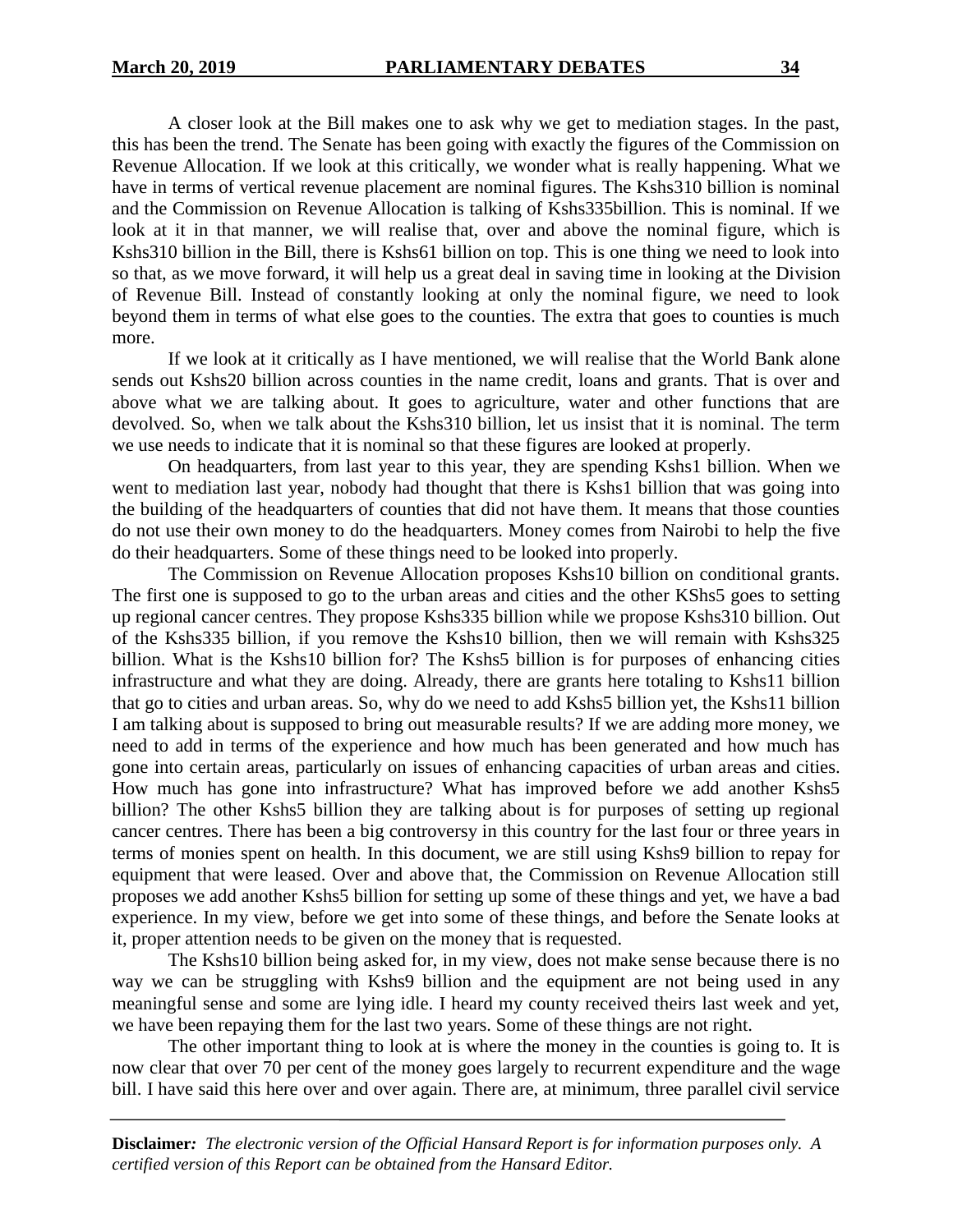lines in counties. Some have four because they inherited former local authorities. That is a civil service with their own collective bargaining agreement and own payment arrangement which is higher than the ones of civil servants that have been seconded. This is the other parallel line. Then, there are those who were hired by the first governors. That is another parallel line. There are now those hired by the second generation governors, those coming in for the first time. So, we are talking about four different parallel service lines. What is happening in this country that we cannot put all those lines into one clear service line for county governments? This is where all the money is going to. The Chair of the Council of Governors confessed to the Committee that he has more than 100 drivers who were brought in by virtue of being drivers of the former defunct local authorities and there is no way he can chase them away and yet, they earn more money and many of them are illiterate. Why spend money in that kind of direction when we know we have a big problem? So, the wage bill is a big issue particularly at the county level. We need to put together all the four different parallel civil service lines into one such that we can have more money for purposes of services and for developing our areas.

There are two areas that I want to bring up and issue a caution. The first one is on youth polytechnics. The Ministry of Education has declared that everybody in Class Eight goes to Form One. That means there is nobody going to a youth polytechnic. If you get to Form Four, the Ministry has declared that if you score grade "E", you go to a technical training institute. So, where is the place for the village youth polytechnics we are allocating Khs2 billion? It means that, in future, we are placing money on something that is going to be non-existent. That is one caution that I want to raise. As we allocate Kshs2 billion for purposes of conditional grants for youth polytechnics in villages, we need to know that the youth polytechnics have no catchment wing. There is no source of students. Their source has been closed by the 100 per cent transition and by the technical training institutes that we are coming up with.

Another caution I want to bring out is on the grants adding up to Kshs61 billion and they are going to counties. Are counties aware that they are spread in the 47 counties or we are talking about Kshs61 billion that will only benefit less than 20 counties? On the other hand, I am talking about a nominal fund plus grants and loans which may only be going to a few counties. We are punishing other counties that do not benefit from this. The Chair of Council of Governors and individual counties need to cross check where they are in the Kshs61 billion we are saying is for grants and loans. Where is my county, for example, when it comes to the World Bank's Kshs7.2 billion that is going to agriculture? Is it there or not? I am saying they should not be given more money in the understanding that they are benefiting. If it gets to the reverse that they are not, what will happen? So, we need a clear indication in terms of the Kshs61 billion and to which counties it is going to, and which ones are not going to benefit.

Thank you.

**The Temporary Deputy Speaker** (Hon. Patrick Mariru): We shall now have Hon. Tonui, Kiprotich.

**Hon. Ronald Tonui** (Bomet Central, JP): Thank you, Hon. Temporary Deputy Speaker for giving me this opportunity to also comment on the Division of Revenue Bill which I do not agree with. I believe most of the key functions in the Constitution which are touching on the members of the public are devolved. Therefore, it is very important to devolve more funds to the counties so that people can be served at that level.

I also want to state that I do not agree with what many of my colleagues have stated. They have said that counties are poorly overseen. I tend to believe that the MCAs are doing better oversight than us at the National Assembly. Right now, we are talking about a very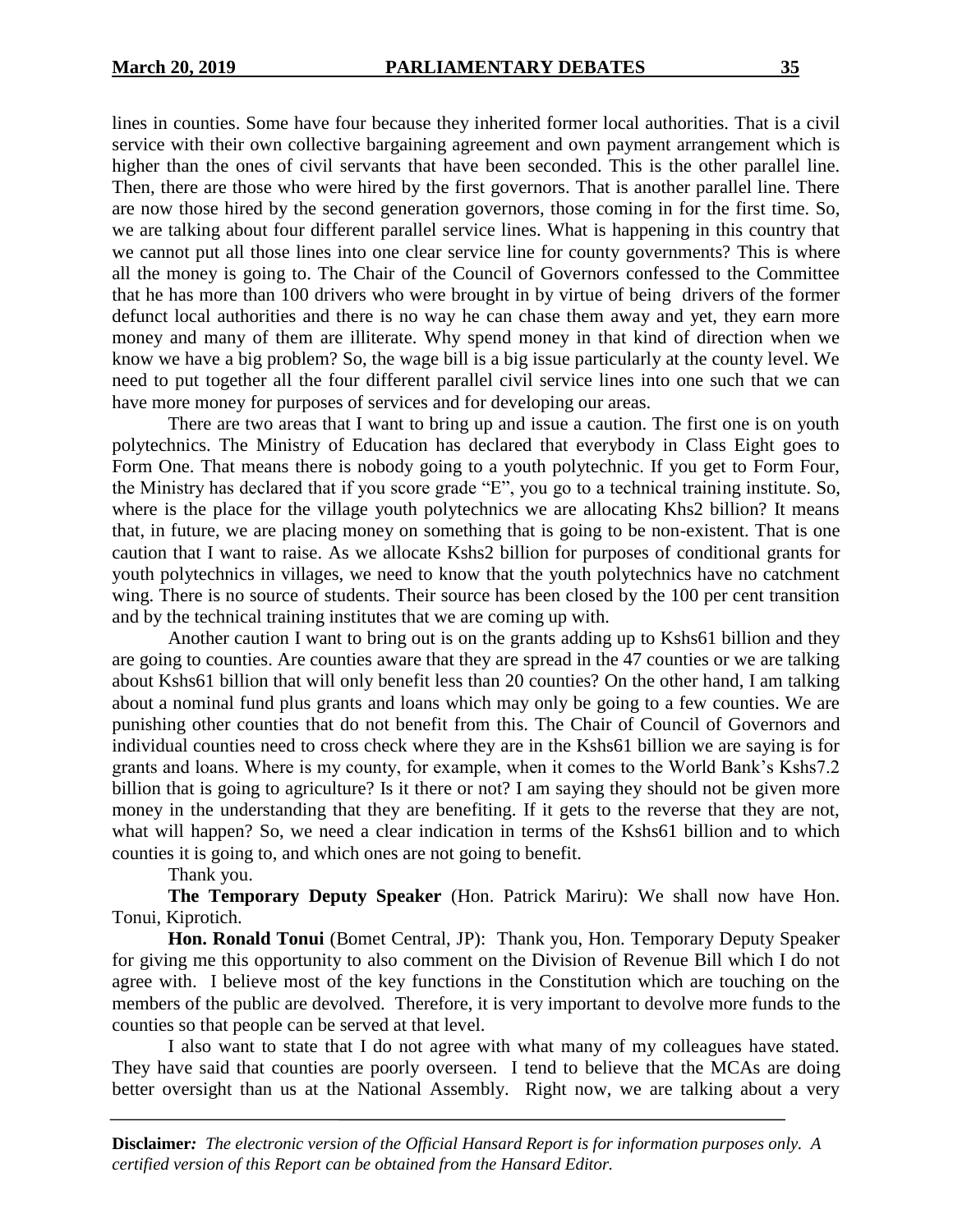important Bill, but you can count the number of Members seated here to follow up on this Bill. We have quite a number of Questions which we have raised. Personally, I have about six Questions, but they do not reach the Floor of this House. We just see about three or four Questions being raised here. Oversight in the national Government is very poor. The one at the county level is much better. In fact, the MCAs nearly understand each and every item in their Bill, whenever I interact with them. So, we should not entertain that misconception and those misleading statements.

Coming back to the Division of Revenue Bill, I believe it is supposed to divide money between the national Government and the county governments. What we have here is a Division of Revenue Bill. I believe it should be called County Revenue Breakdown because you will hardly see the other side; the national Government. All we have is one side dealing with the counties. It is does not deal with the breakdown of the national Government. For instance, we have Kshs1.5 billion going to the national Government, and there is no breakdown. But in terms of the county government, there is some breakdown. So, at the outset, the Bill is misleading and it is not properly drafted. That is my simple understanding of the Bill.

Going back to the details of this Bill, especially on the side of the counties, we have funds for the leasing of equipment, where Kshs6.2 billion has been allocated. I believe those were among the ill-conceived projects by the national Government. Possibly, this is part of the scam which needs to be investigated by DCI to establish how it was arrived at. When we approved this in the last Parliament, we were meant to understand that it was going to be a constant Kshs 95million per year, per county. It has now skyrocketed to Kshs200 million per county per annum.

The governors have enquired about the same equipment and they have stated that they can buy them at 10 per cent of the cost which we are spending on leasing them. If they could be allowed to purchase directly, they could spend just 10 per cent to buy those equipment. So, this is a scam. It is only meant to enrich some people. The Kshs6.2 billion is already misappropriated. We are just rubber stamping! That is why we are saying that this is not a good House in terms of oversight and I am very sure that now that we do not have the Opposition side, I believe after the debate, we will be ready to rubber stamp this Bill. That is why when you see the Order Paper, immediately after we discuss this we are supposed to go to the Committee of the whole House. That shows the mindset of those who make the Order Paper. That the House will simply move from this before we even propose any amendments, we will have gone to the Third Reading.

**The Temporary Deputy Speaker** (Hon. Patrick Mariru): Order, Hon. Tonui!

**Hon. Ronald Tonui** (Bomet Central, JP): Freedom of expression!

**The Temporary Deputy Speaker** (Hon. Patrick Mariru): Of course, you are a Member. You have a right to speak to what you are speaking, but the freedom has limitations. The Order Paper is made after the decisions are made by the House Business Committee. So, please, do not linger there.

**Hon. Ronald Tonui** (Bomet Central, JP): I was referring to the mindset of that House Business Committee which thinks this House is just a rubber stamp.

**The Temporary Deputy Speaker** (Hon. Patrick Mariru): Order, Hon. Tonui, do not linger there. Proceed beyond that point because you are going to enter into unchartered waters.

**Hon. Ronald Tonui** (Bomet Central, JP): On the issue of Level 5 hospitals where we are proposing that Kshs. 4.2 billion be allocated, we need to understand very well that majorly, the issues of health are dealt with at the county level. At the national level, we only have about five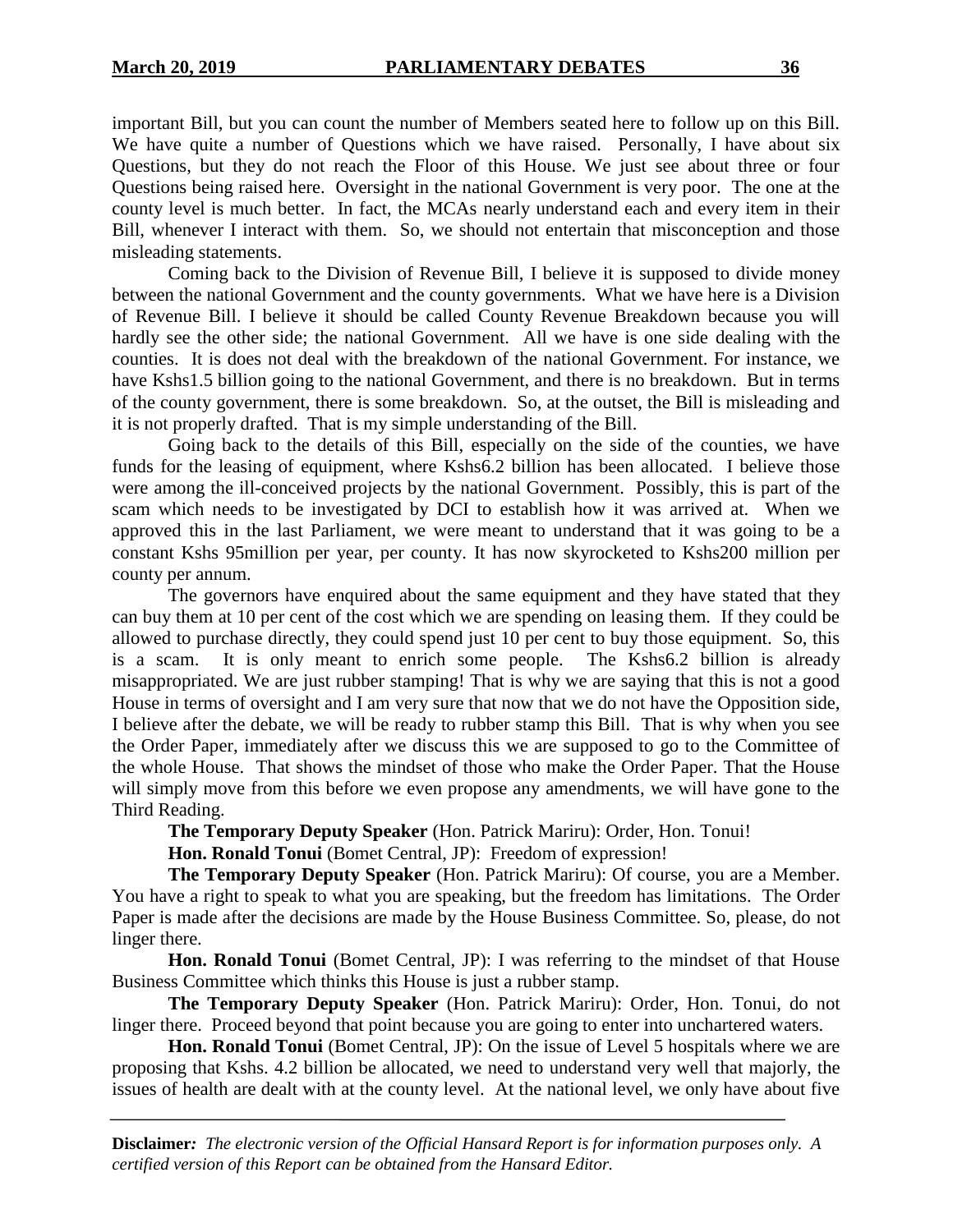institutions which include, Kenyatta National Hospital, Moi Teaching and Referral Hospital, Mathari Mental Hospital and Spinal Injury Hospital. The rest include dispensaries, sub-county hospitals and county referral hospitals. They number thousands. They serve 95 per cent of Kenyans. We are allocating very little resources to those ones, leaving about Kshs70 billion at the national level to take care of only four institutions. This is quite unfair. That is why we have cases of importing mobile clinics at a cost of Kshs5 billion. It was queried by the Auditor-General. That is because there is a lot of idle money at the national Government which should have been devolved to the county governments to serve the people there. This is quite unfair. We need to have a national referral hospital in each county, so that the Kshs70 billion which remains with the Ministry of Health can be used to serve our people. Otherwise, the money that remains at the national Government level is only meant for cartels. The little money which goes to the counties is being used to serve the people. That is why, sometimes, there is shortage of medicines in our dispensaries and health centers. We are letting a lot of money to remain at Afya House and very little funds go to the county level. That needs to be enhanced to take care of our people at the lower level.

On the issue of youth polytechnics, we are allocating Kshs2 billion. That is important to develop skills. I may not agree with the figures allocated. I tend to believe it is too low and we may need to enhance it. It is a very important sector in skills development so that our people can engage in job creation, self-employment and such things.

On the issue of fuel levy fund, we are transferring about Kshs8.9 billion to assist in the improvement of roads. Roads are one of the key functions at the county level. When I talk about my constituency, most of the roads have been murramed by KeRRA and few others by the county. The roads have improved under devolved governments.

There is another issue of county headquarters. There is an allocation of Kshs485 million. I am certain that this is a very discriminatory allocation. Bomet as a county did not inherit any headquarters and is excluded from this list. This Bill is being rushed before we can table our amendments. Therefore, that may not be captured. This needs to be re-looked into. I wish the Chair of the Budget and Appropriations Committee can come with some amendments so that we can have Bomet County benefit from these allocations so that its county headquarters can be built.

**The Temporary Deputy Speaker** (Hon. Patrick Mariru): Very well. Hon. Tonui, your time is up. Hon. Nakara Lodepe, Member for Turkana Central, the Floor is yours.

## *(Hon. Nakara Lodepe spoke off-record)*

I doubt if you are on record. Please check your microphone. Please use the next one.

**Hon. Lodepe Nakara** (Turkana Central. ODM): Thank you, Hon. Temporary Deputy Speaker. First, I want to thank the Committee for the work that it has done. The Committee Members have tried their best. However, I want to challenge those who are saying we have allocated a lot of money to the counties. The Kshs310 billion is not small and neither is it equal to the services that you have devolved to the counties.

Hon. Temporary Deputy Speaker, many services that have been devolved are those that target the common *mwananchi*. That is why we are always competing in this House; that we need to see the budgets allocated to counties being bigger than what you have given them now. We are complaining that the counties are not doing anything. However, compared to the budget that you have given them, we cannot blame them. Although there is wastage in the counties,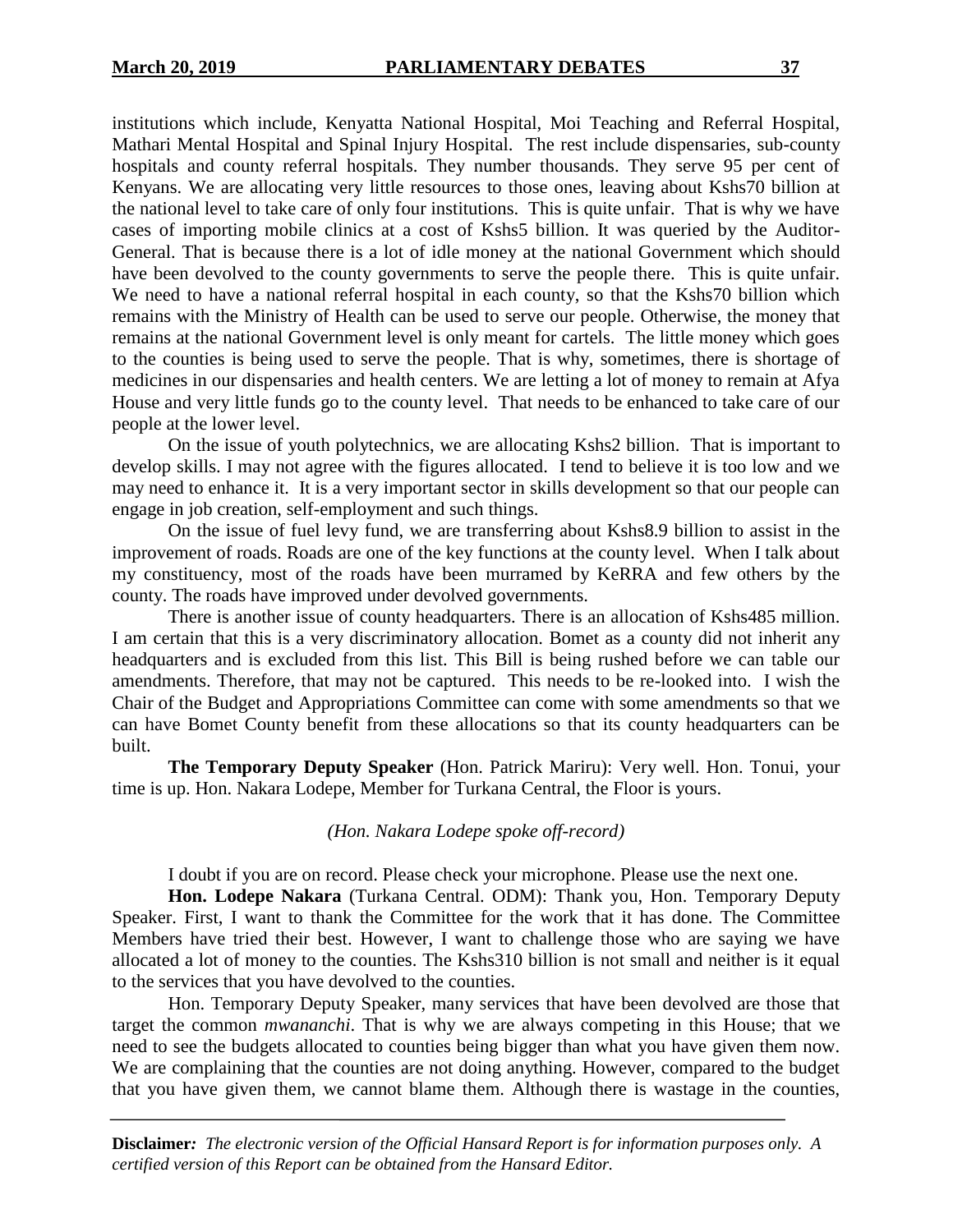there are some counties which have changed the lifestyles of their people, their environment and infrastructure. We need to encourage them by giving them more resources.

We have what we call feeder roads, which connect major towns. These roads can make businesses in counties grow because they feed the headquarters of the counties. By doing so there is rapid development of those counties. We want to encourage the county governments to make sure that the feeder roads serve all corners of the county. Through these roads, people get goods and take them to the rural areas where they are needed.

Hon. Temporary Deputy Speaker, on the issue of hospitals, I agree with the Members who have said we need our hospitals to have enough drugs. If you visit some areas where there are no Level 5 hospitals or health centers and people depend on private clinics and churches, you will find that the county governments must partner with churches and NGOs that offer medical services to the community. They cannot afford to build health centres all over the country. However, there are some churches and organizations that give services to the community. We want to see the partnership between the county governments and those private sectors offer those services at a low cost. We should ensure we give them more drugs so that patients can have adequate medical services.

I agree with the issue of youth polytechnics. We need them in the counties to enable us create job opportunities for our youth. The youth need to get skills like carpentry and masonry so that they can be self-employed. We have no jobs in this country now. The only way we can engage our youth and make them busy is by taking them to those polytechnics. I agree with them that even if you get a 'D', you can get to any polytechnic and take a course. After that, we should give them tools or documents to start the projects in the areas they are trained. This is because if they get the training and go out without tools to do the jobs, they still remain unemployed. Let us tell the Government that after somebody receives the skills, we must give them those apparatus so that they can go out there and do things by themselves. We, therefore, need to increase this budget because that is where majority of the youth are. Though we have given Kshs2 billion, we need to increase that amount later.

Hon. Temporary Deputy Speaker, on the issue of leasing medical equipment, some counties are paying for them and yet, they have never tried to use them. They are lying in the hospitals and yet, we are paying a lot of money for them. We need to challenge the counties which have not utilised the equipment to do so to enable our people to benefit from those services. It is of no use for us to pay and yet, they are not being used.

Hon. Temporary Deputy Speaker, it is a good idea to support Senators so that they can play their oversight role. We need to see money being used well. When we deny Senators money to do oversight, it is like we are telling them: "You have no responsibility or role in devolution." This is the case and yet, the Senate is where devolution is being "manufactured". We need to support them. Give them some money so that they can play their oversight because they are the only ones who run all over the county. A Member of Parliament only oversees what is within his or her constituency. However, a Senator can move all over the county.

I support this debate so that we can see Senators do something and not only debate in the House using a lot of English and yet, they cannot put anything into practice. If we leave them idle and yet we know most of them are old, we will make them passive and inactive in their roles. I support that we need to give them some money to play their oversight role.

Hon. Temporary Deputy Speaker, on the issue of drought and famine, you know what is going on in this country. People in some parts of this country are dying. We cannot ignore nor deny it. As money is being given out now, people are dying. We are debating what is in the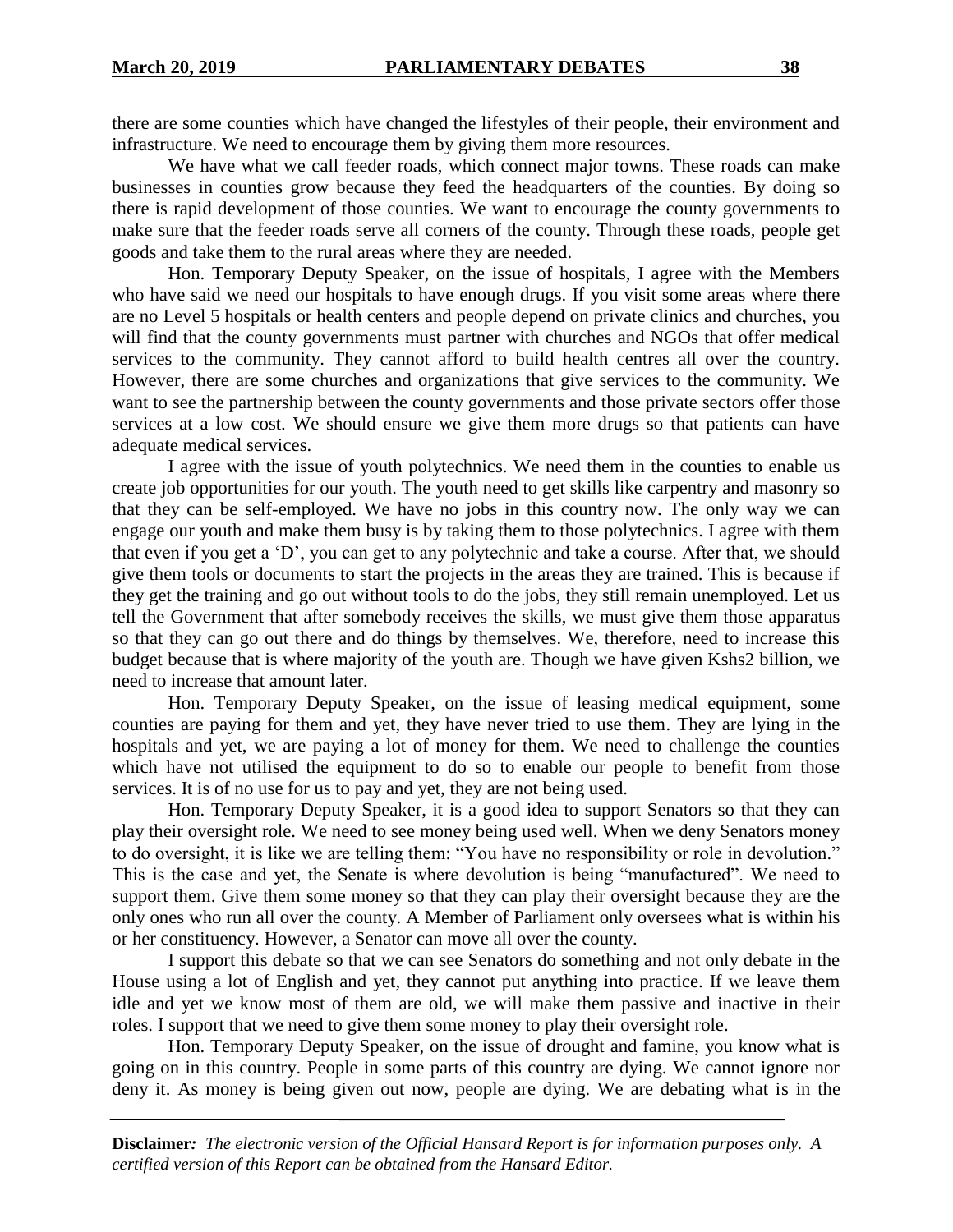pocket of the national Government. We are blaming county governments that they are not doing anything and yet, their money is still here. We need to see to it that this money is taken a bit early so that when calamity strikes, it can be used so that we do not blame county governments all the time. This is because some of them are saying that they do not have the money. This is true because the money is still here with us. As the Chairman has said, we need to pass this Bill quickly so that counties can get money. I agree.

On urban support programme, I agree that we need to urbanise our villages. We need to see urbanization in our counties so that we can see the changes that have been brought by devolution. That can tell us how devolution is good. When you see a village getting urbanised and a village with running water, tarmac roads, telephone facilities and electricity, surely, we can say that we are enjoying the fruits of devolution. I support this programme. However, we need to see this programme being implemented in major towns so that people can see the difference now that we have devolution in this country.

Hon. Temporary Deputy Speaker, on the observation that the Chairman made about conditional allocations, surely, as one of the Members said, we need county assemblies to see how those grants are being used or utilized by our counties.

As we allocate this money to the national Government and county governments, we need to see value for it. Are the services that we give to our people equal to the money that we are giving out or they are getting under-valued services? Two, we need to allocate money mostly to programmes that change the living standards of our people.

Finally, we need to target programmes that improve the economy and also make our county more food secure. Like now, we are crying of hunger in some parts of this country and yet, we have plenty of food in other places. We need to allocate a lot of money to those programmes so that they can make our country food secure.

Hon. Temporary Deputy Speaker, I support. Thank you.

**The Temporary Deputy Speaker** (Hon. Mariru): Very well, Let us have Hon. Kamuren Charles.

**Hon. Charles Kamuren** (Baringo South, JP): Thank you, Hon. Temporary Deputy Speaker. I rise to support this Bill. First, I congratulate the Budget and Appropriations Committee for the good work that it has done. These allocations may appear like a lot of money has been allocated to counties, but in my view, this money may not be enough due to the challenges that are there. These are devolved governments which have very many challenges. By virtue of being close to the people, there is high demand to fix the challenges that exist. The situation in which this country is at the moment demands that we work with this Bill as it is. In future, there will be need for more allocation.

I can see several items in the Bill that have been given allocations relating to agriculture. I can see the National Agriculture and Rural Inclusive Growth Project. It has been allocated Kshs7.2 billion; Agriculture Sector Development Support Programme has been allocated Kshs849.6 million; Drought Programme in northern Kenya has been allocated Kshs350 million, while Kenya Climate Smart Agriculture Project has been allocated Kshs3.6 billion. If you calculate the total, you will find that it is Kshs11.996 billion. All these allocations are in relation to agriculture.

At the moment, what is happening in this county is that people are lacking food. This includes people in my constituency which is Baringo South. There are many problems with food security. That is why we call upon the Government to support us. If we have such allocations, their major objective is to improve food production so that we can take care of our people. It is worrying that we can allocate such amounts, and yet we still have people suffer due to lack of food. That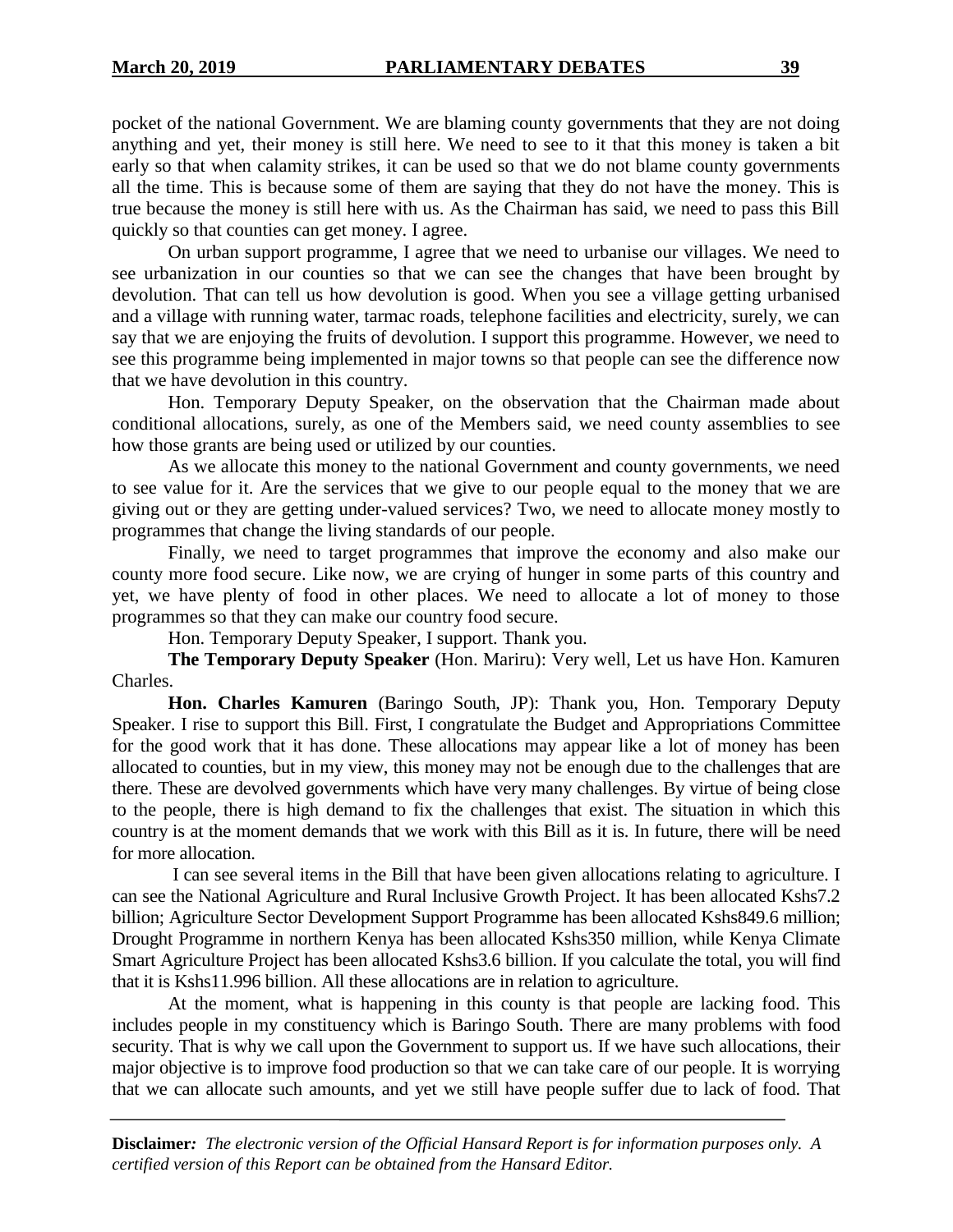means that there is a gap in the implementation of these proposals. I am aware - and that is what is going on - that we are lacking agricultural extension officers who are supposed to move round educating people on how to farm and get good yields from their farms.

Hon. Temporary Deputy Speaker, I think there is a gap in terms of oversight. So, we do not get value for money. We need to improve on that. Any idea that comes should originate from the farmers, so that they can own and sustain every new technology and approach to farming. In my constituency, we have 14 irrigation schemes. There is Perkerra National Irrigation Scheme, Mukutani, Embossos in Arabal, Sandai and Kamoskoi. There are several other irrigation schemes, but there are no funds allocated to develop them. We still have many challenges in Perkerra Irrigation Scheme. I appreciate what the Principal Secretary did recently. He sent a team from the Ministry to assess the situation. I am, however, not sure about the allocation that will be made to those irrigation schemes. If the funding will be inadequate, then we will still face the same challenges next year. We will be affected by hunger and we will again call upon the Government to assist us. Farmers are now willing to work on their farms to produce food that will be enough for them and other Kenyans.

Hon. Temporary Deputy Speaker, I support the additional conditional allocation for rehabilitation of youth polytechnics. I have seen that Kshs2 billion has been allocated for that. I hope this money will be equally distributed among the constituencies in the county to help in the rehabilitation of polytechnics. There are youth in villages who did not make it to colleges or universities. They should get vocational skills to sustain their livelihoods. We have Marigat Vocational Training Centre that is of great assistance to the youth in my constituency. It is a very old institution and the only one in that area. Its condition is worrying and yet, an allocation was made last year. If these funds are not equally distributed, some constituencies and polytechnics will not receive enough. Marigat Vocational Training Centre only needs Kshs29 million to be refurbished and it will serve about 1,000 youth. But there is no funding. We were also planning to open Ramacha, Sandai, Mogoswok and Sokon vocational training colleges, but we do not have money. I believe the allocation of Kshs2 billion that has been made to this sector will help us achieve that.

Kenyans need to understand that this is their money. Kenyans only wait for the Auditor-General to give the report on audited accounts and then go all over the social media to react. As citizens, they do not follow up on those allocations. They have failed in their duty. There is need for public participation. The county governments should educate citizens on the importance of holding governments accountable. Citizens should monitor projects once tenders have been awarded to contractors so that they can own the process. Public participation should be enhanced.

The Members of the County Assemblies (MCAs) should oversee county projects. Senators should also educate citizens on various projects. They should not just be in the Senate in Nairobi. They should visit their counties. Whenever there are problems in the counties, Senators should offer solutions. I have stayed for long without seeing my Senator. I, however, saw him recently distributing food to residents of Tiaty. I want to request him to also visit Baringo South. I requested the Government for food for my constituents, and I appreciate its support. We, however, still need its support.

Hon. Temporary Deputy Speaker, I support the Division of Revenue Bill, 2019.

**The Temporary Deputy Speaker** (Hon. Patrick Mariru): Let us have Hon. Mutemi.

**Hon. Gideon Mulyungi** (Mwingi Central, WDM-K): Thank you, Hon. Temporary Deputy Speaker. I rise to oppose this Bill. In my view, this Bill is pedestrian. It is routine. It is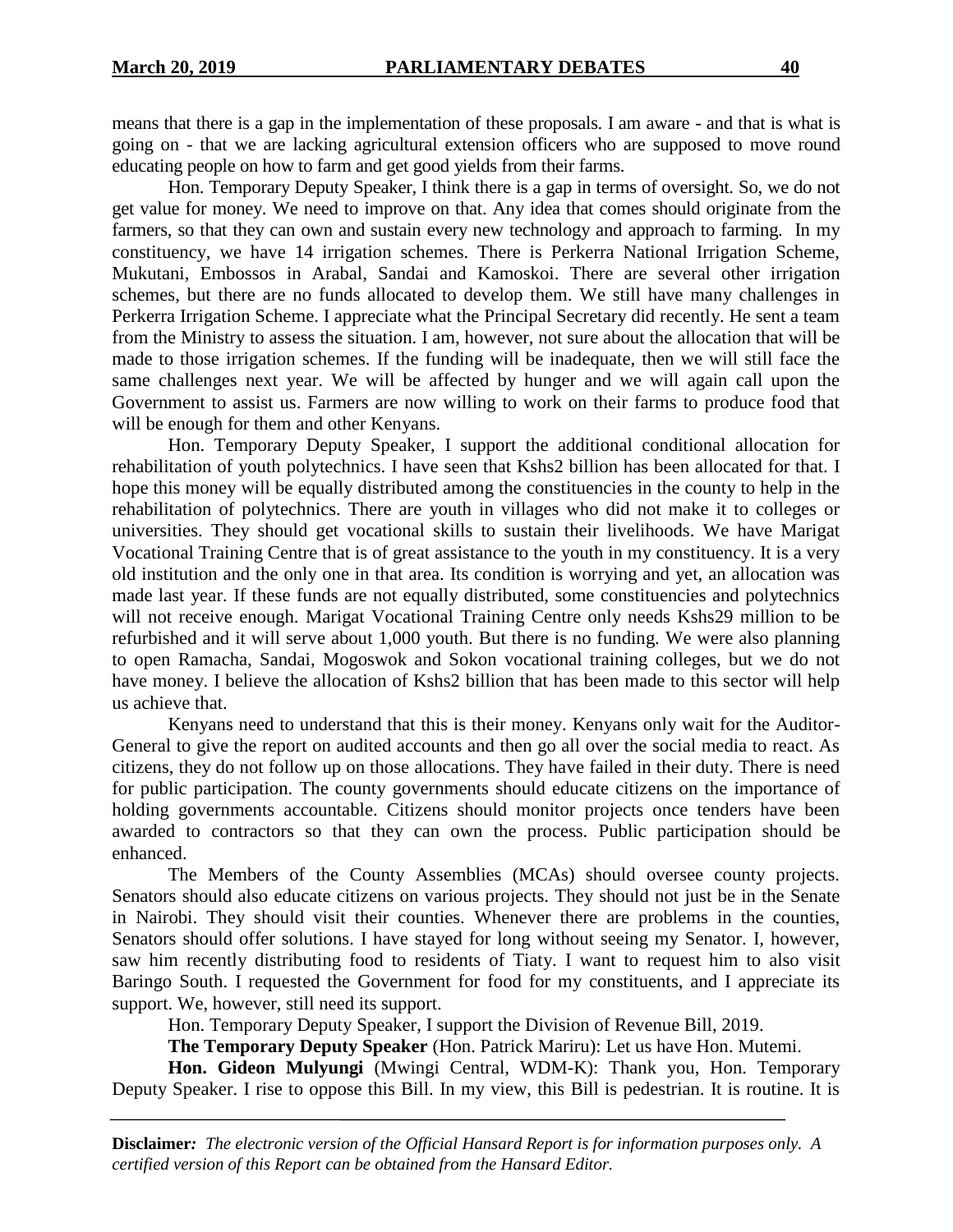like a dream. The Chairman of the Budget and Appropriations Committee that prepared this Bill does not appear serious. He is hovering around the Chamber. At one point, he walked away and yet we are debating a serious Bill that he moved. I wish he could listen to me. He is a member of the *Tanga Tanga* Movement.

**The Temporary Deputy Speaker** (Hon. Patrick Mariru): Order, Hon. Mulyungi. We do not know what that is in this House.

**Hon. Gideon Mulyungi** (Mwingi Central, WDM-K): I withdraw that word.

**The Temporary Deputy Speaker** (Hon. Patrick Mariru): I guess the Chairman of the Budget and Appropriations Committee is consulting.

**Hon. Gideon Mulyungi** (Mwingi Central, WDM-K): Hon. Temporary Deputy Speaker, allocating Kshs310 billion to 47 counties is ridiculous. Those are peanuts. A simple arithmetic shows me that it is about Kshs6 billion per county. Allocating Kshs6 billion to a poor county like mine is a joke. Those are peanuts. It will not achieve any meaningful development. I wish the Committee divided the revenue equitably such that the national Government gets 50 per cent and the county governments get 50 per cent. Although they are following the Constitution, something needs to be done. In the spirit of the Constitution, devolution was meant to transfer development and services to counties. More than five years down the line, devolution of services has not been felt in counties.

Hon. Temporary Deputy Speaker, instead of devolving development and services to counties, we are devolving corruption. Some counties are conduits of corruption. Some counties have constructed tarmac roads; others have free medical care while some have value addition factories. But it is regrettable to note that there are counties that have nothing to show more than five years down the line.

In my county, one-and-half years since the current regime took office, roads are impassable. Yet, I am being asked here to allocate more money to that county. There is no significant and visible infrastructure. When you question the Governor, she says that her projects are software. I do not know what software is, but I want to see a road, a market and scanning machines in hospitals. I do not want to see software. I wish development in counties can be equated to development through the National Government Constituencies Development Fund (NG-CDF). Most of the development in villages is as a result of NG-CDF. I wish this money could be allocated to Members of the National Assembly instead of governors because their stomachs are now too big. Some are even diarrhoearing.

It is unfortunate that we are being asked to pass all this money. I have heard the Chairman say that we allocate money to Senators for oversight. I wonder who between the Senator and the MCA is in a better position to oversee counties. The MCA is closer to the people than the Senator. Therefore, I do not support the idea of money going to Senators for overseeing counties. I want a lot of money to be given to MCAs to oversee their wards so that they can see what the governor is doing in their wards. The Senators should be busy overseeing the governors in Nairobi. You can see the Chairman is not serious with this thing. I have heard the Chair of the Budget and Appropriations Committee in his presentation say that he has got a tarmac road in Kinoo. We are here discussing about devolving money when actually some Members are benefiting from this money while others are not. I want a tarmac road in my constituency and I do not see it in this Division of Revenue Bill. The chairman has spoken about a road in his constituency.

Article 10 of the Constitution provides for public participation. I have been in this Parliament now for almost one-and-a- half years. I have never been called for public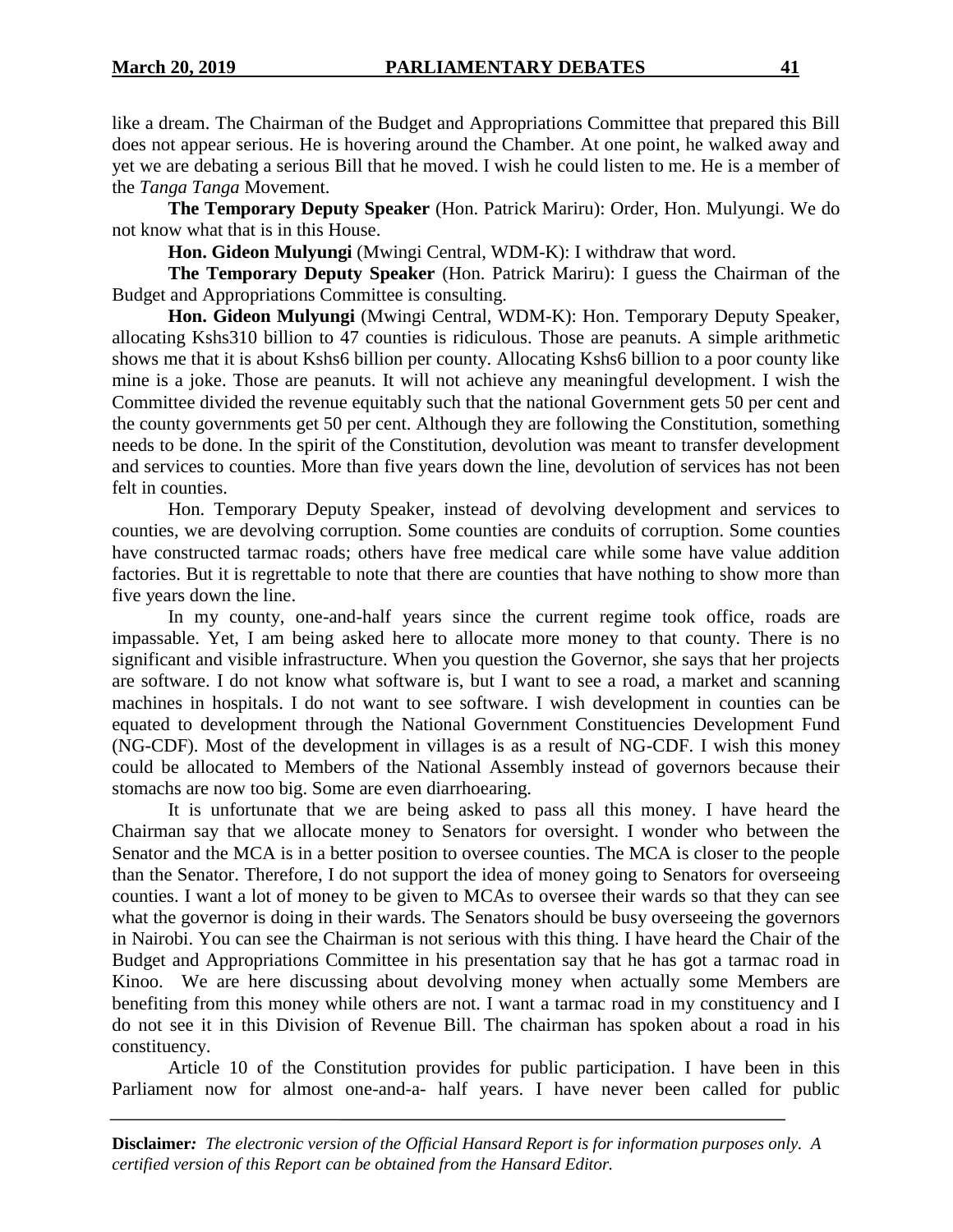participation on money allocated to the county government. I do not know who participates in that exercise. The money being allocated to county governments is being allocated to be spent at the discretion of governors; that is with no reference to the main stakeholder.

The main stakeholder in the county is actually the Member of Parliament, the Senator and the Women Representative. However, they are not consulted. Therefore, I think we are being used as a conduit to siphon money to be stolen by county governments. I have heard about conditional grants which have been given to county governments. The roads which are being constructed through those grants in counties are only being constructed in the main shopping centres at the headquarters of the counties. It does not reach villages and shopping centres which are in dire need of development.

There is a lot of wastage of government resources and I wish, when the Budget and Appropriations Committee is preparing this budget, they also look at merit and reward counties based on performance and not just dividing money and taking it to counties. We have had a lot of money. We are talking about money for dams being stolen when Kenyans are dying of hunger for lack of water. We have heard about the NYS and SGR scams. I have also read about a tender scandal at KeNHA. Therefore, we have to be very careful when we are passing this money. We cannot be used as a rubber stamp to devolve money to be stolen. I can see my time is over. I do not want to be party to theft. Therefore, I oppose this Bill vehemently. Thank you, Hon. Temporary Deputy Speaker.

**The Temporary Deputy Speaker** (Hon. Patrick Mariru): Hon. Nyoro Ndindi.

**Hon. Ndindi Nyoro** (Kiharu, JP): Thank you very much, Hon. Temporary Deputy Speaker, for giving me the opportunity to contribute. I rise to support this Motion by the able Chair of the Budget and Appropriations Committee. I have to commend the Committee I sit in, that is, the Public Accounts Committee (PAC). It is because of the report of PAC that now we are able to get a new amount in terms of the sharable revenues, especially the monies that go to our devolved units in the name of counties. I want my contribution to dwell more on how we use county money and even how we spend the national revenues. I have listened to many Members and I concur with them that over 70 per cent of the money that we take to our counties goes to recurrent expenditure.

When you talk about recurrent expenditure, most of this 70 percent goes into paying salaries for the many workers that are based in our county governments. If you analyse the employees of our counties, I dare say without blinking of an eye that most of those workers are actually a product of patronage. The reason why we have a ballooning workforce in terms of the national Government and also in the counties is because most of the employment that happens in most developed economies like Kenya, and we have trickled down the same to our counties, is never based on need.

Employment of any expertise is not based on demand. Most of the employment that happens in our country at the national level and also in our counties is purely a product of patronage. This is especially if we talk about our governors and the Executive. Most of this patronage is based on kin selection, that is, nepotism. I dare say that most of the people you find in our counties, and I am sure they have also borrowed heavily from what happens up here, is based on who knows who. Therefore, the work and the positions that are created are not necessarily based on service. Most of it is based on creating a position for this or the other person.

The other side of patronage that is bedevilling our counties is based on reciprocal truism, where you now campaign for this person and they have to scratch your back. If you are to do an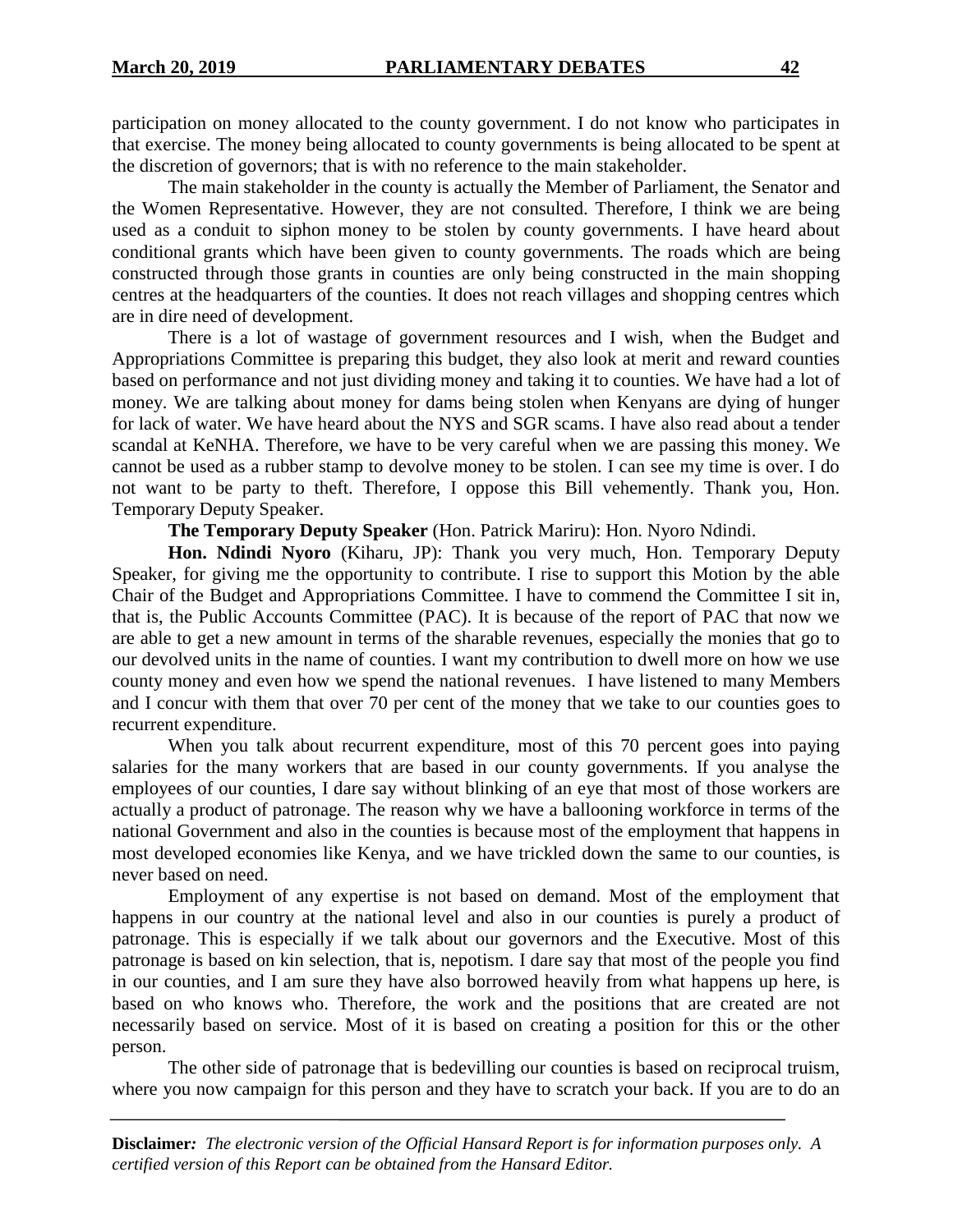audit for the entire workforce that we have in our counties, most of it is actually unnecessary and pure duplication. Even as you talk about duplication, it is not purely an issue of county governments singularly. There is a lot of duplication when it comes to the devolved functions. In many counties, you find there is a person who is, for example, employed by the Ministry of Agriculture to oversee the work of the national Government in our counties and even in our subcounties. However, even our governors have the same officer playing exactly the same roles. I tend to believe that, as a country, we need to harmonise the workforce that we have in our counties and streamline the same with what we have at the national Government. I believe it is not just in the counties that I am familiar with but also in the national Government.

We tell Kenyans that we have devolved a function like healthcare or agriculture. But even from the Committee that I sit, that is, PAC, I can see billions of money that goes to the Ministry of Health in the national Government and yet, we have given the devolved units most of the functions. Maybe, in future, this House needs to clearly demarcate the functions that are purely devolved so that we do not have this issue of hide and seek where there are some functions that are shared and *Wanjiku* the taxpayer down there may not know who to apportion blame to when there is a hitch in service delivery. We need to either exclusively devolve a function like agriculture or assign it to the national Government. We need to clearly demarcate the health function instead of having this hide and seek of shared functions.

Hon. Temporary Deputy Speaker, I heard many Members talk about youth polytechnics that we have in the many villages across our counties. Those institutions can play a very critical role in so far as creating expertise for the many things we are doing as a country and in the concerned counties. Some of those institutions are purely sleeping giants. Some polytechnics have the relevant equipment, but we are not marketing them especially in the counties in terms of having a critical mass of people who are being trained by those polytechnics.

There is also the case of under-funding of those facilities where people can only be taught theory. Some of the courses being trained are very technical and practical. Therefore, it is not of any essence to take a person to learn masonry or welding in an institution that does not have the equipment that can impart technical and direct expertise to those students.

The elephant in the room when it comes to the revenue allocation per county is the issue of how much we receive. I am talking of my county of Murang'a and many other densely populated counties. It is the voters who pay taxes. It is people who pay taxes and not kilometres! It is Kenyans who pay taxes and who vote and not the cows, camels and trees. It is people. We need to progressively evaluate the formula for revenue allocation when it comes to counties, and give more weight to what matters. What matters in our country are people. Therefore, the population of our counties needs to have a critical percentage when it comes to revenue sharing. I do not find it to be equitable when a county like Turkana has a per capita allocation per voter of around Kshs60,000 compared to my county which is Murang'a, whose per capita allocation per voter is close to a sixth of that - at Kshs10,000. We need a formula that will harmonize and bring about equity in the monies that we allocate to our counties.

I have also perused the Report. I have seen that, by the last financial year, the counties owed Small and Medium Enterprises (SMEs) that were the majority of their suppliers, a whopping Kshs108 billion. Probably, this is one of the reasons why there is a cash crunch in our country. We seem to be doing well in terms of many things but, there is no money in the pockets of Kenyans.

Parliament needs to make laws that can govern how we handle this issue of pending bills in our counties. We have it right when it comes to the Executive at the national level. Many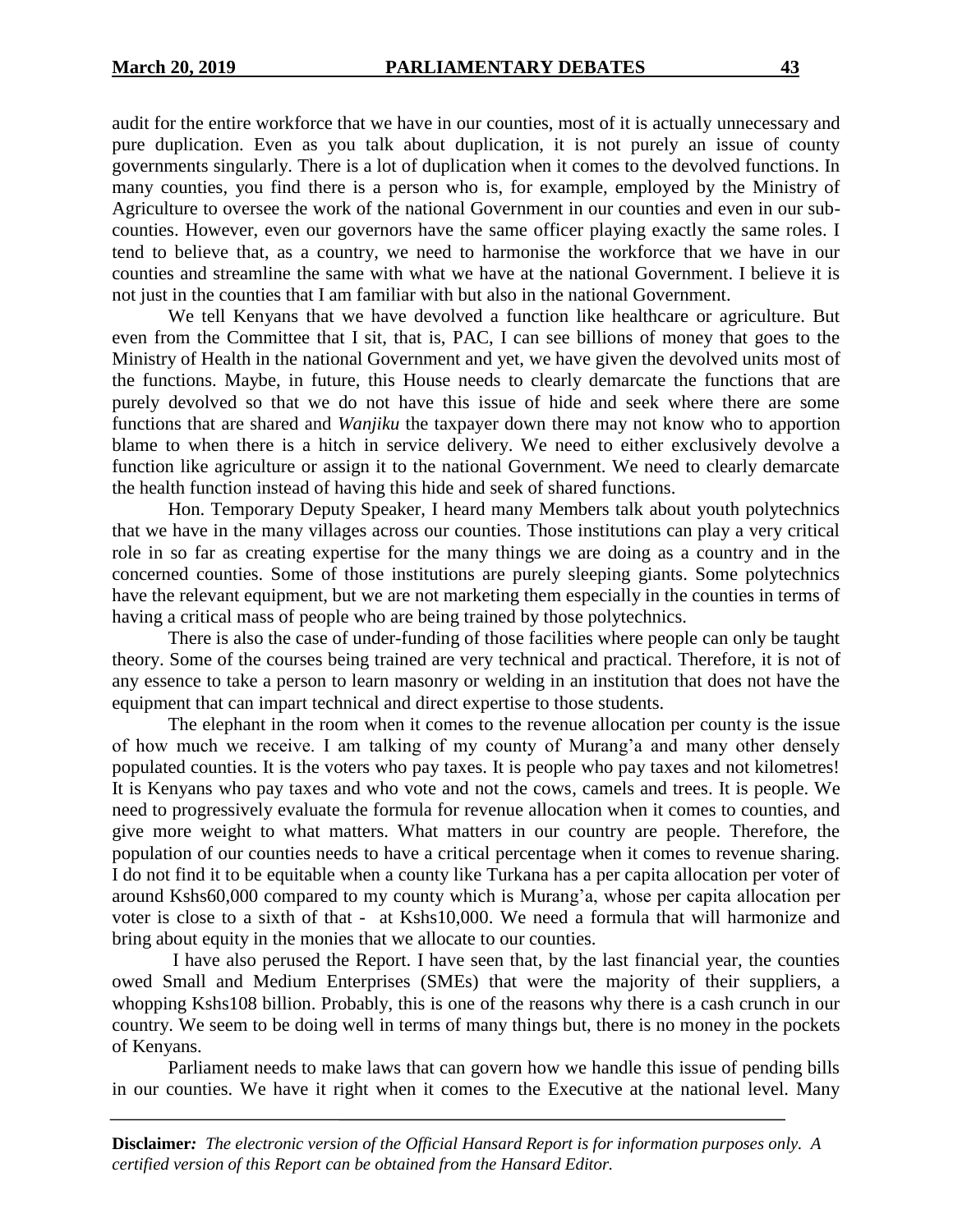suppliers, especially small traders are languishing in poverty when their money is held by the national Government in the name of pending bills.

As I wind up, we need a lot of consultations when it comes to grants and the monies given by other bodies like the World Bank. I cite this because---

**The Temporary Deputy Speaker** (Hon. Patrick Mariru): Very well, Hon. Ndindi. Let us have Hon. Oyoo Onyango.

**Hon. Onyango Oyoo** (Muhoroni, ODM): Thank you very much, Hon. Temporary Deputy Speaker. I had intentions to speak to this Motion but unfortunately my machine has been malfunctioning. I have just discovered that all along you did not see my pending request to contribute. Many of the speakers who have overtaken me have spoken more or less on the same thing I would have wished to cover. Given that the enthusiasm about this Bill is now going down, I suggest that the Mover be called to reply because we are merely repeating ourselves.

**The Temporary Deputy Speaker** (Hon. Patrick Mariru): Very well, Hon. Members.

*(Hon. (Ms.) Peris Tobiko spoke off-record)*

That is appreciated, Hon. Tobiko. But when a Member rises and requests that the Mover be called upon to reply, I cannot make that decision. I will ask the House to do so.

> *(Question, that the Mover be now called upon to reply, put and agreed to)*

**Hon. Kimani Ichung'wah** (Kikuyu, JP): Thank you, Hon. Temporary Deputy Speaker.

*(Hon. (Ms.) Peris Tobiko spoke off-record)*

Hon. Peris Tobiko, the Member for Kajiado East is asking that I donate a minute. But since she is serving her second term, she should be aware that when Hon. Oyoo asked that the Mover be called to reply, I do not have the latitude to donate time.

I thank the Members who have contributed to this Bill. As Hon. Oyoo has said, Members have raised many similar issues. I thank Hon. Oyoo for calling on the Mover to reply. The calls by many Members for our county governments to be more accountable with the funds that have been allocated to them have been well articulated. Concerns over drought issues, devolving agriculture and issues to do with many of the unclassified roads that were devolved to the counties are issues that Members have raised. I hope that even as this Bill moves to the Senate, it will play its rightful role especially in providing meaningful oversight over county funds.

I wish to mention the issues that have been raised to do with an economy where many people are struggling. Many SMEs around the country are struggling because of pending bills. Just like it is in the national Government, pending bills constitute the first charge to the Exchequer even for our county governments.

I take this opportunity to ask our county governments to ensure that even as they budget for the 2019/2020 Financial Year, they prioritise the settling of all pending bills. Many of the people who supply goods and contractors who work in projects across the country for our county governments are SMEs. Those SMEs have been struggling to access credit from our banking sector. With the struggles to access credit, you then advance the little money that you have to county governments that do not pay. The SMEs have cried that they have been owed by county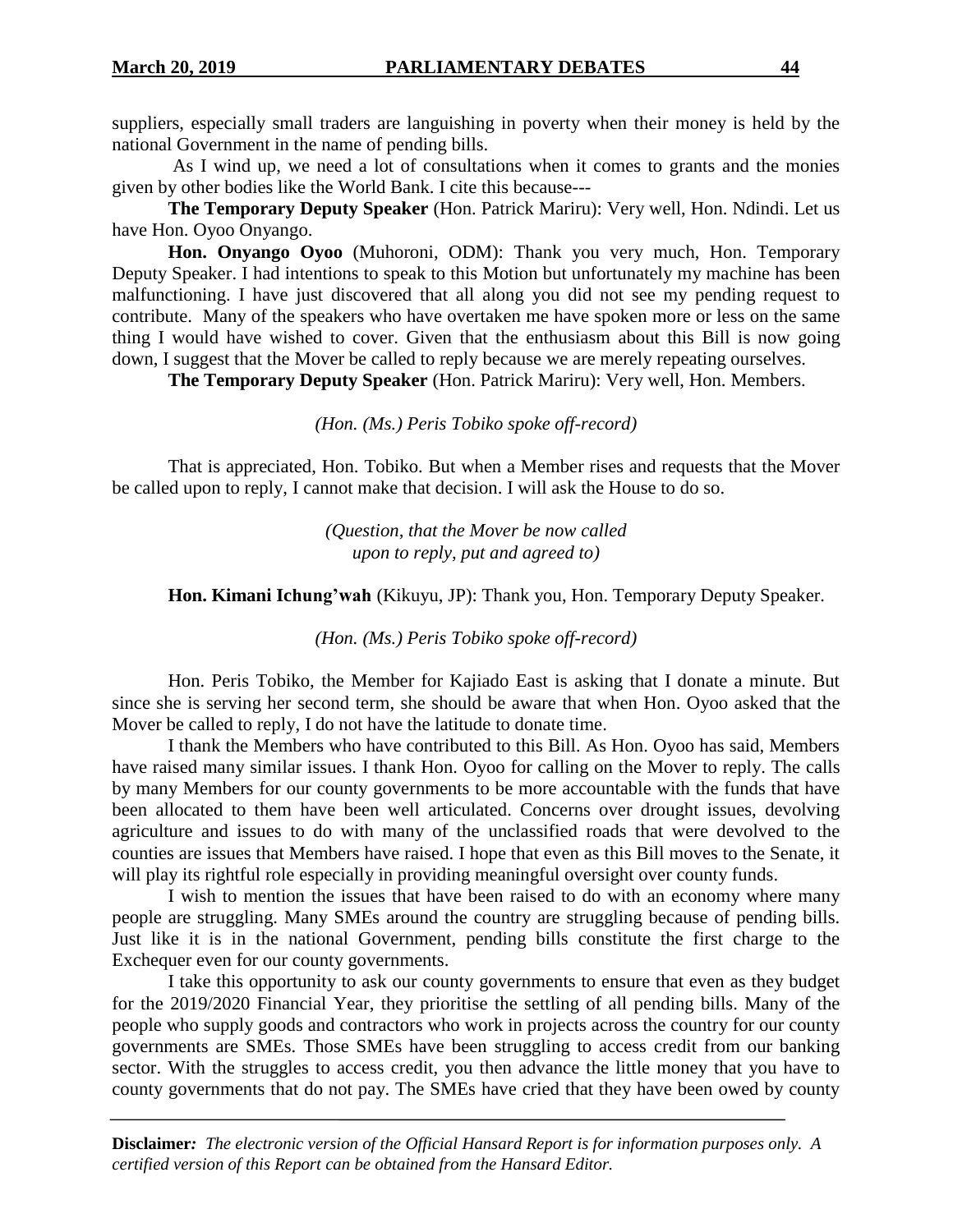governments for the last three years. We ask county governments to ensure that all pending bills are settled, at least, at the beginning of the next financial year as the first charge to their exchequer.

With that, I thank all the Members who have contributed. I beg to reply.

**The Temporary Deputy Speaker** (Hon. Patrick Mariru): Hon. Members, on account of numbers at this time, we shall defer the putting of the Question to that particular Order. That will be done in a subsequent time.

*(Putting of the Question deferred)*

Therefore, it follows that Order No.11 may not proceed because it is dependent on the decision of the House on Order No.10. That as well will be stepped down. The earlier Communication by the Speaker is that Order No.12 should as well be stepped down. So, we shall go with that. Next Order!

> *(Committee of the Whole House on The Division of Revenue Bill (National Assembly Bill No.11 of 2019) deferred)*

## **MOTION**

## ADOPTION OF REPORT ON REVISED CONSTITUTION OF THE AFRICAN CIVIL AVIATION COMMISSION

THAT, this House adopts the Report of Departmental Committee on Transport, Public Works and Housing on its consideration of the Revised Constitution of the African Civil Aviation Commission (AFCAC) for Ratification, laid on the Table of House on Tuesday,  $12<sup>th</sup>$  March, 2019, and pursuant to Section 8 of the Treaty Making and Ratification Act, 2012 approves the ratification of the revised Constitution of the African Civil Aviation Commission.

**The Temporary Deputy Speaker** (Hon. Patrick Mariru): Where is the Chairperson, Departmental Committee on Transport, Public Works and Housing? Hon. Mbarire, you are not the Chair!

**Hon. (Ms.) Cecily Mbarire** (Nominated, JP): I am not the Chair, Hon. Temporary Deputy Speaker. The Chair is absent. I wish to request that you step down this Motion until the next available day.

**The Temporary Deputy Speaker** (Hon. Patrick Mariru): Under the circumstances, that Motion will be stepped down as well. Next Order!

*(Motion Deferred)*